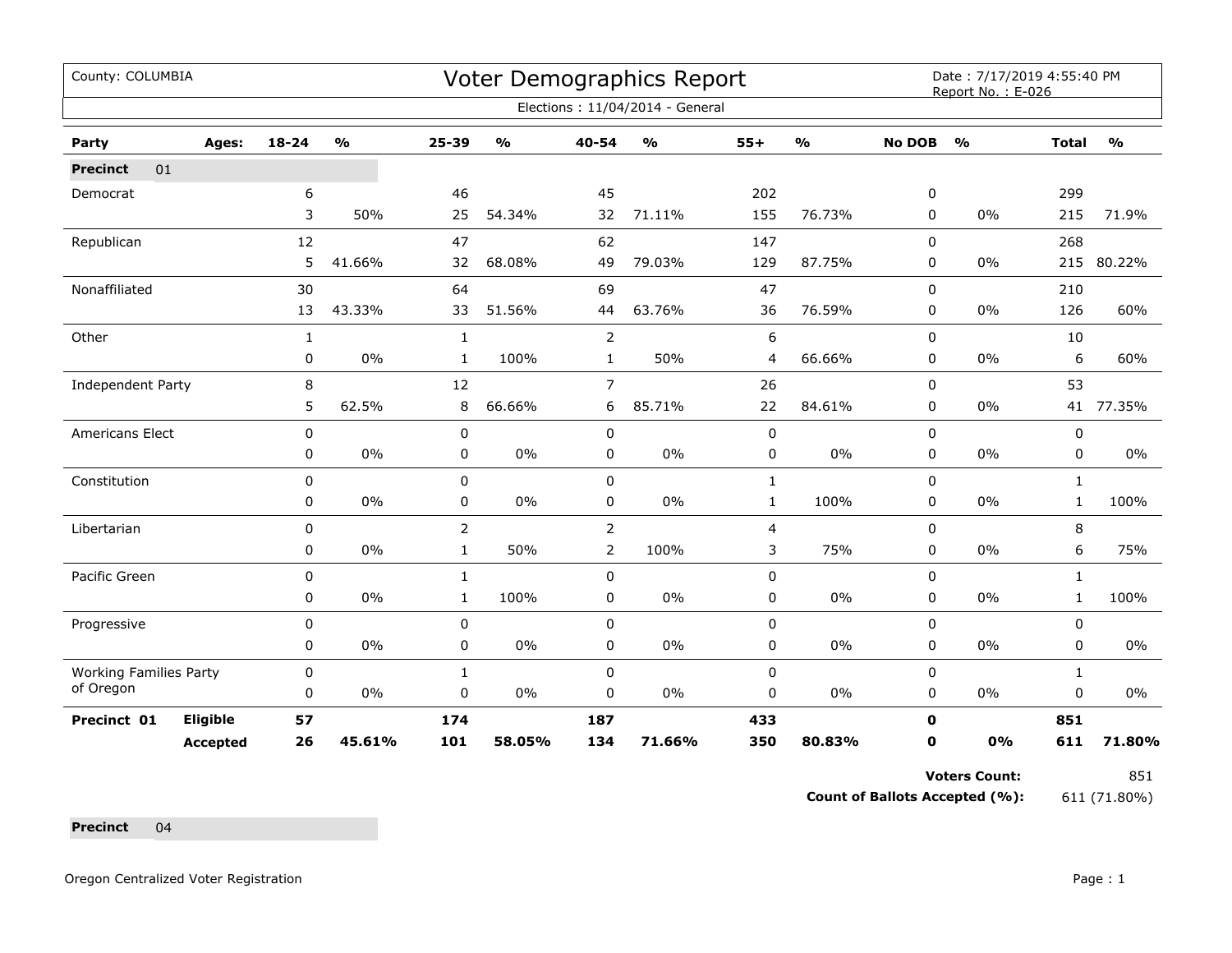| County: COLUMBIA              |                 |                |               |                |               |                | Voter Demographics Report       |                |                         |               | Date: 7/17/2019 4:55:40 PM<br>Report No.: E-026 |                |                         |
|-------------------------------|-----------------|----------------|---------------|----------------|---------------|----------------|---------------------------------|----------------|-------------------------|---------------|-------------------------------------------------|----------------|-------------------------|
|                               |                 |                |               |                |               |                | Elections: 11/04/2014 - General |                |                         |               |                                                 |                |                         |
| Party                         | Ages:           | $18 - 24$      | $\frac{1}{2}$ | 25-39          | $\frac{1}{2}$ | 40-54          | $\mathbf{O}/\mathbf{O}$         | $55+$          | $\mathbf{O}/\mathbf{O}$ | <b>No DOB</b> | $\frac{1}{2}$                                   | <b>Total</b>   | $\mathbf{O}/\mathbf{O}$ |
| Democrat                      |                 | 9              |               | 15             |               | 43             |                                 | 172            |                         | $\pmb{0}$     |                                                 | 239            |                         |
|                               |                 | 3              | 33.33%        | 8              | 53.33%        | 29             | 67.44%                          | 148            | 86.04%                  | 0             | $0\%$                                           | 188            | 78.66%                  |
| Republican                    |                 | 6              |               | 27             |               | 34             |                                 | 125            |                         | 0             |                                                 | 192            |                         |
|                               |                 | 4              | 66.66%        | 19             | 70.37%        | 25             | 73.52%                          | 110            | 88%                     | $\mathbf 0$   | 0%                                              | 158            | 82.29%                  |
| Nonaffiliated                 |                 | 21             |               | 39             |               | 37             |                                 | 51             |                         | 0             |                                                 | 148            |                         |
|                               |                 | 8              | 38.09%        | 14             | 35.89%        | 21             | 56.75%                          | 41             | 80.39%                  | 0             | 0%                                              | 84             | 56.75%                  |
| Other                         |                 | $\mathbf{1}$   |               | $\pmb{0}$      |               | 5              |                                 | 3              |                         | 0             |                                                 | 9              |                         |
|                               |                 | 0              | $0\%$         | $\mathbf 0$    | 0%            | $\mathbf{1}$   | 20%                             | 3              | 100%                    | 0             | $0\%$                                           | $\overline{4}$ | 44.44%                  |
| <b>Independent Party</b>      |                 | $\overline{4}$ |               | $\overline{7}$ |               | 3              |                                 | 8              |                         | $\pmb{0}$     |                                                 | 22             |                         |
|                               |                 | $\mathbf{1}$   | 25%           | $\overline{2}$ | 28.57%        | $\mathbf{1}$   | 33.33%                          | 6              | 75%                     | 0             | 0%                                              |                | 10 45.45%               |
| Americans Elect               |                 | 0              |               | $\mathbf 1$    |               | 0              |                                 | 0              |                         | $\pmb{0}$     |                                                 | $\mathbf{1}$   |                         |
|                               |                 | 0              | 0%            | $\mathbf 0$    | 0%            | 0              | 0%                              | 0              | 0%                      | 0             | 0%                                              | $\mathbf 0$    | 0%                      |
| Constitution                  |                 | $\mathbf{1}$   |               | $\pmb{0}$      |               | 0              |                                 | $\overline{2}$ |                         | 0             |                                                 | 3              |                         |
|                               |                 | 0              | 0%            | $\pmb{0}$      | $0\%$         | 0              | 0%                              | $\overline{2}$ | 100%                    | 0             | 0%                                              | $\overline{2}$ | 66.66%                  |
| Libertarian                   |                 | $\pmb{0}$      |               | $\mathbf{1}$   |               | $\overline{a}$ |                                 | 4              |                         | 0             |                                                 | $\overline{7}$ |                         |
|                               |                 | 0              | $0\%$         | $\mathbf{1}$   | 100%          | $\overline{a}$ | 100%                            | 4              | 100%                    | 0             | $0\%$                                           | $\overline{7}$ | 100%                    |
| Pacific Green                 |                 | $\pmb{0}$      |               | $\pmb{0}$      |               | 0              |                                 | 3              |                         | 0             |                                                 | 3              |                         |
|                               |                 | 0              | 0%            | 0              | 0%            | 0              | 0%                              | 3              | 100%                    | $\pmb{0}$     | 0%                                              | 3              | 100%                    |
| Progressive                   |                 | $\pmb{0}$      |               | $\pmb{0}$      |               | $\mathbf 0$    |                                 | 0              |                         | $\pmb{0}$     |                                                 | $\pmb{0}$      |                         |
|                               |                 | 0              | 0%            | $\mathbf 0$    | 0%            | 0              | 0%                              | 0              | 0%                      | 0             | 0%                                              | 0              | 0%                      |
| <b>Working Families Party</b> |                 | $\pmb{0}$      |               | $\pmb{0}$      |               | $\pmb{0}$      |                                 | 0              |                         | $\pmb{0}$     |                                                 | $\mathsf 0$    |                         |
| of Oregon                     |                 | $\pmb{0}$      | 0%            | $\pmb{0}$      | 0%            | 0              | 0%                              | 0              | 0%                      | 0             | 0%                                              | $\pmb{0}$      | 0%                      |
| Precinct 04                   | Eligible        | 42             |               | 90             |               | 124            |                                 | 368            |                         | $\mathbf 0$   |                                                 | 624            |                         |
|                               | <b>Accepted</b> | 16             | 38.10%        | 44             | 48.89%        | 79             | 63.71%                          | 317            | 86.14%                  | $\mathbf 0$   | 0%                                              | 456            | 73.08%                  |
|                               |                 |                |               |                |               |                |                                 |                |                         |               | <b>Voters Count:</b>                            |                | 624                     |
|                               |                 |                |               |                |               |                |                                 |                |                         |               | <b>Count of Ballots Accepted (%):</b>           |                | 456 (73.08%)            |
| 05<br><b>Precinct</b>         |                 |                |               |                |               |                |                                 |                |                         |               |                                                 |                |                         |
| Democrat                      |                 | 5              |               | 16             |               | 44             |                                 | 134            |                         | 0             |                                                 | 199            |                         |
|                               |                 | 3              | 60%           | 9              | 56.25%        | 33             | 75%                             | 111            | 82.83%                  | 0             | 0%                                              |                | 156 78.39%              |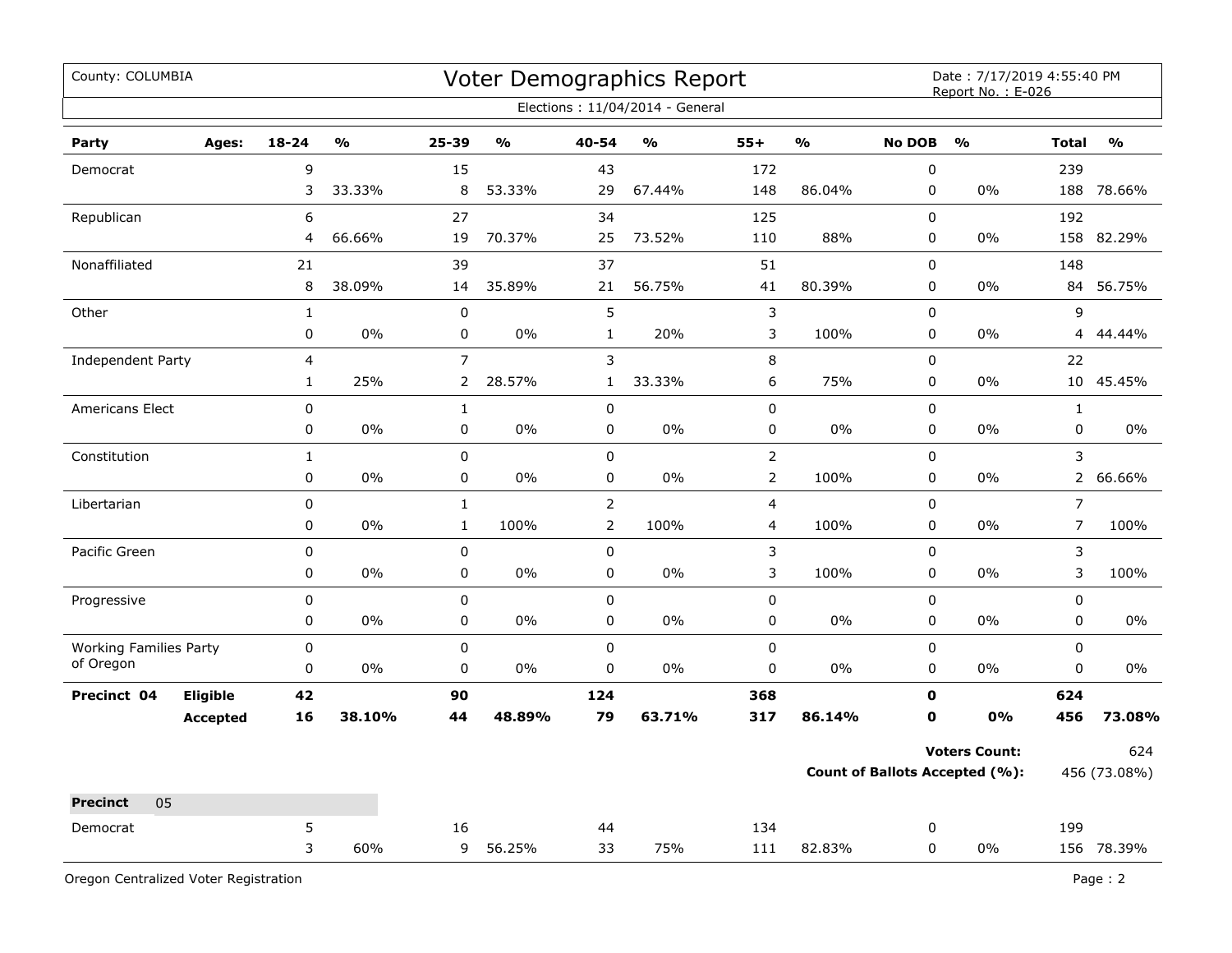| County: COLUMBIA              |                 |                |                         |              |                         |                | Voter Demographics Report         |              |               |               | Date: 7/17/2019 4:55:40 PM<br>Report No.: E-026 |                         |               |
|-------------------------------|-----------------|----------------|-------------------------|--------------|-------------------------|----------------|-----------------------------------|--------------|---------------|---------------|-------------------------------------------------|-------------------------|---------------|
|                               |                 |                |                         |              |                         |                | Elections: 11/04/2014 - General   |              |               |               |                                                 |                         |               |
| Party                         | Ages:           | $18 - 24$      | $\mathbf{O}/\mathbf{O}$ | 25-39        | $\mathbf{0}/\mathbf{0}$ | $40 - 54$      | $\mathsf{o}\mathsf{v}_\mathsf{o}$ | $55+$        | $\frac{0}{0}$ | <b>No DOB</b> | $\frac{1}{2}$                                   | <b>Total</b>            | $\frac{9}{0}$ |
| Republican                    |                 | 4              |                         | 26           |                         | 36             |                                   | 83           |               | 0             |                                                 | 149                     |               |
|                               |                 | 3              | 75%                     | 16           | 61.53%                  | 24             | 66.66%                            | 73           | 87.95%        | $\mathbf 0$   | $0\%$                                           |                         | 116 77.85%    |
| Nonaffiliated                 |                 | 12             |                         | 41           |                         | 35             |                                   | 48           |               | 0             |                                                 | 136                     |               |
|                               |                 | 3              | 25%                     | 18           | 43.9%                   | 21             | 60%                               | 41           | 85.41%        | 0             | $0\%$                                           | 83                      | 61.02%        |
| Other                         |                 | $\pmb{0}$      |                         | $\mathbf{1}$ |                         | $\overline{2}$ |                                   | $\mathbf 1$  |               | 0             |                                                 | $\overline{\mathbf{4}}$ |               |
|                               |                 | 0              | 0%                      | $\mathbf{1}$ | 100%                    | $\mathbf{1}$   | 50%                               | $\mathbf{1}$ | 100%          | 0             | $0\%$                                           | 3                       | 75%           |
| Independent Party             |                 | $\overline{2}$ |                         | 6            |                         | 4              |                                   | 11           |               | $\mathbf 0$   |                                                 | 23                      |               |
|                               |                 | $\mathbf{1}$   | 50%                     | 4            | 66.66%                  | 3              | 75%                               | 9            | 81.81%        | 0             | 0%                                              |                         | 17 73.91%     |
| Americans Elect               |                 | $\pmb{0}$      |                         | $\pmb{0}$    |                         | 0              |                                   | 0            |               | 0             |                                                 | $\pmb{0}$               |               |
|                               |                 | 0              | $0\%$                   | $\pmb{0}$    | $0\%$                   | 0              | $0\%$                             | 0            | $0\%$         | 0             | $0\%$                                           | $\pmb{0}$               | $0\%$         |
| Constitution                  |                 | 0              |                         | $\mathbf{1}$ |                         | 0              |                                   | 0            |               | $\Omega$      |                                                 | $\mathbf{1}$            |               |
|                               |                 | 0              | 0%                      | $\mathbf{1}$ | 100%                    | 0              | $0\%$                             | 0            | $0\%$         | 0             | $0\%$                                           | $\mathbf{1}$            | 100%          |
| Libertarian                   |                 | $\mathbf{1}$   |                         | $\mathbf{1}$ |                         | $\mathbf{1}$   |                                   | 5            |               | $\mathbf 0$   |                                                 | 8                       |               |
|                               |                 | 0              | 0%                      | $\mathbf{1}$ | 100%                    | $\mathbf{1}$   | 100%                              | 5            | 100%          | $\mathbf 0$   | $0\%$                                           | $\overline{7}$          | 87.5%         |
| Pacific Green                 |                 | 0              |                         | $\pmb{0}$    |                         | $\pmb{0}$      |                                   | 0            |               | $\pmb{0}$     |                                                 | $\pmb{0}$               |               |
|                               |                 | 0              | 0%                      | 0            | 0%                      | 0              | $0\%$                             | 0            | $0\%$         | 0             | $0\%$                                           | 0                       | $0\%$         |
| Progressive                   |                 | 0              |                         | $\pmb{0}$    |                         | 0              |                                   | 0            |               | 0             |                                                 | 0                       |               |
|                               |                 | 0              | 0%                      | $\pmb{0}$    | 0%                      | 0              | 0%                                | 0            | $0\%$         | 0             | $0\%$                                           | 0                       | $0\%$         |
| <b>Working Families Party</b> |                 | $\pmb{0}$      |                         | 0            |                         | $\mathbf 0$    |                                   | $\mathbf{1}$ |               | $\pmb{0}$     |                                                 | $\mathbf{1}$            |               |
| of Oregon                     |                 | $\mathbf 0$    | 0%                      | $\mathbf 0$  | $0\%$                   | $\pmb{0}$      | $0\%$                             | $\mathbf{1}$ | 100%          | $\mathbf 0$   | $0\%$                                           | $\mathbf{1}$            | 100%          |
| Precinct 05                   | Eligible        | 24             |                         | 92           |                         | 122            |                                   | 283          |               | 0             |                                                 | 521                     |               |
|                               | <b>Accepted</b> | 10             | 41.67%                  | 50           | 54.35%                  | 83             | 68.03%                            | 241          | 85.16%        | $\mathbf 0$   | 0%                                              | 384                     | 73.70%        |
|                               |                 |                |                         |              |                         |                |                                   |              |               |               | <b>Voters Count:</b>                            |                         | 521           |
|                               |                 |                |                         |              |                         |                |                                   |              |               |               | <b>Count of Ballots Accepted (%):</b>           |                         | 384 (73.70%)  |
| 06<br><b>Precinct</b>         |                 |                |                         |              |                         |                |                                   |              |               |               |                                                 |                         |               |
| Democrat                      |                 | 20             |                         | 30           |                         | 92             |                                   | 300          |               | 0             |                                                 | 442                     |               |
|                               |                 | 10             | 50%                     |              | 13 43.33%               | 63             | 68.47%                            | 241          | 80.33%        | 0             | $0\%$                                           |                         | 327 73.98%    |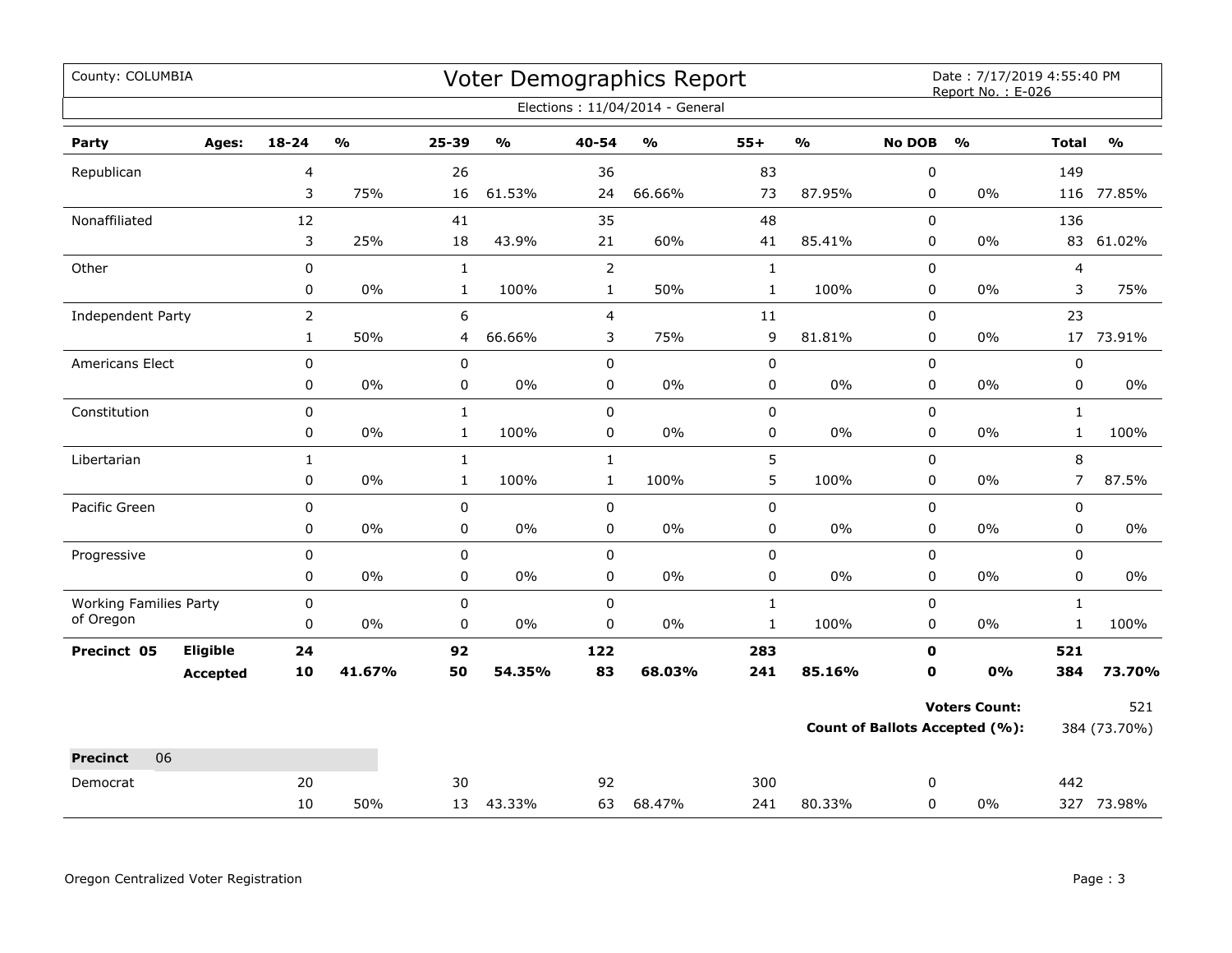| County: COLUMBIA              |                 |             |        |                |               |                  | Voter Demographics Report<br>Elections: 11/04/2014 - General |                  |        |               | Date: 7/17/2019 4:55:40 PM<br>Report No.: E-026 |              |               |
|-------------------------------|-----------------|-------------|--------|----------------|---------------|------------------|--------------------------------------------------------------|------------------|--------|---------------|-------------------------------------------------|--------------|---------------|
| Party                         | Ages:           | $18 - 24$   | %      | $25 - 39$      | $\frac{1}{2}$ | 40-54            | $\mathbf{O}/\mathbf{o}$                                      | $55+$            | %      | <b>No DOB</b> | $\frac{0}{0}$                                   | <b>Total</b> | $\frac{1}{2}$ |
| Republican                    |                 | 32          |        | 45             |               | 71               |                                                              | 197              |        | $\pmb{0}$     |                                                 | 345          |               |
|                               |                 | 14          | 43.75% | 24             | 53.33%        | 55               | 77.46%                                                       | 159              | 80.71% | $\pmb{0}$     | 0%                                              | 252          | 73.04%        |
| Nonaffiliated                 |                 | 44          |        | 69             |               | 70               |                                                              | 93               |        | $\mathbf 0$   |                                                 | 276          |               |
|                               |                 | 13          | 29.54% | 28             | 40.57%        | 46               | 65.71%                                                       | 67               | 72.04% | $\pmb{0}$     | 0%                                              | 154          | 55.79%        |
| Other                         |                 | $\pmb{0}$   |        | 3              |               | $\overline{4}$   |                                                              | $\boldsymbol{6}$ |        | $\pmb{0}$     |                                                 | 13           |               |
|                               |                 | 0           | 0%     | $\mathbf{1}$   | 33.33%        | $\mathbf{1}$     | 25%                                                          | 6                | 100%   | $\pmb{0}$     | 0%                                              | 8            | 61.53%        |
| Independent Party             |                 | 10          |        | 8              |               | $\boldsymbol{6}$ |                                                              | 17               |        | $\pmb{0}$     |                                                 | 41           |               |
|                               |                 | 3           | 30%    | $\overline{4}$ | 50%           | 6                | 100%                                                         | 15               | 88.23% | 0             | 0%                                              | 28           | 68.29%        |
| <b>Americans Elect</b>        |                 | 0           |        | $\mathbf 0$    |               | $\mathbf 0$      |                                                              | $\pmb{0}$        |        | $\mathbf 0$   |                                                 | 0            |               |
|                               |                 | 0           | 0%     | 0              | $0\%$         | 0                | 0%                                                           | $\pmb{0}$        | $0\%$  | 0             | 0%                                              | 0            | $0\%$         |
| Constitution                  |                 |             |        | 3              |               | $\mathbf{3}$     |                                                              | 4                |        | 0             |                                                 | 12           |               |
|                               |                 | $\mathbf 0$ | 0%     | 3              | 100%          | 3                | 100%                                                         | 4                | 100%   | $\pmb{0}$     | 0%                                              | 10           | 83.33%        |
| Libertarian                   |                 | 0           |        | $\mathbf{1}$   |               | $\pmb{0}$        |                                                              | $\overline{2}$   |        | $\mathsf 0$   |                                                 | 3            |               |
|                               |                 | 0           | 0%     | $\mathbf{1}$   | 100%          | $\pmb{0}$        | 0%                                                           | $\overline{2}$   | 100%   | $\pmb{0}$     | 0%                                              | 3            | 100%          |
| Pacific Green                 |                 | $\mathbf 0$ |        | $\pmb{0}$      |               | $\pmb{0}$        |                                                              | $\mathbf{1}$     |        | $\pmb{0}$     |                                                 | $\mathbf{1}$ |               |
|                               |                 | 0           | 0%     | 0              | 0%            | 0                | 0%                                                           | $\mathbf 1$      | 100%   | 0             | 0%                                              | $\mathbf{1}$ | 100%          |
| Progressive                   |                 | $\mathbf 0$ |        | $\pmb{0}$      |               | $\pmb{0}$        |                                                              | $\mathbf{1}$     |        | $\mathbf 0$   |                                                 | $\mathbf{1}$ |               |
|                               |                 | 0           | 0%     | $\pmb{0}$      | 0%            | $\pmb{0}$        | 0%                                                           | $\mathsf 0$      | $0\%$  | $\pmb{0}$     | 0%                                              | 0            | 0%            |
| <b>Working Families Party</b> |                 | 0           |        | $\pmb{0}$      |               | $\mathbf 1$      |                                                              | $\pmb{0}$        |        | $\pmb{0}$     |                                                 | $\mathbf{1}$ |               |
| of Oregon                     |                 | 0           | 0%     | 0              | 0%            | $\pmb{0}$        | 0%                                                           | 0                | $0\%$  | $\pmb{0}$     | 0%                                              | 0            | 0%            |
| Precinct 06                   | <b>Eligible</b> | 108         |        | 159            |               | 247              |                                                              | 621              |        | $\mathbf o$   |                                                 | 1135         |               |
|                               | <b>Accepted</b> | 40          | 37.04% | 74             | 46.54%        | 174              | 70.45%                                                       | 495              | 79.71% | $\mathbf o$   | <b>0%</b>                                       | 783          | 68.99%        |
|                               |                 |             |        |                |               |                  |                                                              |                  |        |               | <b>Voters Count:</b>                            |              | 1135          |
|                               |                 |             |        |                |               |                  |                                                              |                  |        |               | <b>Count of Ballots Accepted (%):</b>           |              | 783 (68.99%)  |
| 08<br><b>Precinct</b>         |                 |             |        |                |               |                  |                                                              |                  |        |               |                                                 |              |               |
| Democrat                      |                 | 3           |        | 26             |               | 68               |                                                              | 189              |        | 0             |                                                 | 286          |               |
|                               |                 | 3           | 100%   | 10             | 38.46%        | 52               | 76.47%                                                       | 157              | 83.06% | $\pmb{0}$     | $0\%$                                           |              | 222 77.62%    |
| Republican                    |                 | 12          |        | 16             |               | 52               |                                                              | 104              |        | $\mathbf 0$   |                                                 | 184          |               |
|                               |                 | 6           | 50%    | 11             | 68.75%        | 46               | 88.46%                                                       | 91               | 87.5%  | $\mathbf 0$   | 0%                                              |              | 154 83.69%    |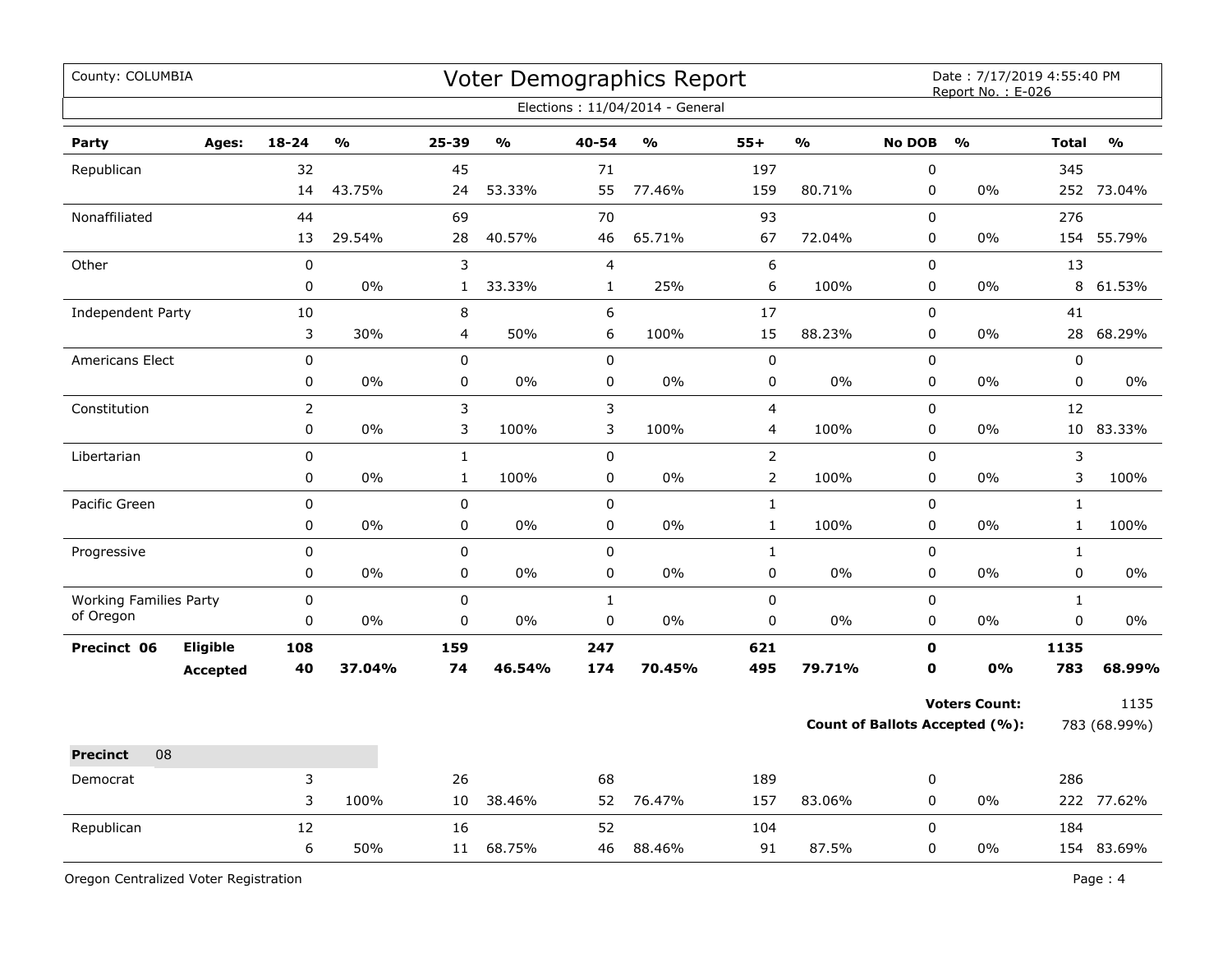| County: COLUMBIA              |                 |              |        |                |                                   |                | Voter Demographics Report<br>Elections: 11/04/2014 - General |                         |               |               | Date: 7/17/2019 4:55:40 PM<br>Report No.: E-026 |                |               |
|-------------------------------|-----------------|--------------|--------|----------------|-----------------------------------|----------------|--------------------------------------------------------------|-------------------------|---------------|---------------|-------------------------------------------------|----------------|---------------|
|                               |                 |              |        |                |                                   |                |                                                              |                         |               |               |                                                 |                |               |
| Party                         | Ages:           | $18 - 24$    | %      | 25-39          | $\mathsf{o}\mathsf{v}_\mathsf{o}$ | 40-54          | %                                                            | $55+$                   | $\frac{9}{6}$ | <b>No DOB</b> | $\frac{0}{0}$                                   | <b>Total</b>   | $\frac{0}{0}$ |
| Nonaffiliated                 |                 | 16           |        | 43             |                                   | 61             |                                                              | 67                      |               | 0             |                                                 | 187            |               |
|                               |                 | 9            | 56.25% | 23             | 53.48%                            | 45             | 73.77%                                                       | 55                      | 82.08%        | 0             | 0%                                              |                | 132 70.58%    |
| Other                         |                 | $\mathbf 0$  |        | $\pmb{0}$      |                                   | $\overline{2}$ |                                                              | 5                       |               | $\Omega$      |                                                 | $\overline{7}$ |               |
|                               |                 | 0            | 0%     | 0              | $0\%$                             | $\mathbf{1}$   | 50%                                                          | 3                       | 60%           | 0             | 0%                                              | $\overline{4}$ | 57.14%        |
| Independent Party             |                 | 3            |        | $\overline{7}$ |                                   | 6              |                                                              | 12                      |               | 0             |                                                 | 28             |               |
|                               |                 | 2            | 66.66% | 4              | 57.14%                            | 4              | 66.66%                                                       | 9                       | 75%           | 0             | 0%                                              | 19             | 67.85%        |
| Americans Elect               |                 | 0            |        | 0              |                                   | $\pmb{0}$      |                                                              | 0                       |               | $\pmb{0}$     |                                                 | $\pmb{0}$      |               |
|                               |                 | 0            | $0\%$  | 0              | 0%                                | 0              | $0\%$                                                        | 0                       | $0\%$         | $\Omega$      | 0%                                              | 0              | $0\%$         |
| Constitution                  |                 | 0            |        | $\mathbf{1}$   |                                   | $\overline{2}$ |                                                              | 0                       |               | 0             |                                                 | 3              |               |
|                               |                 | 0            | $0\%$  | 0              | $0\%$                             | $\overline{2}$ | 100%                                                         | 0                       | $0\%$         | 0             | 0%                                              | 2 <sup>1</sup> | 66.66%        |
| Libertarian                   |                 | $\mathbf 1$  |        | 0              |                                   | $\pmb{0}$      |                                                              | $\overline{\mathbf{4}}$ |               | 0             |                                                 | 5              |               |
|                               |                 | $\mathbf{1}$ | 100%   | 0              | $0\%$                             | $\pmb{0}$      | $0\%$                                                        | 3                       | 75%           | 0             | 0%                                              | 4              | 80%           |
| Pacific Green                 |                 | $\mathbf 0$  |        | $\mathbf{1}$   |                                   | $\mathbf 0$    |                                                              | 0                       |               | 0             |                                                 | $\mathbf{1}$   |               |
|                               |                 | 0            | $0\%$  | $\mathbf{1}$   | 100%                              | 0              | 0%                                                           | 0                       | 0%            | 0             | 0%                                              | $\mathbf{1}$   | 100%          |
| Progressive                   |                 | 0            |        | 0              |                                   | $\pmb{0}$      |                                                              | 0                       |               | $\pmb{0}$     |                                                 | $\pmb{0}$      |               |
|                               |                 | 0            | $0\%$  | 0              | $0\%$                             | $\pmb{0}$      | $0\%$                                                        | 0                       | 0%            | 0             | 0%                                              | $\pmb{0}$      | $0\%$         |
| <b>Working Families Party</b> |                 | 0            |        | 0              |                                   | $\overline{2}$ |                                                              | $\mathbf{1}$            |               | 0             |                                                 | 3              |               |
| of Oregon                     |                 | 0            | $0\%$  | 0              | 0%                                | $\overline{2}$ | 100%                                                         | 0                       | 0%            | 0             | 0%                                              |                | 2 66.66%      |
| Precinct 08                   | Eligible        | 35           |        | 94             |                                   | 193            |                                                              | 382                     |               | $\mathbf 0$   |                                                 | 704            |               |
|                               | <b>Accepted</b> | 21           | 60.00% | 49             | 52.13%                            | 152            | 78.76%                                                       | 318                     | 83.25%        | $\mathbf 0$   | 0%                                              | 540            | 76.70%        |
|                               |                 |              |        |                |                                   |                |                                                              |                         |               |               | <b>Voters Count:</b>                            |                | 704           |
|                               |                 |              |        |                |                                   |                |                                                              |                         |               |               | Count of Ballots Accepted (%):                  |                | 540 (76.70%)  |
| <b>Precinct</b><br>10         |                 |              |        |                |                                   |                |                                                              |                         |               |               |                                                 |                |               |
| Democrat                      |                 | 11           |        | 45             |                                   | 79             |                                                              | 238                     |               | 0             |                                                 | 373            |               |
|                               |                 | 3            | 27.27% | 33             | 73.33%                            | 63             | 79.74%                                                       | 214                     | 89.91%        | 0             | 0%                                              |                | 313 83.91%    |
| Republican                    |                 | 18           |        | 33             |                                   | 56             |                                                              | 159                     |               | $\Omega$      |                                                 | 266            |               |
|                               |                 | 8            | 44.44% | 18             | 54.54%                            | 46             | 82.14%                                                       | 142                     | 89.3%         | 0             | 0%                                              |                | 214 80.45%    |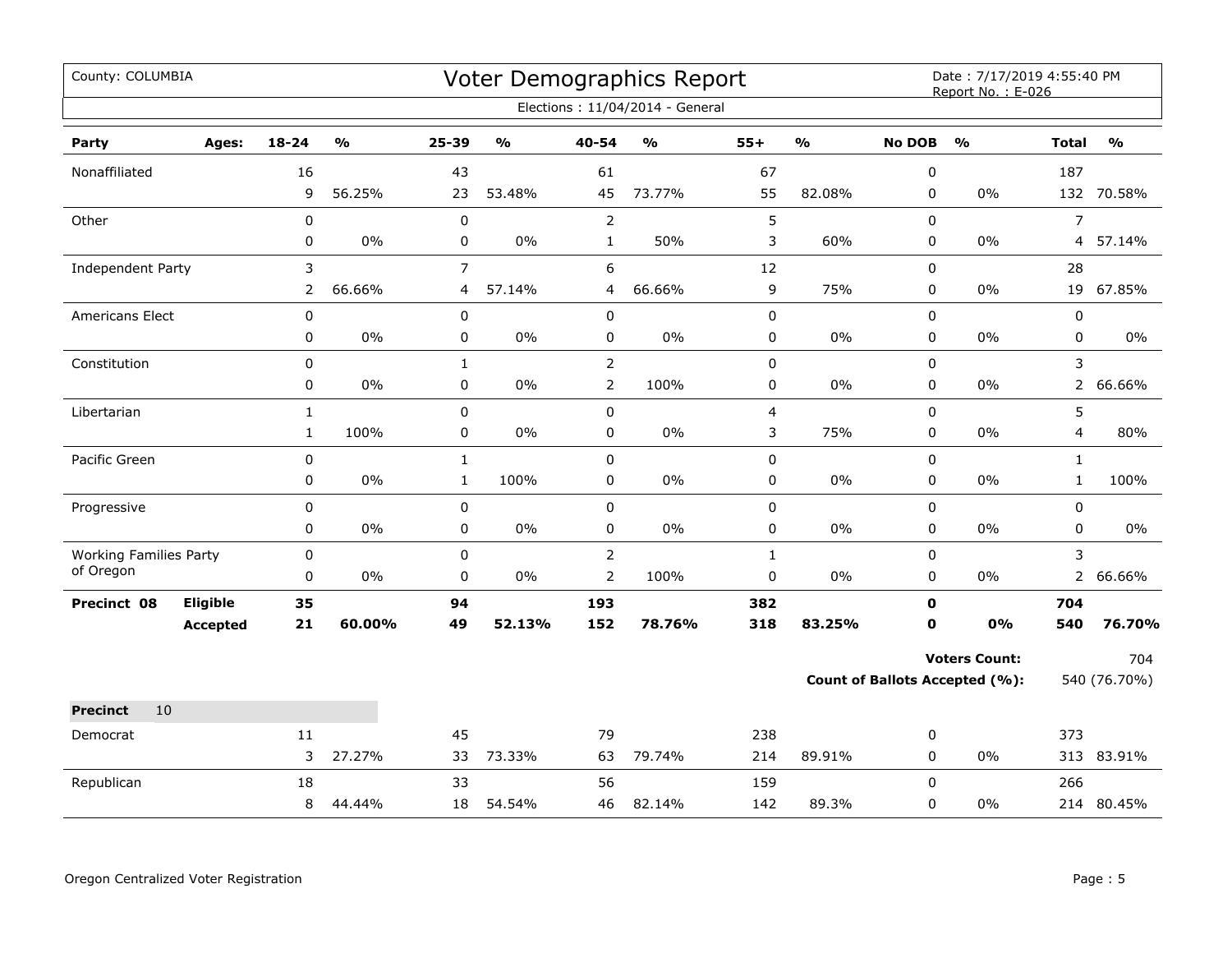| County: COLUMBIA                           |                                    |                   |               |                                  |               |                              | Voter Demographics Report<br>Elections: 11/04/2014 - General |                                  |               |                            | Date: 7/17/2019 4:55:40 PM<br>Report No.: E-026        |                              |                     |
|--------------------------------------------|------------------------------------|-------------------|---------------|----------------------------------|---------------|------------------------------|--------------------------------------------------------------|----------------------------------|---------------|----------------------------|--------------------------------------------------------|------------------------------|---------------------|
| Party                                      | Ages:                              | $18 - 24$         | $\frac{0}{0}$ | 25-39                            | $\frac{0}{0}$ | 40-54                        | $\mathbf{0}/\mathbf{0}$                                      | $55+$                            | $\frac{9}{6}$ | <b>No DOB</b>              | $\frac{9}{0}$                                          | <b>Total</b>                 | $\frac{0}{0}$       |
| Nonaffiliated                              |                                    | 20<br>9           | 45%           | 38<br>20                         | 52.63%        | 40<br>27                     | 67.5%                                                        | 49<br>36                         | 73.46%        | 0<br>0                     | 0%                                                     | 147<br>92                    | 62.58%              |
| Other                                      |                                    | 0<br>0            | 0%            | 4<br>$\overline{2}$              | 50%           | $\mathbf{3}$<br>3            | 100%                                                         | $\mathbf{1}$<br>$\mathbf 1$      | 100%          | $\Omega$<br>0              | $0\%$                                                  | 8<br>6                       | 75%                 |
| Independent Party                          |                                    | 6<br>5            | 83.33%        | 11<br>8                          | 72.72%        | $\overline{7}$<br>5          | 71.42%                                                       | 13<br>13                         | 100%          | 0<br>0                     | 0%                                                     | 37                           | 31 83.78%           |
| Americans Elect                            |                                    | 0<br>0            | 0%            | 0<br>$\mathbf 0$                 | $0\%$         | $\pmb{0}$<br>$\mathbf 0$     | 0%                                                           | 0<br>0                           | 0%            | $\Omega$<br>$\mathbf 0$    | 0%                                                     | $\pmb{0}$<br>$\pmb{0}$       | $0\%$               |
| Constitution                               |                                    | $\Omega$<br>0     | 0%            | $\pmb{0}$<br>0                   | $0\%$         | $\mathbf 1$<br>$\mathbf{1}$  | 100%                                                         | 0<br>0                           | 0%            | $\pmb{0}$<br>0             | 0%                                                     | $\mathbf{1}$<br>$\mathbf{1}$ | 100%                |
| Libertarian                                |                                    | 0<br>$\mathbf 0$  | $0\%$         | $\mathbf 1$<br>$\mathbf{1}$      | 100%          | $\mathsf{3}$<br>$\mathbf{1}$ | 33.33%                                                       | $\overline{2}$<br>$\overline{2}$ | 100%          | 0<br>0                     | 0%                                                     | 6<br>4                       | 66.66%              |
| Pacific Green                              |                                    | $\mathbf{1}$<br>0 | $0\%$         | $\overline{2}$<br>$\overline{2}$ | 100%          | $\mathbf{1}$<br>$\mathbf 1$  | 100%                                                         | 0<br>$\pmb{0}$                   | $0\%$         | 0<br>0                     | 0%                                                     | $\overline{4}$<br>3          | 75%                 |
| Progressive                                |                                    | $\mathbf 1$<br>0  | 0%            | 0<br>0                           | 0%            | $\pmb{0}$<br>$\mathbf 0$     | 0%                                                           | 0<br>0                           | 0%            | $\pmb{0}$<br>0             | 0%                                                     | $\mathbf{1}$<br>$\mathbf 0$  | $0\%$               |
| <b>Working Families Party</b><br>of Oregon |                                    | 0<br>0            | 0%            | 0<br>0                           | $0\%$         | $\pmb{0}$<br>$\mathbf 0$     | $0\%$                                                        | 0<br>0                           | $0\%$         | 0<br>$\mathbf 0$           | 0%                                                     | $\mathbf 0$<br>0             | 0%                  |
| Precinct 10                                | <b>Eligible</b><br><b>Accepted</b> | 57<br>25          | 43.86%        | 134<br>84                        | 62.69%        | 190<br>147                   | 77.37%                                                       | 462<br>408                       | 88.31%        | $\mathbf 0$<br>$\mathbf 0$ | <b>0%</b>                                              | 843<br>664                   | 78.77%              |
|                                            |                                    |                   |               |                                  |               |                              |                                                              |                                  |               |                            | <b>Voters Count:</b><br>Count of Ballots Accepted (%): |                              | 843<br>664 (78.77%) |
| 12<br><b>Precinct</b>                      |                                    |                   |               |                                  |               |                              |                                                              |                                  |               |                            |                                                        |                              |                     |
| Democrat                                   |                                    | 15<br>10          | 66.66%        | 50<br>34                         | 68%           | 97<br>68                     | 70.1%                                                        | 277<br>247                       | 89.16%        | 0<br>0                     | 0%                                                     | 439                          | 359 81.77%          |
| Republican                                 |                                    | 20<br>11          | 55%           | 36<br>19                         | 52.77%        | 101<br>80                    | 79.2%                                                        | 161<br>144                       | 89.44%        | 0<br>$\mathbf 0$           | 0%                                                     | 318                          | 254 79.87%          |
| Nonaffiliated                              |                                    | 22<br>9           | 40.9%         | 58<br>25                         | 43.1%         | 61<br>33                     | 54.09%                                                       | 51<br>42                         | 82.35%        | $\mathbf 0$<br>0           | 0%                                                     | 192                          | 109 56.77%          |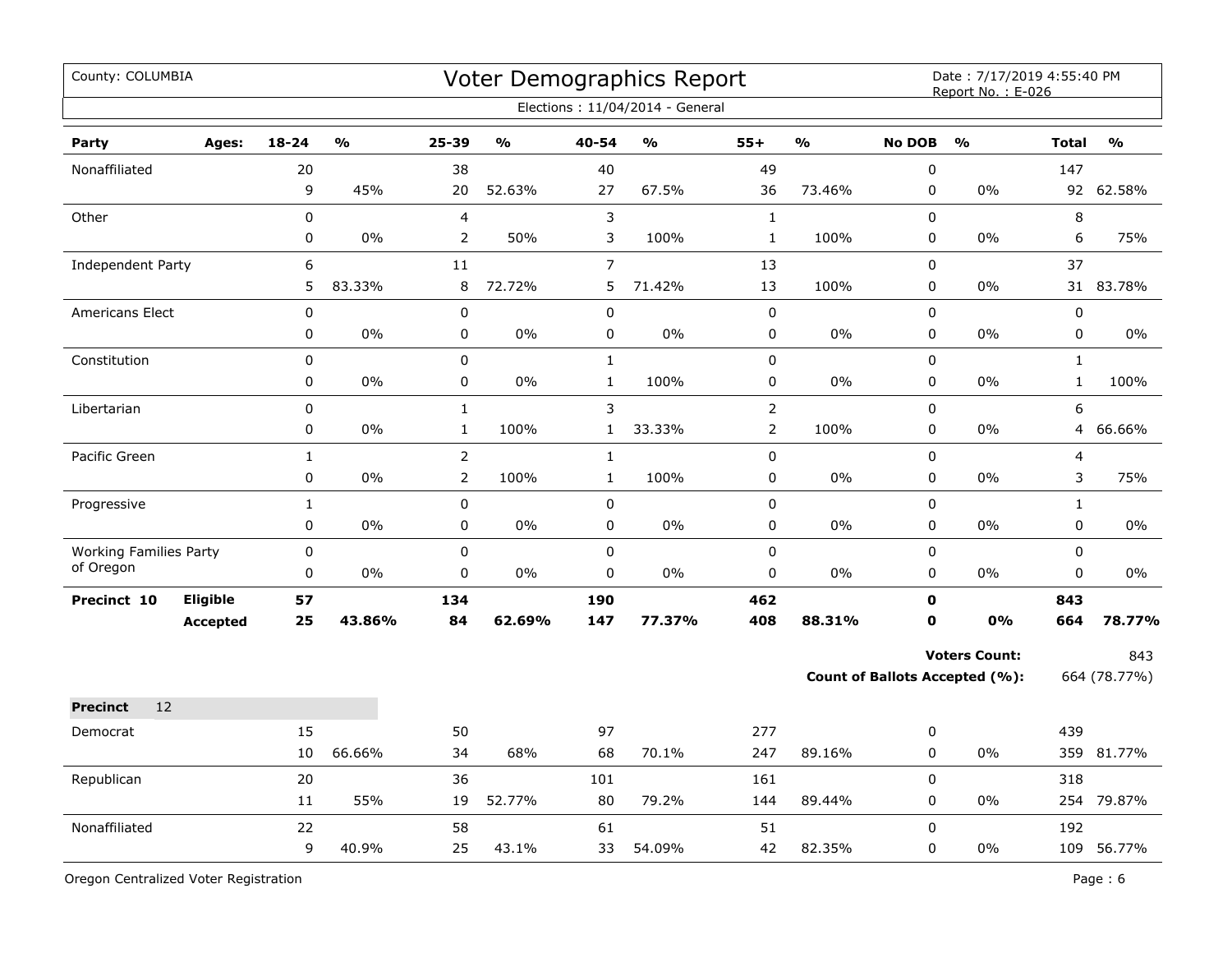| County: COLUMBIA                           |                             |                |               |                             |               |                           | Voter Demographics Report<br>Elections: 11/04/2014 - General |                         |               |                  | Date: 7/17/2019 4:55:40 PM<br>Report No.: E-026 |                                |               |
|--------------------------------------------|-----------------------------|----------------|---------------|-----------------------------|---------------|---------------------------|--------------------------------------------------------------|-------------------------|---------------|------------------|-------------------------------------------------|--------------------------------|---------------|
| Party                                      | Ages:                       | $18 - 24$      | $\frac{1}{2}$ | 25-39                       | $\frac{1}{2}$ | 40-54                     | $\frac{1}{2}$                                                | $55+$                   | $\frac{1}{2}$ | <b>No DOB</b>    | $\frac{1}{2}$                                   | <b>Total</b>                   | $\frac{1}{2}$ |
| Other                                      |                             | $\mathbf{1}$   |               | $\mathbf{1}$                |               | $\mathbf{1}$              |                                                              | $\overline{2}$          |               | 0                |                                                 | 5                              |               |
|                                            |                             | 0              | $0\%$         | $\mathbf{1}$                | 100%          | $\mathbf{1}$              | 100%                                                         | $\mathbf 1$             | 50%           | 0                | 0%                                              | 3                              | 60%           |
| <b>Independent Party</b>                   |                             | $\overline{4}$ |               | 9                           |               | $\overline{4}$            |                                                              | 13                      |               | 0                |                                                 | 30                             |               |
|                                            |                             | 3              | 75%           | 6                           | 66.66%        | $\overline{4}$            | 100%                                                         | 12                      | 92.3%         | $\mathbf 0$      | 0%                                              | 25                             | 83.33%        |
| <b>Americans Elect</b>                     |                             | 0              |               | $\pmb{0}$                   |               | $\mathsf 0$               |                                                              | $\mathsf 0$             |               | $\mathsf 0$      |                                                 | $\pmb{0}$                      |               |
|                                            |                             | $\pmb{0}$      | 0%            | $\pmb{0}$                   | $0\%$         | $\pmb{0}$                 | $0\%$                                                        | $\pmb{0}$               | 0%            | 0                | 0%                                              | $\pmb{0}$                      | 0%            |
| Constitution                               |                             | $\pmb{0}$      |               | $\pmb{0}$                   |               | $\mathsf 0$               |                                                              | $\mathbf 1$             |               | 0                |                                                 | $\mathbf{1}$                   |               |
|                                            |                             | 0              | $0\%$         | $\pmb{0}$                   | $0\%$         | 0                         | $0\%$                                                        | $\mathbf{1}$            | 100%          | 0                | 0%                                              | $\mathbf{1}$                   | 100%          |
| Libertarian                                |                             | 0              |               | $\overline{2}$              |               | $\mathbf 1$               |                                                              | $\overline{\mathbf{4}}$ |               | 0                |                                                 | $\overline{7}$                 |               |
|                                            |                             | 0              | $0\%$         | $\overline{2}$              | 100%          | $\mathbf{1}$              | 100%                                                         | 3                       | 75%           | 0                | $0\%$                                           | 6                              | 85.71%        |
| Pacific Green                              |                             | $\overline{2}$ |               | $\mathbf{1}$                |               | $\mathbf{1}$              |                                                              | $\pmb{0}$               |               | $\mathbf 0$      |                                                 | 4                              |               |
|                                            |                             | $\mathbf{1}$   | 50%           | $\mathbf{1}$                | 100%          | $\mathbf{1}$              | 100%                                                         | $\pmb{0}$               | $0\%$         | 0                | 0%                                              | 3                              | 75%           |
| Progressive                                |                             | $\mathbf{1}$   |               | $\pmb{0}$                   |               | $\mathbf 0$               |                                                              | $\mathbf 1$             |               | $\mathbf 0$      |                                                 | $\overline{2}$                 |               |
|                                            |                             | $\mathbf{1}$   | 100%          | 0                           | $0\%$         | 0                         | $0\%$                                                        | $\mathbf{1}$            | 100%          | $\mathbf 0$      | $0\%$                                           | $\overline{2}$                 | 100%          |
| <b>Working Families Party</b><br>of Oregon |                             | 0<br>$\pmb{0}$ | 0%            | $\mathbf 1$<br>$\mathbf{1}$ | 100%          | $\mathbf{1}$<br>$\pmb{0}$ | $0\%$                                                        | $\pmb{0}$<br>$\pmb{0}$  | 0%            | 0<br>$\pmb{0}$   | $0\%$                                           | $\overline{2}$<br>$\mathbf{1}$ | 50%           |
|                                            |                             |                |               |                             |               |                           |                                                              |                         |               | $\mathbf{0}$     |                                                 |                                |               |
| Precinct 12                                | Eligible<br><b>Accepted</b> | 65<br>35       | 53.85%        | 158<br>89                   | 56.33%        | 267<br>188                | 70.41%                                                       | 510<br>451              | 88.43%        | $\mathbf 0$      | 0%                                              | 1000<br>763                    | 76.30%        |
|                                            |                             |                |               |                             |               |                           |                                                              |                         |               |                  |                                                 |                                |               |
|                                            |                             |                |               |                             |               |                           |                                                              |                         |               |                  | <b>Voters Count:</b>                            |                                | 1000          |
|                                            |                             |                |               |                             |               |                           |                                                              |                         |               |                  | Count of Ballots Accepted (%):                  |                                | 763 (76.30%)  |
| 14<br><b>Precinct</b>                      |                             |                |               |                             |               |                           |                                                              |                         |               |                  |                                                 |                                |               |
| Democrat                                   |                             | 4              |               | 14                          |               | 23                        |                                                              | 117                     |               | 0                |                                                 | 158                            |               |
|                                            |                             | $\overline{2}$ | 50%           | 6                           | 42.85%        | 14                        | 60.86%                                                       | 100                     | 85.47%        | 0                | 0%                                              |                                | 122 77.21%    |
| Republican                                 |                             | 11             |               | 36                          |               | 33                        |                                                              | 78                      |               | $\pmb{0}$        |                                                 | 158                            |               |
|                                            |                             | 5              | 45.45%        | 21                          | 58.33%        | 24                        | 72.72%                                                       | 72                      | 92.3%         | $\mathbf 0$      | $0\%$                                           |                                | 122 77.21%    |
| Nonaffiliated                              |                             | 14<br>5        | 35.71%        | 30<br>12                    | 40%           | 29<br>21                  | 72.41%                                                       | 36<br>28                | 77.77%        | $\mathbf 0$<br>0 | 0%                                              | 109                            | 66 60.55%     |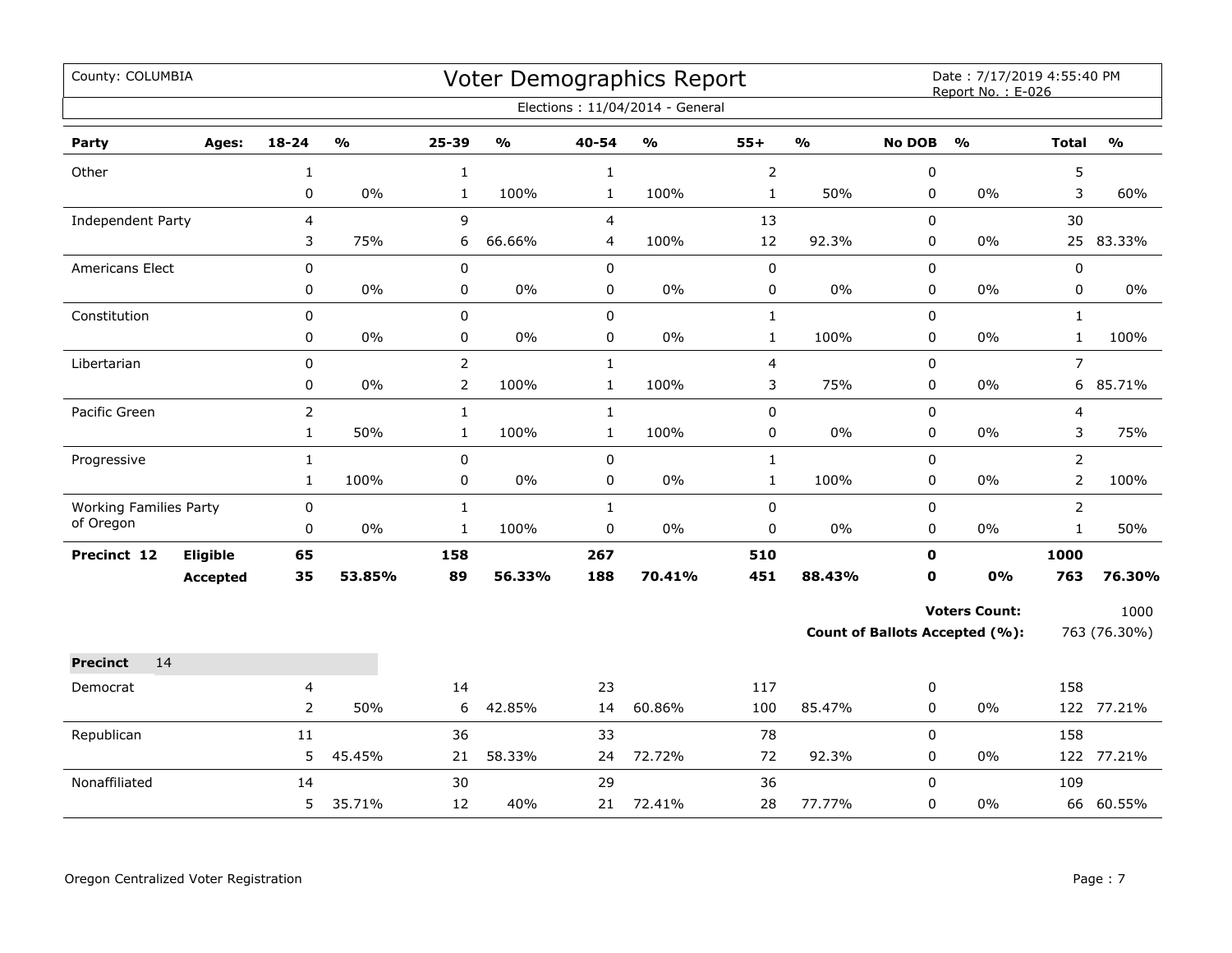| County: COLUMBIA              |                 |              |                         |                |               |                | Voter Demographics Report<br>Elections: 11/04/2014 - General |                |               |               | Date: 7/17/2019 4:55:40 PM<br>Report No.: E-026 |                |               |
|-------------------------------|-----------------|--------------|-------------------------|----------------|---------------|----------------|--------------------------------------------------------------|----------------|---------------|---------------|-------------------------------------------------|----------------|---------------|
| Party                         | Ages:           | $18 - 24$    | $\mathbf{O}/\mathbf{O}$ | 25-39          | $\frac{1}{2}$ | 40-54          | $\mathbf{0}/\mathbf{0}$                                      | $55+$          | $\frac{1}{2}$ | <b>No DOB</b> | $\frac{1}{2}$                                   | <b>Total</b>   | $\frac{1}{2}$ |
| Other                         |                 | 0            |                         | 3              |               | $\pmb{0}$      |                                                              | 4              |               | 0             |                                                 | $\overline{7}$ |               |
|                               |                 | 0            | 0%                      | $\mathbf{1}$   | 33.33%        | $\pmb{0}$      | 0%                                                           | $\overline{2}$ | 50%           | 0             | 0%                                              | 3              | 42.85%        |
| Independent Party             |                 | 4            |                         | $\overline{2}$ |               | 5              |                                                              | 9              |               | 0             |                                                 | 20             |               |
|                               |                 | $\mathbf{1}$ | 25%                     | $\mathbf{1}$   | 50%           | $\overline{4}$ | 80%                                                          | 8              | 88.88%        | 0             | 0%                                              | 14             | 70%           |
| Americans Elect               |                 | 0            |                         | 0              |               | $\pmb{0}$      |                                                              | $\pmb{0}$      |               | $\pmb{0}$     |                                                 | $\pmb{0}$      |               |
|                               |                 | 0            | 0%                      | 0              | $0\%$         | $\mathbf 0$    | 0%                                                           | 0              | 0%            | 0             | 0%                                              | $\mathbf 0$    | $0\%$         |
| Constitution                  |                 | 0            |                         | 0              |               | $\mathbf 0$    |                                                              | $\overline{2}$ |               | $\Omega$      |                                                 | $\overline{2}$ |               |
|                               |                 | 0            | $0\%$                   | 0              | $0\%$         | $\mathbf 0$    | $0\%$                                                        | $\overline{2}$ | 100%          | 0             | 0%                                              | $\overline{2}$ | 100%          |
| Libertarian                   |                 | 0            |                         | 0              |               | $\mathsf 0$    |                                                              | 0              |               | 0             |                                                 | $\mathbf 0$    |               |
|                               |                 | 0            | 0%                      | 0              | 0%            | $\pmb{0}$      | 0%                                                           | 0              | 0%            | 0             | 0%                                              | $\pmb{0}$      | 0%            |
| Pacific Green                 |                 | 0            |                         | $\mathbf{1}$   |               | $\mathsf 0$    |                                                              | $\mathbf 1$    |               | 0             |                                                 | $\overline{2}$ |               |
|                               |                 | 0            | 0%                      | $\mathbf 1$    | 100%          | $\pmb{0}$      | 0%                                                           | $\mathbf 1$    | 100%          | 0             | 0%                                              | $\overline{2}$ | 100%          |
| Progressive                   |                 | 0            |                         | $\pmb{0}$      |               | $\pmb{0}$      |                                                              | 0              |               | 0             |                                                 | 0              |               |
|                               |                 | 0            | $0\%$                   | 0              | $0\%$         | $\pmb{0}$      | 0%                                                           | 0              | 0%            | 0             | 0%                                              | $\mathbf 0$    | 0%            |
| <b>Working Families Party</b> |                 | $\mathbf 0$  |                         | $\mathbf 0$    |               | $\mathbf 0$    |                                                              | 0              |               | $\mathbf 0$   |                                                 | $\mathbf 0$    |               |
| of Oregon                     |                 | 0            | 0%                      | $\mathbf 0$    | $0\%$         | $\mathbf 0$    | 0%                                                           | 0              | 0%            | $\mathbf 0$   | 0%                                              | $\mathbf 0$    | $0\%$         |
| Precinct 14                   | Eligible        | 33           |                         | 86             |               | 90             |                                                              | 247            |               | $\mathbf 0$   |                                                 | 456            |               |
|                               | <b>Accepted</b> | 13           | 39.39%                  | 42             | 48.84%        | 63             | 70.00%                                                       | 213            | 86.23%        | $\mathbf 0$   | 0%                                              | 331            | 72.59%        |
|                               |                 |              |                         |                |               |                |                                                              |                |               |               | <b>Voters Count:</b>                            |                | 456           |
|                               |                 |              |                         |                |               |                |                                                              |                |               |               | <b>Count of Ballots Accepted (%):</b>           |                | 331 (72.59%)  |
| <b>Precinct</b><br>15         |                 |              |                         |                |               |                |                                                              |                |               |               |                                                 |                |               |
| Democrat                      |                 | 10           |                         | 48             |               | 83             |                                                              | 256            |               | 0             |                                                 | 397            |               |
|                               |                 | 3            | 30%                     | 27             | 56.25%        | 51             | 61.44%                                                       | 223            | 87.1%         | 0             | 0%                                              |                | 304 76.57%    |
| Republican                    |                 | 14           |                         | 46             |               | 60             |                                                              | 149            |               | 0             |                                                 | 269            |               |
|                               |                 | 4            | 28.57%                  | 24             | 52.17%        | 33             | 55%                                                          | 132            | 88.59%        | 0             | 0%                                              |                | 193 71.74%    |
| Nonaffiliated                 |                 | 27           |                         | 71             |               | 70             |                                                              | 84             |               | 0             |                                                 | 252            |               |
|                               |                 | 5            | 18.51%                  | 32             | 45.07%        | 38             | 54.28%                                                       | 62             | 73.8%         | 0             | 0%                                              | 137            | 54.36%        |
| Other                         |                 | 0            |                         | 3              |               | $\overline{4}$ |                                                              | 8              |               | 0             |                                                 | 15             |               |
|                               |                 | 0            | $0\%$                   | 0              | $0\%$         | $\mathbf{1}$   | 25%                                                          | 8              | 100%          | 0             | 0%                                              | 9              | 60%           |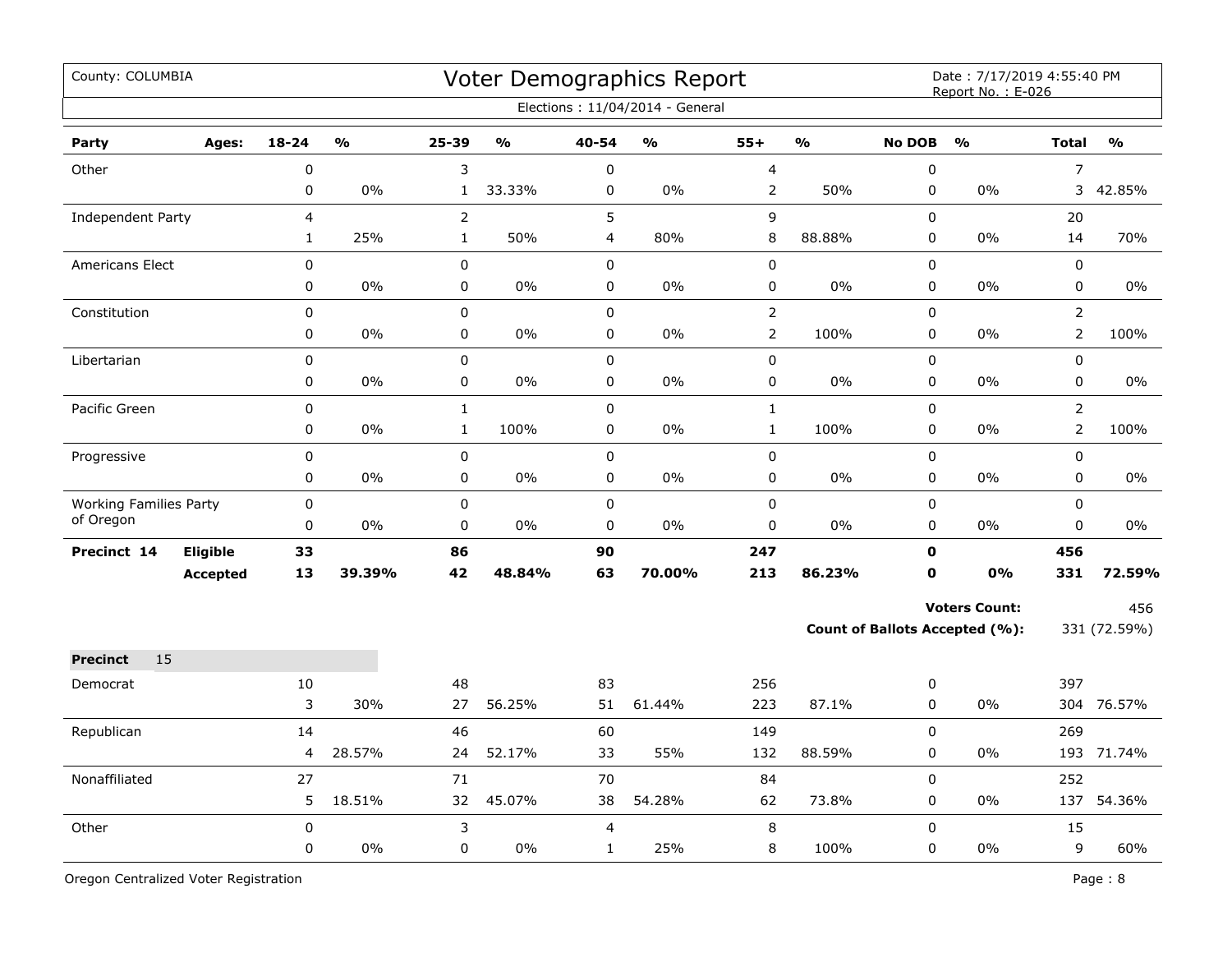| County: COLUMBIA              |          |              |               |                |                         |              | Voter Demographics Report       |                |                         |               | Date: 7/17/2019 4:55:40 PM<br>Report No.: E-026 |                |                                   |
|-------------------------------|----------|--------------|---------------|----------------|-------------------------|--------------|---------------------------------|----------------|-------------------------|---------------|-------------------------------------------------|----------------|-----------------------------------|
|                               |          |              |               |                |                         |              | Elections: 11/04/2014 - General |                |                         |               |                                                 |                |                                   |
| Party                         | Ages:    | 18-24        | $\frac{0}{0}$ | 25-39          | $\mathbf{O}/\mathbf{o}$ | 40-54        | $\mathbf{O}/\mathbf{o}$         | $55+$          | $\mathbf{O}/\mathbf{o}$ | <b>No DOB</b> | $\mathbf{O}/\mathbf{o}$                         | <b>Total</b>   | $\mathsf{o}\mathsf{v}_\mathsf{o}$ |
| Independent Party             |          | 4            |               | 9              |                         | 6            |                                 | 27             |                         | 0             |                                                 | 46             |                                   |
|                               |          | 2            | 50%           | 6              | 66.66%                  | 3            | 50%                             | 23             | 85.18%                  | 0             | $0\%$                                           |                | 34 73.91%                         |
| Americans Elect               |          | $\mathbf 0$  |               | $\mathbf 0$    |                         | $\mathbf 0$  |                                 | 0              |                         | $\mathbf 0$   |                                                 | 0              |                                   |
|                               |          | 0            | 0%            | $\pmb{0}$      | 0%                      | 0            | $0\%$                           | 0              | $0\%$                   | 0             | 0%                                              | 0              | 0%                                |
| Constitution                  |          | $\pmb{0}$    |               | $\overline{2}$ |                         | $\mathbf 1$  |                                 | $\overline{2}$ |                         | 0             |                                                 | 5              |                                   |
|                               |          | $\pmb{0}$    | $0\%$         | $\overline{2}$ | 100%                    | 0            | $0\%$                           | $\overline{2}$ | 100%                    | 0             | $0\%$                                           | 4              | 80%                               |
| Libertarian                   |          | $\mathbf{1}$ |               | $\mathbf{1}$   |                         | $\mathbf 0$  |                                 | $\overline{2}$ |                         | 0             |                                                 | 4              |                                   |
|                               |          | 0            | $0\%$         | $\mathbf{1}$   | 100%                    | 0            | $0\%$                           | $\mathbf 1$    | 50%                     | 0             | $0\%$                                           | $\overline{2}$ | 50%                               |
| Pacific Green                 |          | $\pmb{0}$    |               | $\pmb{0}$      |                         | 0            |                                 | $\overline{2}$ |                         | 0             |                                                 | $\overline{2}$ |                                   |
|                               |          | 0            | $0\%$         | 0              | $0\%$                   | 0            | $0\%$                           | $\mathbf{1}$   | 50%                     | 0             | $0\%$                                           | $\mathbf{1}$   | 50%                               |
| Progressive                   |          | 0            |               | $\mathbf 0$    |                         | $\mathbf 0$  |                                 | 0              |                         | 0             |                                                 | 0              |                                   |
|                               |          | $\pmb{0}$    | 0%            | 0              | 0%                      | 0            | $0\%$                           | 0              | 0%                      | 0             | 0%                                              | 0              | $0\%$                             |
| <b>Working Families Party</b> |          | $\pmb{0}$    |               | $\pmb{0}$      |                         | $\mathbf 0$  |                                 | $\pmb{0}$      |                         | $\mathbf 0$   |                                                 | 0              |                                   |
| of Oregon                     |          | $\mathbf 0$  | 0%            | $\mathbf 0$    | 0%                      | $\mathbf 0$  | 0%                              | 0              | $0\%$                   | $\mathbf 0$   | 0%                                              | 0              | $0\%$                             |
| Precinct 15                   | Eligible | 56           |               | 180            |                         | 224          |                                 | 530            |                         | 0             |                                                 | 990            |                                   |
|                               | Accepted | 14           | 25.00%        | 92             | 51.11%                  | 126          | 56.25%                          | 452            | 85.28%                  | 0             | 0%                                              | 684            | 69.09%                            |
|                               |          |              |               |                |                         |              |                                 |                |                         |               | <b>Voters Count:</b>                            |                | 990                               |
|                               |          |              |               |                |                         |              |                                 |                |                         |               | <b>Count of Ballots Accepted (%):</b>           |                | 684 (69.09%)                      |
| <b>Precinct</b><br>17         |          |              |               |                |                         |              |                                 |                |                         |               |                                                 |                |                                   |
| Democrat                      |          | $\mathbf{1}$ |               | 15             |                         | 37           |                                 | 100            |                         | 0             |                                                 | 153            |                                   |
|                               |          | 0            | 0%            | 8              | 53.33%                  | 20           | 54.05%                          | 81             | 81%                     | 0             | $0\%$                                           |                | 109 71.24%                        |
| Republican                    |          | $10\,$       |               | 21             |                         | 22           |                                 | 53             |                         | $\mathbf 0$   |                                                 | 106            |                                   |
|                               |          | 5            | 50%           | 12             | 57.14%                  | 13           | 59.09%                          | 43             | 81.13%                  | 0             | 0%                                              | 73             | 68.86%                            |
| Nonaffiliated                 |          | 15           |               | 23             |                         | 27           |                                 | 41             |                         | 0             |                                                 | 106            |                                   |
|                               |          | 6            | 40%           | 6              | 26.08%                  | 15           | 55.55%                          | 31             | 75.6%                   | 0             | $0\%$                                           | 58             | 54.71%                            |
| Other                         |          | 0            |               | $\mathbf{1}$   |                         | 3            |                                 | $\overline{2}$ |                         | 0             |                                                 | 6              |                                   |
|                               |          | 0            | 0%            | $\mathbf{1}$   | 100%                    | $\mathbf{1}$ | 33.33%                          | 2              | 100%                    | 0             | 0%                                              |                | 4 66.66%                          |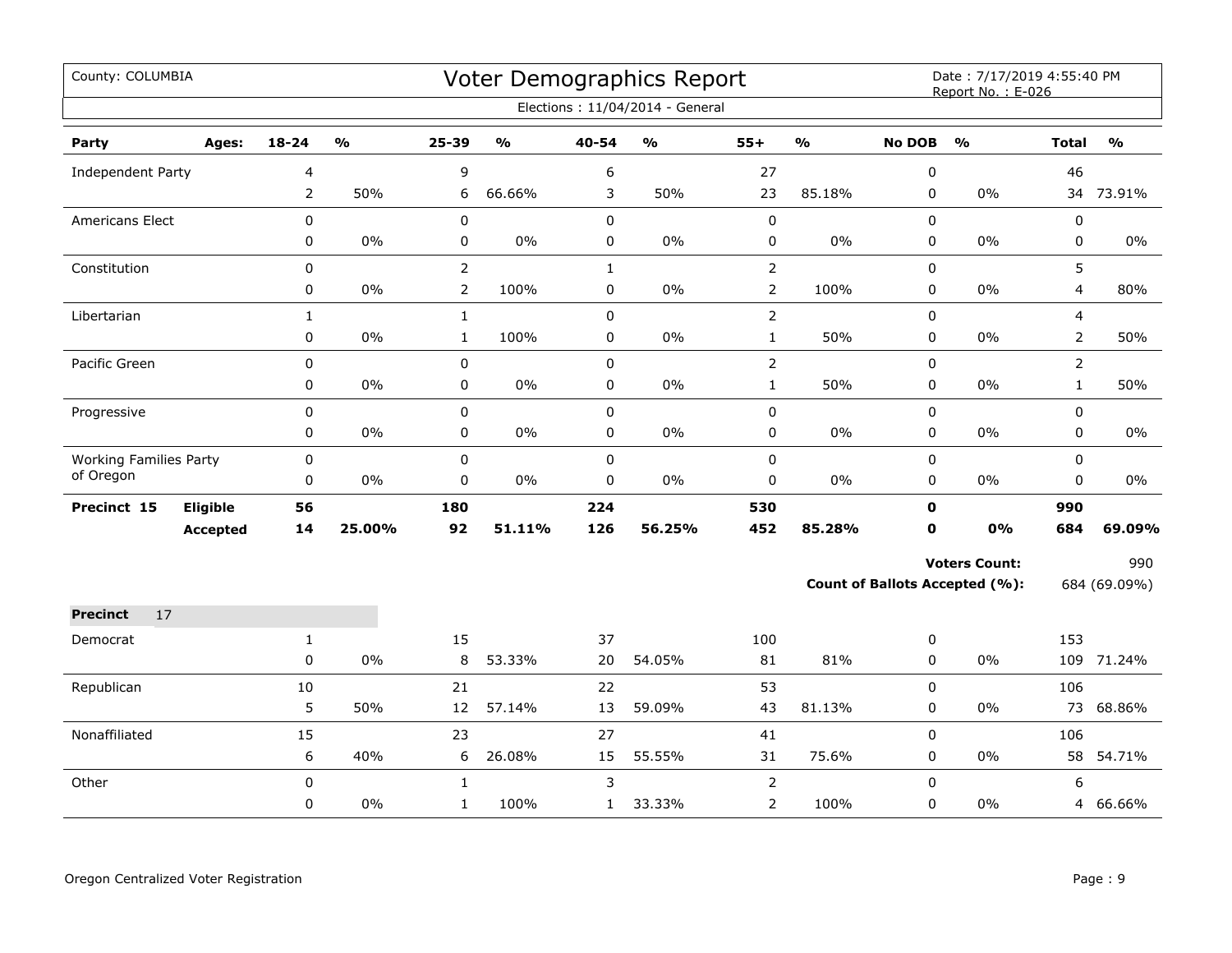| County: COLUMBIA              |                 |                |                         |                |               |                | Voter Demographics Report<br>Elections: 11/04/2014 - General |           |                         |               | Date: 7/17/2019 4:55:40 PM<br>Report No.: E-026 |                |               |
|-------------------------------|-----------------|----------------|-------------------------|----------------|---------------|----------------|--------------------------------------------------------------|-----------|-------------------------|---------------|-------------------------------------------------|----------------|---------------|
| Party                         | Ages:           | $18 - 24$      | $\mathbf{O}/\mathbf{O}$ | 25-39          | $\frac{1}{2}$ | $40 - 54$      | $\mathbf{O}/\mathbf{O}$                                      | $55+$     | $\mathbf{O}/\mathbf{O}$ | <b>No DOB</b> | $\frac{1}{2}$                                   | <b>Total</b>   | $\frac{1}{2}$ |
| <b>Independent Party</b>      |                 | $\mathbf{1}$   |                         | 3              |               | 2              |                                                              | 11        |                         | $\pmb{0}$     |                                                 | 17             |               |
|                               |                 | $\pmb{0}$      | 0%                      | $\mathbf{1}$   | 33.33%        | $\overline{2}$ | 100%                                                         | 9         | 81.81%                  | 0             | 0%                                              | 12             | 70.58%        |
| <b>Americans Elect</b>        |                 | $\pmb{0}$      |                         | $\pmb{0}$      |               | 0              |                                                              | $\pmb{0}$ |                         | 0             |                                                 | $\pmb{0}$      |               |
|                               |                 | $\pmb{0}$      | 0%                      | 0              | 0%            | 0              | 0%                                                           | $\pmb{0}$ | 0%                      | 0             | 0%                                              | 0              | 0%            |
| Constitution                  |                 | $\mathbf{1}$   |                         | 0              |               | $\mathbf{1}$   |                                                              | 0         |                         | 0             |                                                 | $\overline{2}$ |               |
|                               |                 | 0              | 0%                      | 0              | $0\%$         | $\mathbf{1}$   | 100%                                                         | 0         | $0\%$                   | 0             | $0\%$                                           | $\mathbf{1}$   | 50%           |
| Libertarian                   |                 | $\pmb{0}$      |                         | 0              |               | $\mathbf{1}$   |                                                              | $\pmb{0}$ |                         | $\mathbf 0$   |                                                 | $\mathbf{1}$   |               |
|                               |                 | $\mathbf 0$    | $0\%$                   | $\pmb{0}$      | 0%            | $\mathbf{1}$   | 100%                                                         | 0         | $0\%$                   | $\mathbf 0$   | $0\%$                                           | $\mathbf{1}$   | 100%          |
| Pacific Green                 |                 | $\mathbf 0$    |                         | $\pmb{0}$      |               | $\mathbf 0$    |                                                              | $\pmb{0}$ |                         | $\mathbf 0$   |                                                 | $\mathbf 0$    |               |
|                               |                 | $\pmb{0}$      | 0%                      | 0              | 0%            | 0              | 0%                                                           | 0         | 0%                      | 0             | 0%                                              | 0              | $0\%$         |
| Progressive                   |                 | $\pmb{0}$      |                         | 0              |               | $\mathbf 0$    |                                                              | 0         |                         | 0             |                                                 | 0              |               |
|                               |                 | 0              | 0%                      | $\pmb{0}$      | 0%            | 0              | 0%                                                           | 0         | 0%                      | 0             | 0%                                              | 0              | $0\%$         |
| <b>Working Families Party</b> |                 | $\mathsf 0$    |                         | $\pmb{0}$      |               | $\mathbf 0$    |                                                              | $\pmb{0}$ |                         | 0             |                                                 | 0              |               |
| of Oregon                     |                 | $\pmb{0}$      | 0%                      | 0              | 0%            | 0              | 0%                                                           | 0         | 0%                      | 0             | 0%                                              | 0              | 0%            |
| Precinct 17                   | Eligible        | 28             |                         | 63             |               | 93             |                                                              | 207       |                         | $\mathbf 0$   |                                                 | 391            |               |
|                               | <b>Accepted</b> | 11             | 39.29%                  | 28             | 44.44%        | 53             | 56.99%                                                       | 166       | 80.19%                  | 0             | 0%                                              | 258            | 65.98%        |
|                               |                 |                |                         |                |               |                |                                                              |           |                         |               | <b>Voters Count:</b>                            |                | 391           |
|                               |                 |                |                         |                |               |                |                                                              |           |                         |               | <b>Count of Ballots Accepted (%):</b>           |                | 258 (65.98%)  |
| 18<br><b>Precinct</b>         |                 |                |                         |                |               |                |                                                              |           |                         |               |                                                 |                |               |
| Democrat                      |                 | $\overline{2}$ |                         | 3              |               | 6              |                                                              | 61        |                         | 0             |                                                 | 72             |               |
|                               |                 | $\pmb{0}$      | 0%                      | $\overline{2}$ | 66.66%        | 4              | 66.66%                                                       | 54        | 88.52%                  | $\mathbf 0$   | $0\%$                                           |                | 60 83.33%     |
| Republican                    |                 | $\mathbf{1}$   |                         | $\mathbf{1}$   |               | 8              |                                                              | 27        |                         | $\mathbf 0$   |                                                 | 37             |               |
|                               |                 | $\pmb{0}$      | 0%                      | $\pmb{0}$      | 0%            | 4              | 50%                                                          | 24        | 88.88%                  | 0             | 0%                                              | 28             | 75.67%        |
| Nonaffiliated                 |                 | 4              |                         | 11             |               | 6              |                                                              | 27        |                         | $\mathsf 0$   |                                                 | 48             |               |
|                               |                 | $\overline{2}$ | 50%                     | 6              | 54.54%        | 0              | 0%                                                           | 22        | 81.48%                  | 0             | 0%                                              | 30             | 62.5%         |
| Other                         |                 | 0              |                         | 0              |               | $\pmb{0}$      |                                                              | $\pmb{0}$ |                         | 0             |                                                 | $\pmb{0}$      |               |
|                               |                 | 0              | 0%                      | 0              | 0%            | 0              | 0%                                                           | 0         | 0%                      | 0             | 0%                                              | 0              | 0%            |
| Independent Party             |                 | $\mathbf 0$    |                         | $\overline{2}$ |               | $\overline{2}$ |                                                              | 5         |                         | 0             |                                                 | 9              |               |
|                               |                 | $\mathbf 0$    | 0%                      | $\overline{2}$ | 100%          | 0              | 0%                                                           | 3         | 60%                     | $\mathbf 0$   | $0\%$                                           |                | 5 55.55%      |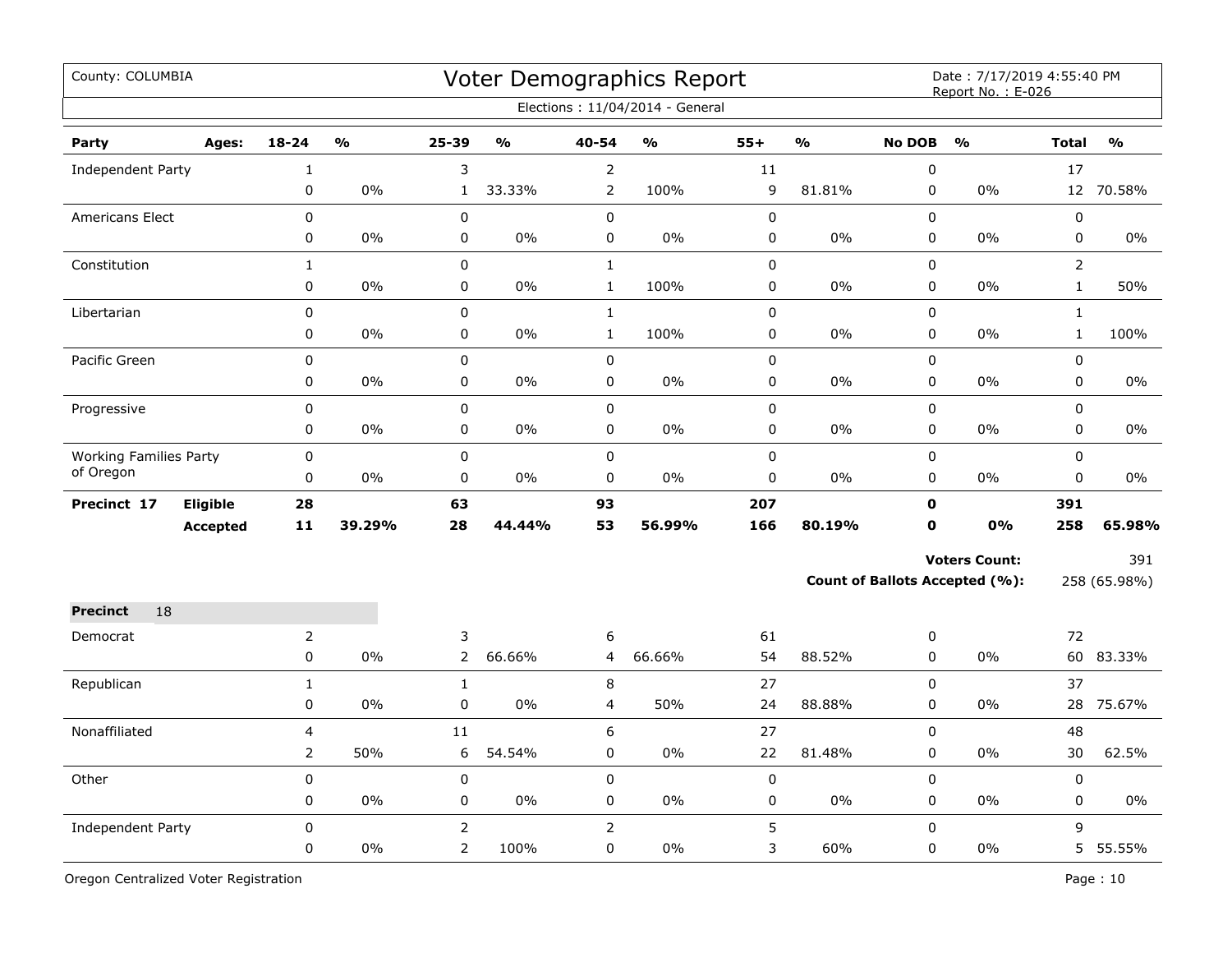| County: COLUMBIA              |                 |                         |        |                |               |                | Voter Demographics Report       |              |                         |               | Date: 7/17/2019 4:55:40 PM<br>Report No.: E-026 |                |               |
|-------------------------------|-----------------|-------------------------|--------|----------------|---------------|----------------|---------------------------------|--------------|-------------------------|---------------|-------------------------------------------------|----------------|---------------|
|                               |                 |                         |        |                |               |                | Elections: 11/04/2014 - General |              |                         |               |                                                 |                |               |
| Party                         | Ages:           | $18 - 24$               | %      | 25-39          | $\frac{1}{2}$ | 40-54          | %                               | $55+$        | $\mathbf{O}/\mathbf{O}$ | <b>No DOB</b> | $\frac{0}{0}$                                   | <b>Total</b>   | $\frac{1}{2}$ |
| <b>Americans Elect</b>        |                 | 0                       |        | 0              |               | 0              |                                 | $\mathbf 0$  |                         | 0             |                                                 | 0              |               |
|                               |                 | 0                       | $0\%$  | 0              | $0\%$         | 0              | $0\%$                           | 0            | 0%                      | $\mathbf 0$   | 0%                                              | $\mathbf 0$    | 0%            |
| Constitution                  |                 | 0                       |        | 0              |               | $\mathbf 0$    |                                 | $\mathbf{1}$ |                         | 0             |                                                 | $\mathbf{1}$   |               |
|                               |                 | 0                       | $0\%$  | 0              | $0\%$         | $\pmb{0}$      | $0\%$                           | 0            | $0\%$                   | $\pmb{0}$     | 0%                                              | 0              | $0\%$         |
| Libertarian                   |                 | 0                       |        | 0              |               | $\pmb{0}$      |                                 | 3            |                         | 0             |                                                 | 3              |               |
|                               |                 | 0                       | $0\%$  | 0              | $0\%$         | $\pmb{0}$      | $0\%$                           | $\mathbf{1}$ | 33.33%                  | 0             | 0%                                              | 1              | 33.33%        |
| Pacific Green                 |                 | $\mathbf 0$             |        | 0              |               | $\mathbf 0$    |                                 | 0            |                         | $\mathbf 0$   |                                                 | $\mathbf 0$    |               |
|                               |                 | 0                       | 0%     | 0              | $0\%$         | $\mathbf 0$    | $0\%$                           | 0            | 0%                      | 0             | 0%                                              | $\mathbf 0$    | $0\%$         |
| Progressive                   |                 | 0                       |        | 0              |               | $\pmb{0}$      |                                 | 0            |                         | 0             |                                                 | $\mathbf 0$    |               |
|                               |                 | 0                       | $0\%$  | 0              | $0\%$         | $\pmb{0}$      | $0\%$                           | 0            | $0\%$                   | 0             | 0%                                              | 0              | $0\%$         |
| <b>Working Families Party</b> |                 | 0                       |        | 0              |               | $\mathbf{1}$   |                                 | 0            |                         | 0             |                                                 | $\mathbf{1}$   |               |
| of Oregon                     |                 | 0                       | $0\%$  | 0              | $0\%$         | $\mathbf 0$    | $0\%$                           | $\pmb{0}$    | $0\%$                   | 0             | 0%                                              | $\pmb{0}$      | $0\%$         |
| Precinct 18                   | <b>Eligible</b> | $\overline{\mathbf{z}}$ |        | 17             |               | 23             |                                 | 124          |                         | $\mathbf 0$   |                                                 | 171            |               |
|                               | <b>Accepted</b> | $\overline{2}$          | 28.57% | 10             | 58.82%        | 8              | 34.78%                          | 104          | 83.87%                  | $\mathbf 0$   | 0%                                              | 124            | 72.51%        |
|                               |                 |                         |        |                |               |                |                                 |              |                         |               | <b>Voters Count:</b>                            |                | 171           |
|                               |                 |                         |        |                |               |                |                                 |              |                         |               | <b>Count of Ballots Accepted (%):</b>           |                | 124 (72.51%)  |
| <b>Precinct</b><br>19         |                 |                         |        |                |               |                |                                 |              |                         |               |                                                 |                |               |
| Democrat                      |                 | 14                      |        | 26             |               | 87             |                                 | 236          |                         | 0             |                                                 | 363            |               |
|                               |                 | 8                       | 57.14% | 14             | 53.84%        | 67             | 77.01%                          | 210          | 88.98%                  | 0             | 0%                                              |                | 299 82.36%    |
| Republican                    |                 | 17                      |        | 38             |               | 81             |                                 | 172          |                         | 0             |                                                 | 308            |               |
|                               |                 | 10                      | 58.82% | 27             | 71.05%        | 73             | 90.12%                          | 162          | 94.18%                  | 0             | 0%                                              |                | 272 88.31%    |
| Nonaffiliated                 |                 | 18                      |        | 27             |               | 47             |                                 | 66           |                         | 0             |                                                 | 158            |               |
|                               |                 | $\overline{7}$          | 38.88% | 14             | 51.85%        | 31             | 65.95%                          | 54           | 81.81%                  | 0             | 0%                                              | 106            | 67.08%        |
| Other                         |                 | 0                       |        | $\overline{2}$ |               | $\overline{2}$ |                                 | 3            |                         | $\pmb{0}$     |                                                 | $\overline{7}$ |               |
|                               |                 | 0                       | $0\%$  | $\overline{2}$ | 100%          | $\overline{2}$ | 100%                            | 3            | 100%                    | 0             | 0%                                              | 7              | 100%          |
| Independent Party             |                 | 8                       |        | 10             |               | $\overline{7}$ |                                 | 10           |                         | $\mathbf 0$   |                                                 | 35             |               |
|                               |                 | 4                       | 50%    | $\overline{7}$ | 70%           | 6              | 85.71%                          | 9            | 90%                     | 0             | 0%                                              |                | 26 74.28%     |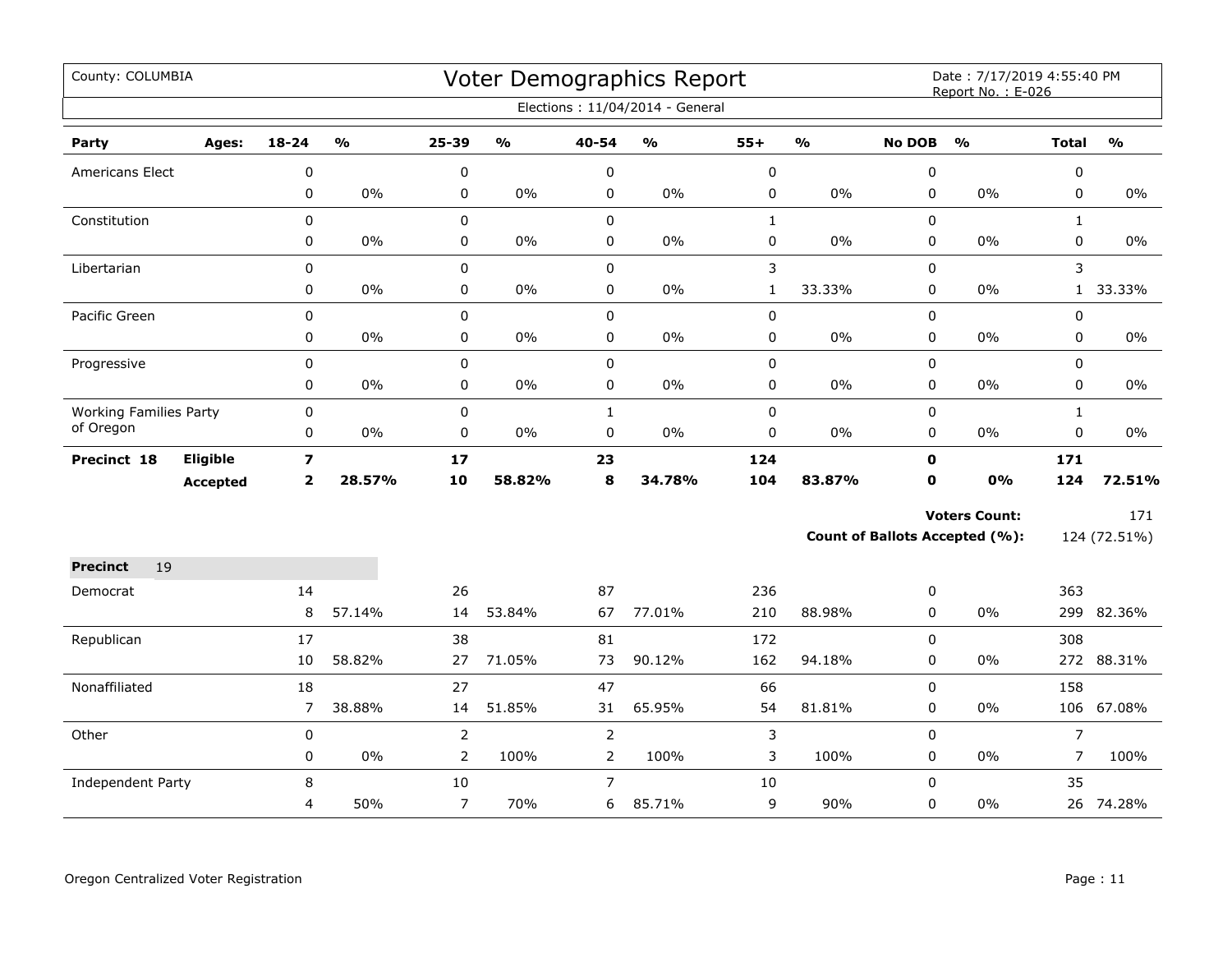| County: COLUMBIA              |                 |             |               |                |               |                | Voter Demographics Report<br>Elections: 11/04/2014 - General |              |               |               | Date: 7/17/2019 4:55:40 PM<br>Report No.: E-026 |                |                         |
|-------------------------------|-----------------|-------------|---------------|----------------|---------------|----------------|--------------------------------------------------------------|--------------|---------------|---------------|-------------------------------------------------|----------------|-------------------------|
| Party                         | Ages:           | $18 - 24$   | $\frac{0}{0}$ | $25 - 39$      | $\frac{0}{0}$ | 40-54          | $\frac{9}{6}$                                                | $55+$        | $\frac{1}{2}$ | <b>No DOB</b> | $\frac{0}{0}$                                   | <b>Total</b>   | $\mathbf{O}/\mathbf{O}$ |
| Americans Elect               |                 | $\mathbf 0$ |               | 0              |               | $\pmb{0}$      |                                                              | $\mathbf 0$  |               | 0             |                                                 | $\pmb{0}$      |                         |
|                               |                 | 0           | 0%            | 0              | 0%            | $\pmb{0}$      | 0%                                                           | 0            | 0%            | $\pmb{0}$     | 0%                                              | $\pmb{0}$      | 0%                      |
| Constitution                  |                 | 0           |               | $\mathbf{1}$   |               | $\mathbf{1}$   |                                                              | 0            |               | 0             |                                                 | $\overline{2}$ |                         |
|                               |                 | 0           | 0%            | $\mathbf{1}$   | 100%          | $\mathbf{1}$   | 100%                                                         | 0            | 0%            | $\pmb{0}$     | 0%                                              | $\overline{2}$ | 100%                    |
| Libertarian                   |                 | 0           |               | 3              |               | $\overline{4}$ |                                                              | $\mathbf{1}$ |               | 0             |                                                 | 8              |                         |
|                               |                 | 0           | $0\%$         | 2              | 66.66%        | $\overline{4}$ | 100%                                                         | $\mathbf{1}$ | 100%          | 0             | 0%                                              | $\overline{7}$ | 87.5%                   |
| Pacific Green                 |                 | 0           |               | 3              |               | $\mathbf{1}$   |                                                              | 0            |               | 0             |                                                 | $\overline{4}$ |                         |
|                               |                 | 0           | $0\%$         | 3              | 100%          | $\mathbf{1}$   | 100%                                                         | 0            | 0%            | 0             | 0%                                              | $\overline{4}$ | 100%                    |
| Progressive                   |                 | 0           |               | $\pmb{0}$      |               | $\pmb{0}$      |                                                              | 0            |               | $\pmb{0}$     |                                                 | $\pmb{0}$      |                         |
|                               |                 | 0           | 0%            | $\pmb{0}$      | $0\%$         | $\pmb{0}$      | 0%                                                           | 0            | 0%            | $\mathbf 0$   | 0%                                              | $\mathbf 0$    | $0\%$                   |
| <b>Working Families Party</b> |                 | $\mathbf 1$ |               | 0              |               | $\overline{2}$ |                                                              | 0            |               | $\pmb{0}$     |                                                 | 3              |                         |
| of Oregon                     |                 | $\mathbf 0$ | 0%            | 0              | $0\%$         | $\mathbf 1$    | 50%                                                          | 0            | 0%            | $\mathbf 0$   | 0%                                              |                | 1 33.33%                |
| Precinct 19                   | Eligible        | 58          |               | 110            |               | 232            |                                                              | 488          |               | $\mathbf 0$   |                                                 | 888            |                         |
|                               | <b>Accepted</b> | 29          | 50.00%        | 70             | 63.64%        | 186            | 80.17%                                                       | 439          | 89.96%        | $\mathbf 0$   | 0%                                              | 724            | 81.53%                  |
|                               |                 |             |               |                |               |                |                                                              |              |               |               | <b>Voters Count:</b>                            |                | 888                     |
|                               |                 |             |               |                |               |                |                                                              |              |               |               | Count of Ballots Accepted (%):                  |                | 724 (81.53%)            |
| 20<br><b>Precinct</b>         |                 |             |               |                |               |                |                                                              |              |               |               |                                                 |                |                         |
| Democrat                      |                 | 7           |               | 29             |               | 44             |                                                              | 184          |               | 0             |                                                 | 264            |                         |
|                               |                 | 5           | 71.42%        | 21             | 72.41%        | 37             | 84.09%                                                       | 161          | 87.5%         | 0             | 0%                                              |                | 224 84.84%              |
| Republican                    |                 | 19          |               | 39             |               | 74             |                                                              | 112          |               | 0             |                                                 | 244            |                         |
|                               |                 | 9           | 47.36%        | 23             | 58.97%        | 58             | 78.37%                                                       | 104          | 92.85%        | $\mathbf 0$   | 0%                                              | 194            | 79.5%                   |
| Nonaffiliated                 |                 | 23          |               | 33             |               | 38             |                                                              | 48           |               | $\mathbf 0$   |                                                 | 142            |                         |
|                               |                 | 9           | 39.13%        | 18             | 54.54%        | 22             | 57.89%                                                       | 42           | 87.5%         | $\mathbf 0$   | 0%                                              | 91             | 64.08%                  |
| Other                         |                 | $\mathbf 0$ |               | $\mathbf{1}$   |               | $\pmb{0}$      |                                                              | $\mathbf{1}$ |               | $\mathbf 0$   |                                                 | $\overline{2}$ |                         |
|                               |                 | 0           | 0%            | 0              | 0%            | $\pmb{0}$      | $0\%$                                                        | $\mathbf{1}$ | 100%          | $\mathbf 0$   | 0%                                              | $\mathbf{1}$   | 50%                     |
| Independent Party             |                 | 5           |               | $\overline{2}$ |               | 10             |                                                              | 9            |               | 0             |                                                 | 26             |                         |
|                               |                 | 4           | 80%           | 0              | 0%            | 10             | 100%                                                         | 8            | 88.88%        | 0             | 0%                                              |                | 22 84.61%               |
| <b>Americans Elect</b>        |                 | $\mathbf 0$ |               | 0              |               | $\pmb{0}$      |                                                              | 0            |               | 0             |                                                 | $\pmb{0}$      |                         |
|                               |                 | 0           | 0%            | 0              | $0\%$         | $\mathsf 0$    | 0%                                                           | 0            | 0%            | 0             | 0%                                              | $\mathsf 0$    | $0\%$                   |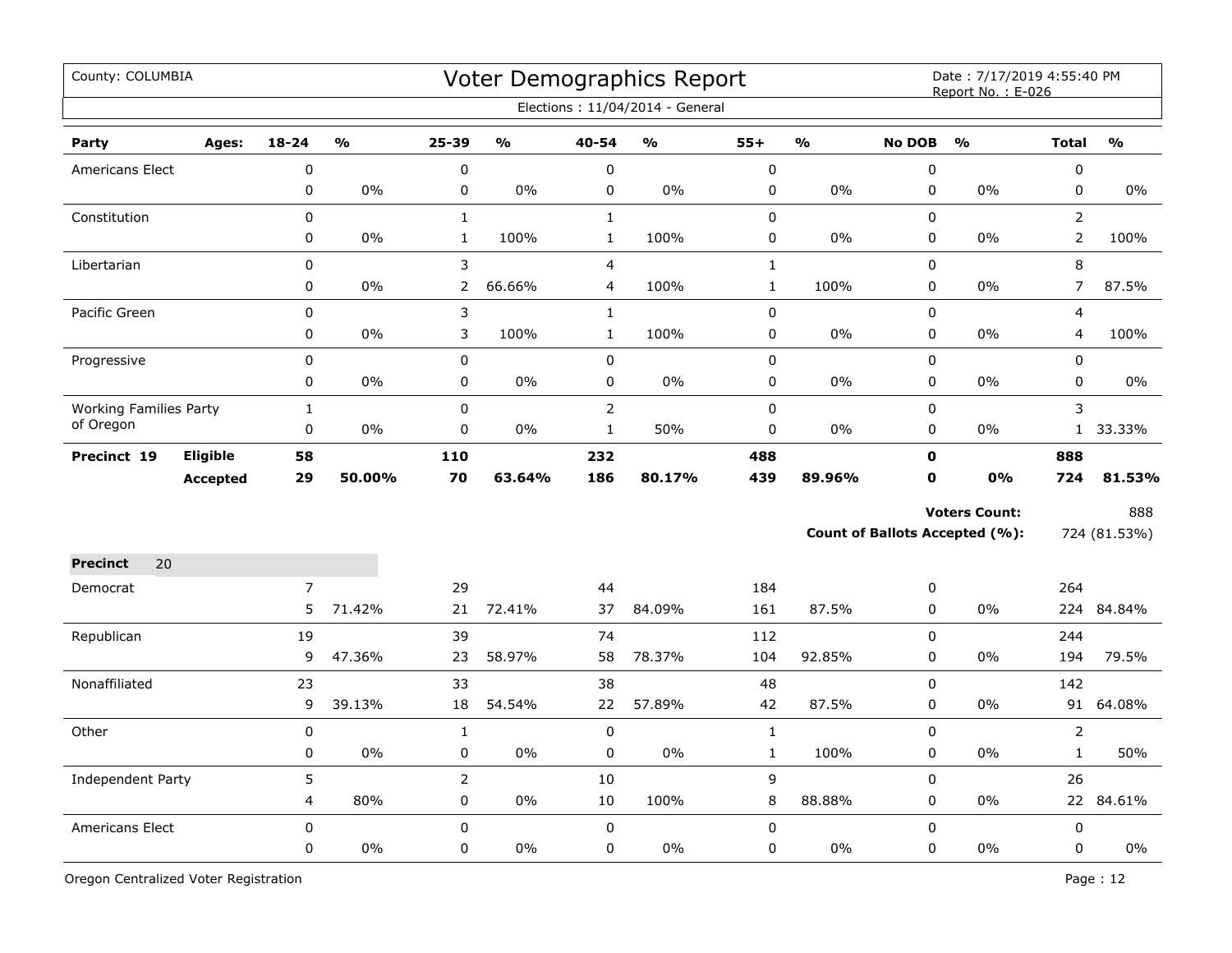| County: COLUMBIA              |                 |              |               |             |               |              | Voter Demographics Report       |                |               |               | Date: 7/17/2019 4:55:40 PM<br>Report No.: E-026 |                |               |
|-------------------------------|-----------------|--------------|---------------|-------------|---------------|--------------|---------------------------------|----------------|---------------|---------------|-------------------------------------------------|----------------|---------------|
|                               |                 |              |               |             |               |              | Elections: 11/04/2014 - General |                |               |               |                                                 |                |               |
| Party                         | Ages:           | $18 - 24$    | $\frac{0}{0}$ | 25-39       | $\frac{1}{2}$ | 40-54        | $\mathsf{o}\!/\mathsf{o}$       | $55+$          | $\frac{1}{2}$ | <b>No DOB</b> | $\frac{1}{2}$                                   | <b>Total</b>   | $\frac{1}{2}$ |
| Constitution                  |                 | $\mathbf{1}$ |               | 0           |               | $\mathbf{1}$ |                                 | $\mathbf{1}$   |               | 0             |                                                 | 3              |               |
|                               |                 | $\mathbf{1}$ | 100%          | 0           | $0\%$         | $\mathbf{1}$ | 100%                            | $\mathbf{1}$   | 100%          | 0             | 0%                                              | 3              | 100%          |
| Libertarian                   |                 | 0            |               | 4           |               | $\mathsf 0$  |                                 | $\pmb{0}$      |               | $\Omega$      |                                                 | $\overline{4}$ |               |
|                               |                 | 0            | $0\%$         | 4           | 100%          | 0            | $0\%$                           | $\pmb{0}$      | $0\%$         | 0             | $0\%$                                           | 4              | 100%          |
| Pacific Green                 |                 | $\mathbf{1}$ |               | $\mathbf 0$ |               | $\mathbf 0$  |                                 | $\pmb{0}$      |               | $\mathbf 0$   |                                                 | $\mathbf{1}$   |               |
|                               |                 | $\mathbf{1}$ | 100%          | 0           | $0\%$         | $\mathbf 0$  | $0\%$                           | $\pmb{0}$      | 0%            | 0             | $0\%$                                           | $\mathbf{1}$   | 100%          |
| Progressive                   |                 | 0            |               | 0           |               | $\mathsf 0$  |                                 | $\pmb{0}$      |               | 0             |                                                 | 0              |               |
|                               |                 | 0            | $0\%$         | 0           | $0\%$         | $\pmb{0}$    | $0\%$                           | $\mathbf 0$    | 0%            | 0             | $0\%$                                           | 0              | $0\%$         |
| <b>Working Families Party</b> |                 | 0            |               | $\pmb{0}$   |               | $\mathsf 0$  |                                 | $\pmb{0}$      |               | 0             |                                                 | $\mathbf 0$    |               |
| of Oregon                     |                 | 0            | 0%            | 0           | 0%            | 0            | 0%                              | 0              | 0%            | 0             | 0%                                              | 0              | 0%            |
| Precinct 20                   | Eligible        | 56           |               | 108         |               | 167          |                                 | 355            |               | $\mathbf 0$   |                                                 | 686            |               |
|                               | <b>Accepted</b> | 29           | 51.79%        | 66          | 61.11%        | 128          | 76.65%                          | 317            | 89.30%        | $\mathbf 0$   | 0%                                              | 540            | 78.72%        |
|                               |                 |              |               |             |               |              |                                 |                |               |               | <b>Voters Count:</b>                            |                | 686           |
|                               |                 |              |               |             |               |              |                                 |                |               |               | <b>Count of Ballots Accepted (%):</b>           |                | 540 (78.72%)  |
| <b>Precinct</b><br>21         |                 |              |               |             |               |              |                                 |                |               |               |                                                 |                |               |
| Democrat                      |                 | 44           |               | 184         |               | 205          |                                 | 495            |               | 0             |                                                 | 928            |               |
|                               |                 | 21           | 47.72%        | 106         | 57.6%         | 135          | 65.85%                          | 427            | 86.26%        | $\mathbf 0$   | 0%                                              |                | 689 74.24%    |
| Republican                    |                 | 32           |               | 110         |               | 123          |                                 | 242            |               | 0             |                                                 | 507            |               |
|                               |                 | 16           | 50%           | 68          | 61.81%        | 87           | 70.73%                          | 206            | 85.12%        | 0             | $0\%$                                           |                | 377 74.35%    |
| Nonaffiliated                 |                 | 76           |               | 195         |               | 177          |                                 | 122            |               | 0             |                                                 | 570            |               |
|                               |                 | 20           | 26.31%        | 85          | 43.58%        | 103          | 58.19%                          | 100            | 81.96%        | 0             | $0\%$                                           |                | 308 54.03%    |
| Other                         |                 | 4            |               | 11          |               | 8            |                                 | $\overline{4}$ |               | 0             |                                                 | 27             |               |
|                               |                 | $\mathbf{1}$ | 25%           | 3           | 27.27%        | 6            | 75%                             | $\overline{2}$ | 50%           | 0             | $0\%$                                           | 12             | 44.44%        |
| Independent Party             |                 | 18           |               | 26          |               | 30           |                                 | 32             |               | 0             |                                                 | 106            |               |
|                               |                 | 4            | 22.22%        | 18          | 69.23%        | 24           | 80%                             | 25             | 78.12%        | 0             | $0\%$                                           |                | 71 66.98%     |
| Americans Elect               |                 | $\pmb{0}$    |               | $\pmb{0}$   |               | $\pmb{0}$    |                                 | $\pmb{0}$      |               | 0             |                                                 | $\pmb{0}$      |               |
|                               |                 | 0            | $0\%$         | 0           | $0\%$         | $\mathbf 0$  | $0\%$                           | $\pmb{0}$      | 0%            | 0             | $0\%$                                           | 0              | 0%            |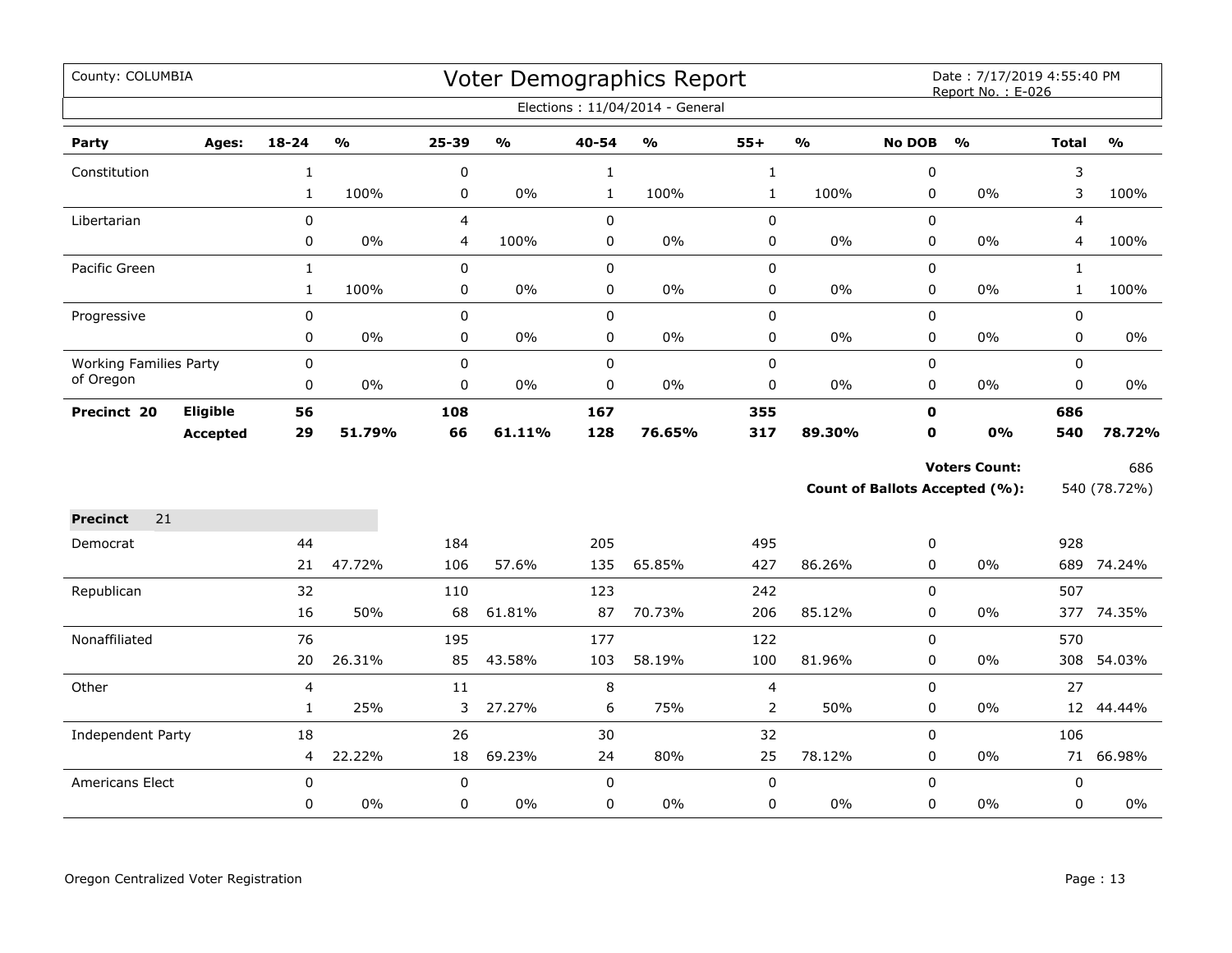| County: COLUMBIA              |                 |              |               |                  |               |                | Voter Demographics Report       |                  |               |                  | Date: 7/17/2019 4:55:40 PM<br>Report No.: E-026 |                |               |
|-------------------------------|-----------------|--------------|---------------|------------------|---------------|----------------|---------------------------------|------------------|---------------|------------------|-------------------------------------------------|----------------|---------------|
|                               |                 |              |               |                  |               |                | Elections: 11/04/2014 - General |                  |               |                  |                                                 |                |               |
| Party                         | Ages:           | $18 - 24$    | $\frac{0}{0}$ | $25 - 39$        | $\frac{0}{0}$ | 40-54          | $\frac{0}{0}$                   | $55+$            | $\frac{1}{2}$ | <b>No DOB</b>    | $\frac{0}{0}$                                   | <b>Total</b>   | $\frac{0}{0}$ |
| Constitution                  |                 | $\pmb{0}$    |               | 6                |               | $\overline{2}$ |                                 | $\boldsymbol{7}$ |               | $\boldsymbol{0}$ |                                                 | 15             |               |
|                               |                 | 0            | $0\%$         | 4                | 66.66%        | 2              | 100%                            | 3                | 42.85%        | 0                | $0\%$                                           | 9              | 60%           |
| Libertarian                   |                 | 3            |               | 11               |               | 5              |                                 | $\boldsymbol{6}$ |               | $\mathbf 0$      |                                                 | 25             |               |
|                               |                 | 2            | 66.66%        | 10               | 90.9%         | $\overline{4}$ | 80%                             | 5                | 83.33%        | $\pmb{0}$        | 0%                                              | 21             | 84%           |
| Pacific Green                 |                 | 3            |               | $\overline{2}$   |               | $\overline{4}$ |                                 | $\mathsf{2}\,$   |               | $\pmb{0}$        |                                                 | $11\,$         |               |
|                               |                 | $\mathbf{1}$ | 33.33%        | $\mathbf{1}$     | 50%           | 3              | 75%                             | 0                | 0%            | 0                | $0\%$                                           |                | 5 45.45%      |
| Progressive                   |                 | 0            |               | $\overline{2}$   |               | $\mathbf 0$    |                                 | $\mathbf{1}$     |               | $\mathbf 0$      |                                                 | 3              |               |
|                               |                 | 0            | 0%            | $\mathbf{1}$     | 50%           | $\pmb{0}$      | 0%                              | $\pmb{0}$        | 0%            | 0                | 0%                                              | 1              | 33.33%        |
| <b>Working Families Party</b> |                 | $\mathbf 1$  |               | $\overline{2}$   |               | $\mathbf 2$    |                                 | $\mathbf 2$      |               | $\pmb{0}$        |                                                 | $\overline{7}$ |               |
| of Oregon                     |                 | $\mathbf{1}$ | 100%          | $\pmb{0}$        | $0\%$         | $\overline{2}$ | 100%                            | $\pmb{0}$        | $0\%$         | 0                | $0\%$                                           | 3              | 42.85%        |
| Precinct 21                   | <b>Eligible</b> | 181          |               | 549              |               | 556            |                                 | 913              |               | $\mathbf 0$      |                                                 | 2199           |               |
|                               | <b>Accepted</b> | 66           | 36.46%        | 296              | 53.92%        | 366            | 65.83%                          | 768              | 84.12%        | $\mathbf 0$      | 0%                                              | 1496           | 68.03%        |
|                               |                 |              |               |                  |               |                |                                 |                  |               |                  | <b>Voters Count:</b>                            |                | 2199          |
|                               |                 |              |               |                  |               |                |                                 |                  |               |                  | <b>Count of Ballots Accepted (%):</b>           |                | 1496 (68.03%) |
| 24<br><b>Precinct</b>         |                 |              |               |                  |               |                |                                 |                  |               |                  |                                                 |                |               |
| Democrat                      |                 | 44           |               | 140              |               | 190            |                                 | 449              |               | $\boldsymbol{0}$ |                                                 | 823            |               |
|                               |                 | 22           | 50%           | 81               | 57.85%        | 139            | 73.15%                          | 379              | 84.4%         | $\mathbf 0$      | 0%                                              |                | 621 75.45%    |
| Republican                    |                 | 30           |               | 106              |               | 158            |                                 | 239              |               | $\mathbf 0$      |                                                 | 533            |               |
|                               |                 | 16           | 53.33%        | 75               | 70.75%        | 112            | 70.88%                          | 205              | 85.77%        | 0                | 0%                                              |                | 408 76.54%    |
| Nonaffiliated                 |                 | 78           |               | 179              |               | 190            |                                 | 103              |               | $\mathbf 0$      |                                                 | 550            |               |
|                               |                 | 26           | 33.33%        | 83               | 46.36%        | 108            | 56.84%                          | 78               | 75.72%        | $\mathbf 0$      | 0%                                              | 295            | 53.63%        |
| Other                         |                 | 3            |               | 9                |               | 6              |                                 | $\mathsf S$      |               | $\mathbf 0$      |                                                 | 23             |               |
|                               |                 | $\mathbf{1}$ | 33.33%        | 2                | 22.22%        | 3              | 50%                             | $\mathsf{2}\,$   | 40%           | $\pmb{0}$        | 0%                                              | 8              | 34.78%        |
| Independent Party             |                 | 25           |               | 33               |               | 23             |                                 | 34               |               | $\mathbf 0$      |                                                 | 115            |               |
|                               |                 | $11\,$       | 44%           | 25               | 75.75%        | 19             | 82.6%                           | 28               | 82.35%        | $\pmb{0}$        | 0%                                              | 83             | 72.17%        |
| Americans Elect               |                 | $\mathbf 0$  |               | $\boldsymbol{0}$ |               | $\mathbf 0$    |                                 | $\pmb{0}$        |               | $\mathbf 0$      |                                                 | 0              |               |
|                               |                 | 0            | $0\%$         | 0                | 0%            | 0              | 0%                              | 0                | $0\%$         | 0                | $0\%$                                           | 0              | 0%            |
| Constitution                  |                 | $\mathbf 0$  |               | $\mathbf{1}$     |               | $\overline{4}$ |                                 | $\pmb{0}$        |               | $\mathbf 0$      |                                                 | 5              |               |
|                               |                 | 0            | 0%            | $\mathbf 0$      | 0%            | 3              | 75%                             | $\pmb{0}$        | 0%            | 0                | 0%                                              | 3              | 60%           |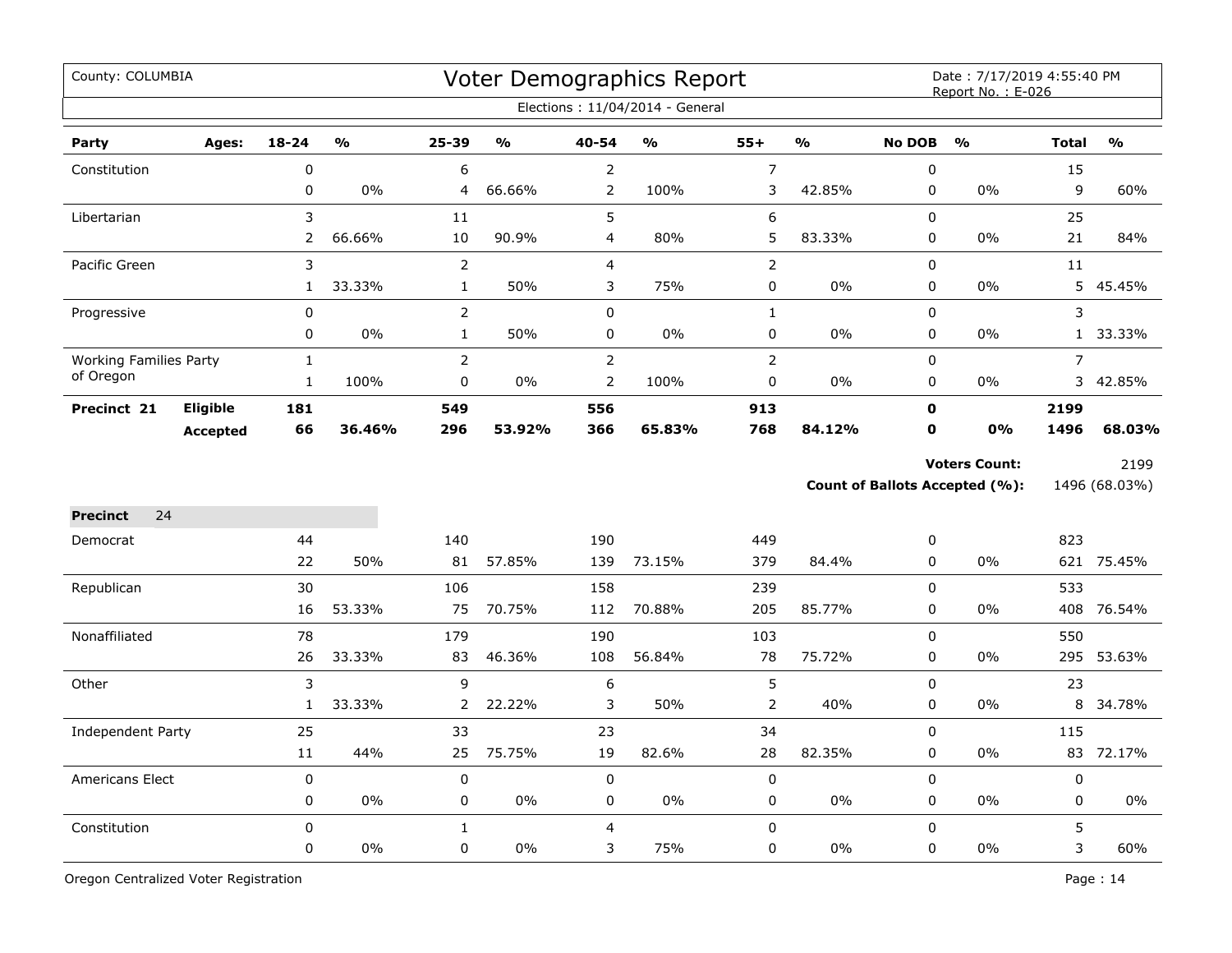| County: COLUMBIA              |                 |                |               |                |                                   |                | Voter Demographics Report       |                |                         |                                                                                                                                                                                                                                                                                                        | Date: 7/17/2019 4:55:40 PM |                |                         |
|-------------------------------|-----------------|----------------|---------------|----------------|-----------------------------------|----------------|---------------------------------|----------------|-------------------------|--------------------------------------------------------------------------------------------------------------------------------------------------------------------------------------------------------------------------------------------------------------------------------------------------------|----------------------------|----------------|-------------------------|
|                               |                 |                |               |                |                                   |                | Elections: 11/04/2014 - General |                |                         |                                                                                                                                                                                                                                                                                                        |                            |                |                         |
| Party                         | Ages:           | $18 - 24$      | $\frac{0}{0}$ | 25-39          | $\mathsf{o}\mathsf{v}_\mathsf{o}$ | 40-54          | $\frac{1}{2}$                   | $55+$          | $\mathbf{O}/\mathbf{O}$ | Report No.: E-026<br><b>No DOB</b><br>$\frac{1}{2}$<br>0<br>0%<br>0<br>0<br>0<br>0%<br>0<br>0<br>$0\%$<br>0<br>0<br>$0\%$<br>$\mathbf 0$<br>0<br><b>Voters Count:</b><br><b>Count of Ballots Accepted (%):</b><br>0<br>0<br>0%<br>0<br>0<br>$0\%$<br>0<br>0<br>$0\%$<br>0<br>$\mathbf 0$<br>$0\%$<br>0 |                            | <b>Total</b>   | $\mathbf{O}/\mathbf{o}$ |
| Libertarian                   |                 | $\overline{2}$ |               | 5              |                                   | 6              |                                 | 5              |                         |                                                                                                                                                                                                                                                                                                        |                            | 18             |                         |
|                               |                 | $\mathbf{1}$   | 50%           | 2              | 40%                               | 5              | 83.33%                          | 5              | 100%                    |                                                                                                                                                                                                                                                                                                        |                            |                | 13 72.22%               |
| Pacific Green                 |                 | 0              |               | $\pmb{0}$      |                                   | $\overline{2}$ |                                 | 0              |                         |                                                                                                                                                                                                                                                                                                        |                            | $\overline{2}$ |                         |
|                               |                 | 0              | 0%            | $\pmb{0}$      | $0\%$                             | $\overline{2}$ | 100%                            | 0              | 0%                      |                                                                                                                                                                                                                                                                                                        |                            | $\overline{2}$ | 100%                    |
| Progressive                   |                 | 0              |               | $\mathbf 0$    |                                   | 0              |                                 | $\mathbf{1}$   |                         |                                                                                                                                                                                                                                                                                                        |                            | $\mathbf{1}$   |                         |
|                               |                 | 0              | 0%            | $\pmb{0}$      | $0\%$                             | 0              | 0%                              | $\mathbf{1}$   | 100%                    |                                                                                                                                                                                                                                                                                                        |                            | $\mathbf{1}$   | 100%                    |
| <b>Working Families Party</b> |                 | $\mathbf{1}$   |               | 5              |                                   | 3              |                                 | $\overline{2}$ |                         |                                                                                                                                                                                                                                                                                                        |                            | 11             |                         |
| of Oregon                     |                 | 0              | 0%            | 4              | 80%                               | $\mathbf{1}$   | 33.33%                          | 2              | 100%                    |                                                                                                                                                                                                                                                                                                        |                            |                | 7 63.63%                |
| Precinct 24                   | Eligible        | 183            |               | 478            |                                   | 582            |                                 | 838            |                         |                                                                                                                                                                                                                                                                                                        |                            | 2081           |                         |
|                               | <b>Accepted</b> | 77             | 42.08%        | 272            | 56.90%                            | 392            | 67.35%                          | 700            | 83.53%                  |                                                                                                                                                                                                                                                                                                        | 0%                         | 1441           | 69.25%                  |
|                               |                 |                |               |                |                                   |                |                                 |                |                         |                                                                                                                                                                                                                                                                                                        |                            |                | 2081                    |
|                               |                 |                |               |                |                                   |                |                                 |                |                         |                                                                                                                                                                                                                                                                                                        |                            |                | 1441 (69.25%)           |
| <b>Precinct</b><br>26         |                 |                |               |                |                                   |                |                                 |                |                         |                                                                                                                                                                                                                                                                                                        |                            |                |                         |
| Democrat                      |                 | 40             |               | 159            |                                   | 231            |                                 | 376            |                         |                                                                                                                                                                                                                                                                                                        |                            | 806            |                         |
|                               |                 | 21             | 52.5%         | 101            | 63.52%                            | 156            | 67.53%                          | 317            | 84.3%                   |                                                                                                                                                                                                                                                                                                        |                            |                | 595 73.82%              |
| Republican                    |                 | 56             |               | 167            |                                   | 218            |                                 | 259            |                         |                                                                                                                                                                                                                                                                                                        |                            | 700            |                         |
|                               |                 | 30             | 53.57%        | 104            | 62.27%                            | 172            | 78.89%                          | 220            | 84.94%                  |                                                                                                                                                                                                                                                                                                        |                            | 526            | 75.14%                  |
| Nonaffiliated                 |                 | 68             |               | 200            |                                   | 151            |                                 | 107            |                         |                                                                                                                                                                                                                                                                                                        |                            | 526            |                         |
|                               |                 | 23             | 33.82%        | 108            | 54%                               | 97             | 64.23%                          | 77             | 71.96%                  |                                                                                                                                                                                                                                                                                                        |                            | 305            | 57.98%                  |
| Other                         |                 | $\mathbf{1}$   |               | 4              |                                   | 3              |                                 | $\overline{2}$ |                         |                                                                                                                                                                                                                                                                                                        |                            | 10             |                         |
|                               |                 | $\mathbf{1}$   | 100%          | $\overline{2}$ | 50%                               | $\mathbf{1}$   | 33.33%                          | $\mathbf{1}$   | 50%                     |                                                                                                                                                                                                                                                                                                        |                            | 5              | 50%                     |
| Independent Party             |                 | 15             |               | 27             |                                   | 21             |                                 | 25             |                         |                                                                                                                                                                                                                                                                                                        |                            | 88             |                         |
|                               |                 | 6              | 40%           | 16             | 59.25%                            | 13             | 61.9%                           | 19             | 76%                     | 0                                                                                                                                                                                                                                                                                                      | $0\%$                      | 54             | 61.36%                  |
| Americans Elect               |                 | 0              |               | $\pmb{0}$      |                                   | $\mathbf 0$    |                                 | 0              |                         | $\mathbf 0$                                                                                                                                                                                                                                                                                            |                            | $\pmb{0}$      |                         |
|                               |                 | 0              | 0%            | 0              | $0\%$                             | 0              | $0\%$                           | 0              | $0\%$                   | 0                                                                                                                                                                                                                                                                                                      | $0\%$                      | $\mathbf 0$    | $0\%$                   |
| Constitution                  |                 | $\mathbf 0$    |               | $\overline{2}$ |                                   | $\overline{2}$ |                                 | $\mathbf{1}$   |                         | 0                                                                                                                                                                                                                                                                                                      |                            | 5              |                         |
|                               |                 | 0              | 0%            | $\mathbf{1}$   | 50%                               | $\mathbf{1}$   | 50%                             | $\mathbf{1}$   | 100%                    | $\mathbf 0$                                                                                                                                                                                                                                                                                            | $0\%$                      | 3              | 60%                     |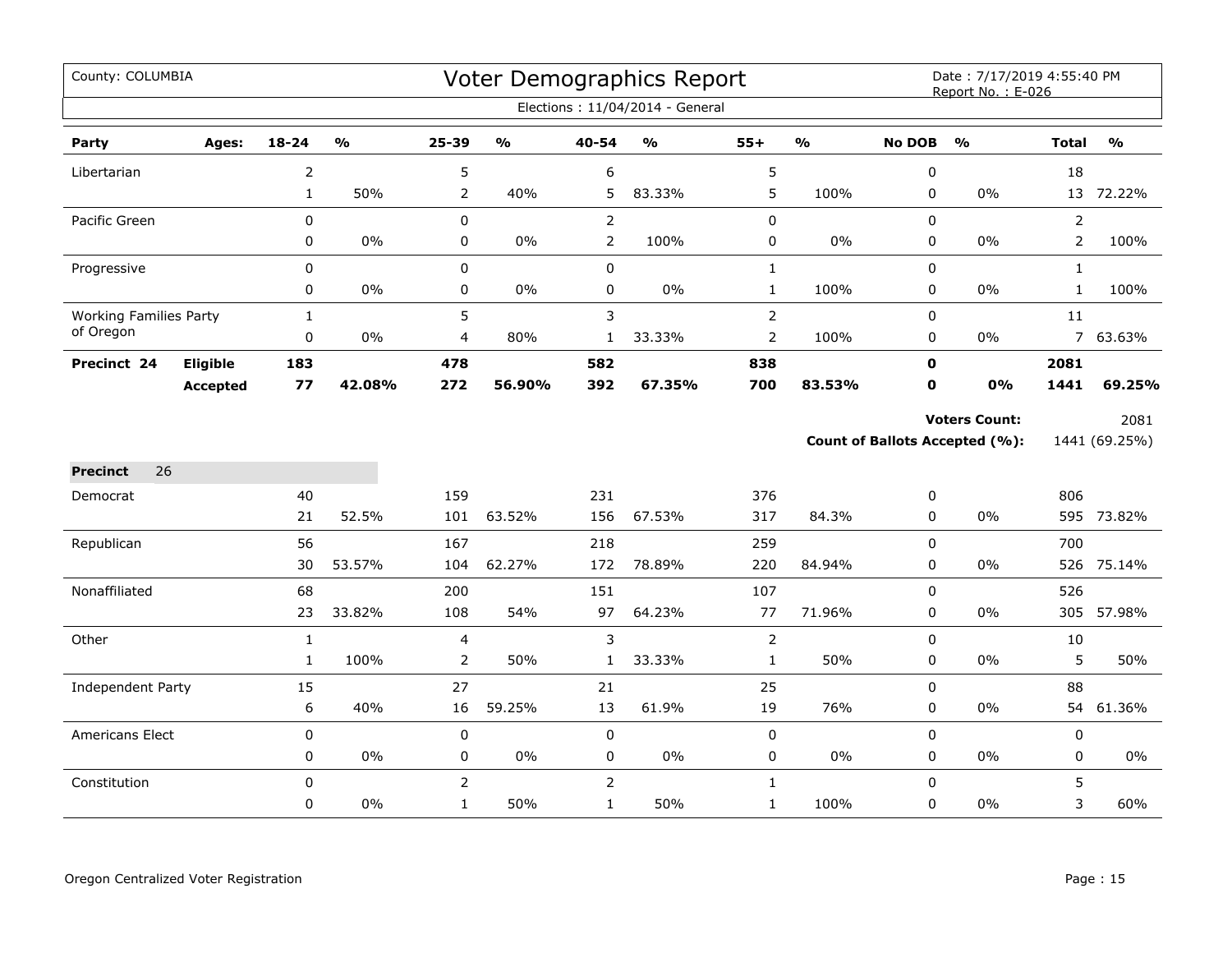| County: COLUMBIA                                                                                                                                                                                            |                 |                |                         |                |               |                     | Voter Demographics Report<br>Elections: 11/04/2014 - General |                |               |                            | Date: 7/17/2019 4:55:40 PM<br>Report No.: E-026               |                |                       |
|-------------------------------------------------------------------------------------------------------------------------------------------------------------------------------------------------------------|-----------------|----------------|-------------------------|----------------|---------------|---------------------|--------------------------------------------------------------|----------------|---------------|----------------------------|---------------------------------------------------------------|----------------|-----------------------|
| Party                                                                                                                                                                                                       | Ages:           | $18 - 24$      | $\mathbf{0}/\mathbf{0}$ | 25-39          | $\frac{0}{0}$ | 40-54               | $\mathbf{O}/\mathbf{o}$                                      | $55+$          | $\frac{9}{6}$ | <b>No DOB</b>              | $\frac{0}{0}$                                                 | <b>Total</b>   | $\frac{0}{0}$         |
|                                                                                                                                                                                                             |                 | $\overline{2}$ |                         | 3              |               | 5                   |                                                              | 3              |               | $\pmb{0}$                  |                                                               | 13             |                       |
|                                                                                                                                                                                                             |                 | $\mathbf{1}$   | 50%                     | $\mathbf{1}$   | 33.33%        | 3                   | 60%                                                          | 3              | 100%          | $\pmb{0}$                  | 0%                                                            | 8              | 61.53%                |
| Pacific Green                                                                                                                                                                                               |                 | 0              |                         | $\pmb{0}$      |               | $\pmb{0}$           |                                                              | $\mathbf 1$    |               | $\pmb{0}$                  |                                                               | $\mathbf{1}$   |                       |
|                                                                                                                                                                                                             |                 | 0              | 0%                      | 0              | $0\%$         | $\pmb{0}$           | 0%                                                           | $\mathbf{1}$   | 100%          | $\mathbf 0$                | $0\%$                                                         | $\mathbf{1}$   | 100%                  |
| Progressive                                                                                                                                                                                                 |                 | 0              |                         | 0              |               | $\mathsf 0$         |                                                              | $\pmb{0}$      |               | 0                          |                                                               | 0              |                       |
|                                                                                                                                                                                                             |                 | 0              | 0%                      | 0              | 0%            | 0                   | $0\%$                                                        | 0              | $0\%$         | $\pmb{0}$                  | 0%                                                            | 0              | 0%                    |
|                                                                                                                                                                                                             |                 | $\mathbf 0$    |                         | 4              |               | $\mathbf{1}$        |                                                              | $\mathsf{2}\,$ |               | $\pmb{0}$                  |                                                               | $\overline{7}$ |                       |
|                                                                                                                                                                                                             |                 | 0              | 0%                      | $\mathbf{1}$   | 25%           | $\mathbf{1}$        | 100%                                                         | $\mathbf{1}$   | 50%           | 0                          | 0%                                                            | 3              | 42.85%                |
| Precinct 26                                                                                                                                                                                                 | Eligible        | 182            |                         | 566            |               | 632                 |                                                              | 776            |               | $\mathbf 0$                |                                                               | 2156           |                       |
|                                                                                                                                                                                                             | <b>Accepted</b> | 82             | 45.05%                  | 334            | 59.01%        | 444                 | 70.25%                                                       | 640            | 82.47%        | 0                          | 0%                                                            | 1500           | 69.57%                |
|                                                                                                                                                                                                             |                 |                |                         |                |               |                     |                                                              |                |               |                            | <b>Voters Count:</b><br><b>Count of Ballots Accepted (%):</b> |                | 2156<br>1500 (69.57%) |
|                                                                                                                                                                                                             |                 |                |                         |                |               |                     |                                                              |                |               |                            |                                                               |                |                       |
|                                                                                                                                                                                                             |                 | 12             |                         | 43             |               | 57                  |                                                              | 147            |               | $\boldsymbol{0}$           |                                                               | 259            |                       |
|                                                                                                                                                                                                             |                 | 5              | 41.66%                  | 26             | 60.46%        | 41                  | 71.92%                                                       | 128            | 87.07%        | 0                          | 0%                                                            |                | 200 77.22%            |
|                                                                                                                                                                                                             |                 | $11\,$         |                         | 34             |               | 76                  |                                                              | 77             |               | $\mathbf 0$<br>$\mathbf 0$ | 0%                                                            | 198            |                       |
|                                                                                                                                                                                                             |                 | 5              | 45.45%                  | 26             | 76.47%        | 57                  | 75%                                                          | 65             | 84.41%        |                            |                                                               | 153            | 77.27%                |
|                                                                                                                                                                                                             |                 | 16<br>5        | 31.25%                  | 42<br>24       | 57.14%        | 52<br>32            | 61.53%                                                       | 41<br>37       | 90.24%        | $\pmb{0}$<br>0             | 0%                                                            | 151<br>98      | 64.9%                 |
|                                                                                                                                                                                                             |                 | $\mathbf{1}$   |                         | $\mathbf{1}$   |               |                     |                                                              | $\mathbf{1}$   |               | $\mathbf 0$                |                                                               | 5              |                       |
|                                                                                                                                                                                                             |                 | 0              | 0%                      | $\pmb{0}$      | 0%            | $\overline{2}$<br>0 | 0%                                                           | $\mathbf 1$    | 100%          | 0                          | 0%                                                            | $\mathbf{1}$   | 20%                   |
|                                                                                                                                                                                                             |                 | 3              |                         | 9              |               | $\mathsf 3$         |                                                              | 12             |               | $\pmb{0}$                  |                                                               | 27             |                       |
|                                                                                                                                                                                                             |                 | 0              | 0%                      | 3              | 33.33%        | 3                   | 100%                                                         | 10             | 83.33%        | 0                          | 0%                                                            | 16             | 59.25%                |
|                                                                                                                                                                                                             |                 | 0              |                         | 0              |               | $\mathbf 0$         |                                                              | 0              |               | $\mathbf 0$                |                                                               | 0              |                       |
|                                                                                                                                                                                                             |                 | 0              | 0%                      | 0              | 0%            | 0                   | 0%                                                           | 0              | $0\%$         | $\pmb{0}$                  | 0%                                                            | 0              | 0%                    |
| Constitution                                                                                                                                                                                                |                 | 0              |                         | $\pmb{0}$      |               | $\pmb{0}$           |                                                              | $\pmb{0}$      |               | $\pmb{0}$                  |                                                               | 0              |                       |
|                                                                                                                                                                                                             |                 | 0              | 0%                      | 0              | $0\%$         | 0                   | 0%                                                           | 0              | $0\%$         | 0                          | $0\%$                                                         | 0              | 0%                    |
| Libertarian<br><b>Working Families Party</b><br>of Oregon<br>31<br><b>Precinct</b><br>Democrat<br>Republican<br>Nonaffiliated<br>Other<br><b>Independent Party</b><br><b>Americans Elect</b><br>Libertarian |                 | 0              |                         | $\overline{2}$ |               | $\mathbf{1}$        |                                                              | $\overline{2}$ |               | $\mathbf 0$                |                                                               | 5              |                       |
|                                                                                                                                                                                                             |                 | 0              | 0%                      | $\mathbf{1}$   | 50%           | $\mathbf{1}$        | 100%                                                         | $\overline{2}$ | 100%          | $\mathbf 0$                | 0%                                                            | 4              | 80%                   |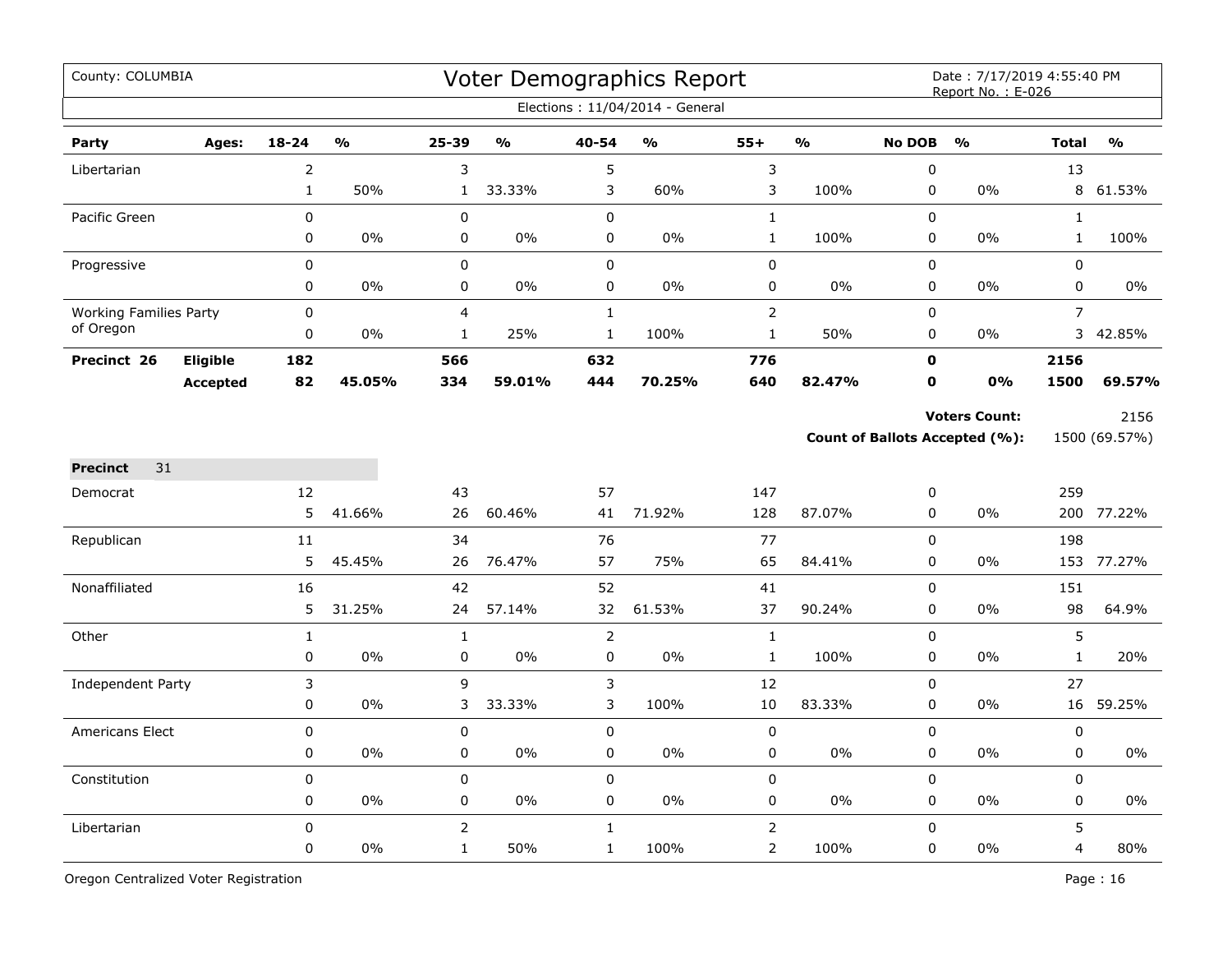| County: COLUMBIA<br>Voter Demographics Report<br>Date: 7/17/2019 4:55:40 PM<br>Report No.: E-026<br>Elections: 11/04/2014 - General<br>$18 - 24$<br>$\mathbf{0}/\mathbf{0}$<br>25-39<br>$\mathsf{o}\mathsf{v}_\mathsf{o}$<br>40-54<br>$\mathsf{o}\mathsf{v}_\mathsf{o}$<br>$55+$<br>$\frac{1}{2}$<br><b>No DOB</b><br>$\mathbf{O}/\mathbf{o}$<br><b>Total</b><br>$\frac{0}{0}$<br>Party<br>Ages:<br>Pacific Green<br>0<br>$\overline{2}$<br>0<br>4<br>$\mathbf{1}$<br>$\mathbf{1}$<br>0<br>$0\%$<br>0<br>$0\%$<br>$\mathbf{1}$<br>50%<br>$\pmb{0}$<br>0%<br>0<br>0%<br>$\mathbf{1}$<br>$\pmb{0}$<br>$\mathbf 0$<br>0<br>0<br>$\mathbf{1}$<br>$\mathbf{1}$<br>Progressive<br>0<br>0%<br>0<br>$0\%$<br>0<br>$0\%$<br>0<br>0%<br>0<br>0%<br>0<br>3<br>0<br>$\pmb{0}$<br>$\pmb{0}$<br>3<br><b>Working Families Party</b><br>0<br>of Oregon<br>33.33%<br>0<br>$0\%$<br>$\pmb{0}$<br>$0\%$<br>$\pmb{0}$<br>0%<br>0<br>0%<br>1 33.33%<br>$\mathbf{1}$<br><b>Eligible</b><br>281<br>$\mathbf{0}$<br>653<br>Precinct 31<br>46<br>132<br>194<br>243<br>16<br>34.78%<br>80<br>60.61%<br>135<br>86.48%<br>0<br>0%<br>474<br>69.59%<br><b>Accepted</b><br><b>Voters Count:</b><br>Count of Ballots Accepted (%):<br>474 (72.59%)<br><b>Precinct</b><br>32<br>854<br>34<br>163<br>232<br>425<br>0<br>Democrat<br>41.17%<br>99<br>60.73%<br>164<br>369<br>86.82%<br>0<br>646 75.64%<br>14<br>70.68%<br>$0\%$<br>27<br>122<br>154<br>289<br>0<br>592<br>Republican<br>51.85%<br>77<br>63.11%<br>73.37%<br>445 75.16%<br>14<br>113<br>241<br>83.39%<br>$\Omega$<br>0%<br>65<br>178<br>0<br>509<br>Nonaffiliated<br>147<br>119<br>30.76%<br>93<br>0<br>20<br>105<br>58.98%<br>105<br>71.42%<br>78.15%<br>0%<br>323<br>5<br>5<br>22<br>Other<br>$\overline{2}$<br>10<br>0<br>$\mathbf 0$<br>$0\%$<br>40%<br>2<br>40%<br>$\overline{2}$<br>40%<br>0<br>$0\%$<br>8<br>4<br>$\overline{7}$<br>89<br>27<br>24<br>31<br>0<br>Independent Party<br>28.57%<br>26<br>$2^{\circ}$<br>51.85%<br>58.33%<br>83.87%<br>$\mathbf 0$<br>$0\%$<br>56 62.92%<br>14<br>14<br>$\pmb{0}$<br>$\mathbf 0$<br>$\pmb{0}$<br>$\pmb{0}$<br>0<br>0<br><b>Americans Elect</b><br>$0\%$<br>$0\%$<br>$\pmb{0}$<br>$0\%$<br>$0\%$<br>0%<br>0<br>0<br>$\pmb{0}$<br>0<br>0<br>5<br>6<br>$\pmb{0}$<br>Constitution<br>0<br>$\mathbf{1}$<br>0 |  |                |       |   |     |             |      |                |      |          |    |    |           |
|-----------------------------------------------------------------------------------------------------------------------------------------------------------------------------------------------------------------------------------------------------------------------------------------------------------------------------------------------------------------------------------------------------------------------------------------------------------------------------------------------------------------------------------------------------------------------------------------------------------------------------------------------------------------------------------------------------------------------------------------------------------------------------------------------------------------------------------------------------------------------------------------------------------------------------------------------------------------------------------------------------------------------------------------------------------------------------------------------------------------------------------------------------------------------------------------------------------------------------------------------------------------------------------------------------------------------------------------------------------------------------------------------------------------------------------------------------------------------------------------------------------------------------------------------------------------------------------------------------------------------------------------------------------------------------------------------------------------------------------------------------------------------------------------------------------------------------------------------------------------------------------------------------------------------------------------------------------------------------------------------------------------------------------------------------------------------------------------------------------------------------------------------------------------------------------------------------------------------------------------------------------------------------------------|--|----------------|-------|---|-----|-------------|------|----------------|------|----------|----|----|-----------|
|                                                                                                                                                                                                                                                                                                                                                                                                                                                                                                                                                                                                                                                                                                                                                                                                                                                                                                                                                                                                                                                                                                                                                                                                                                                                                                                                                                                                                                                                                                                                                                                                                                                                                                                                                                                                                                                                                                                                                                                                                                                                                                                                                                                                                                                                                         |  |                |       |   |     |             |      |                |      |          |    |    |           |
|                                                                                                                                                                                                                                                                                                                                                                                                                                                                                                                                                                                                                                                                                                                                                                                                                                                                                                                                                                                                                                                                                                                                                                                                                                                                                                                                                                                                                                                                                                                                                                                                                                                                                                                                                                                                                                                                                                                                                                                                                                                                                                                                                                                                                                                                                         |  |                |       |   |     |             |      |                |      |          |    |    |           |
|                                                                                                                                                                                                                                                                                                                                                                                                                                                                                                                                                                                                                                                                                                                                                                                                                                                                                                                                                                                                                                                                                                                                                                                                                                                                                                                                                                                                                                                                                                                                                                                                                                                                                                                                                                                                                                                                                                                                                                                                                                                                                                                                                                                                                                                                                         |  |                |       |   |     |             |      |                |      |          |    |    | 25%       |
|                                                                                                                                                                                                                                                                                                                                                                                                                                                                                                                                                                                                                                                                                                                                                                                                                                                                                                                                                                                                                                                                                                                                                                                                                                                                                                                                                                                                                                                                                                                                                                                                                                                                                                                                                                                                                                                                                                                                                                                                                                                                                                                                                                                                                                                                                         |  |                |       |   |     |             |      |                |      |          |    |    |           |
|                                                                                                                                                                                                                                                                                                                                                                                                                                                                                                                                                                                                                                                                                                                                                                                                                                                                                                                                                                                                                                                                                                                                                                                                                                                                                                                                                                                                                                                                                                                                                                                                                                                                                                                                                                                                                                                                                                                                                                                                                                                                                                                                                                                                                                                                                         |  |                |       |   |     |             |      |                |      |          |    |    | $0\%$     |
|                                                                                                                                                                                                                                                                                                                                                                                                                                                                                                                                                                                                                                                                                                                                                                                                                                                                                                                                                                                                                                                                                                                                                                                                                                                                                                                                                                                                                                                                                                                                                                                                                                                                                                                                                                                                                                                                                                                                                                                                                                                                                                                                                                                                                                                                                         |  |                |       |   |     |             |      |                |      |          |    |    |           |
|                                                                                                                                                                                                                                                                                                                                                                                                                                                                                                                                                                                                                                                                                                                                                                                                                                                                                                                                                                                                                                                                                                                                                                                                                                                                                                                                                                                                                                                                                                                                                                                                                                                                                                                                                                                                                                                                                                                                                                                                                                                                                                                                                                                                                                                                                         |  |                |       |   |     |             |      |                |      |          |    |    |           |
|                                                                                                                                                                                                                                                                                                                                                                                                                                                                                                                                                                                                                                                                                                                                                                                                                                                                                                                                                                                                                                                                                                                                                                                                                                                                                                                                                                                                                                                                                                                                                                                                                                                                                                                                                                                                                                                                                                                                                                                                                                                                                                                                                                                                                                                                                         |  |                |       |   |     |             |      |                |      |          |    |    |           |
|                                                                                                                                                                                                                                                                                                                                                                                                                                                                                                                                                                                                                                                                                                                                                                                                                                                                                                                                                                                                                                                                                                                                                                                                                                                                                                                                                                                                                                                                                                                                                                                                                                                                                                                                                                                                                                                                                                                                                                                                                                                                                                                                                                                                                                                                                         |  |                |       |   |     |             |      |                |      |          |    |    | 72.59%    |
|                                                                                                                                                                                                                                                                                                                                                                                                                                                                                                                                                                                                                                                                                                                                                                                                                                                                                                                                                                                                                                                                                                                                                                                                                                                                                                                                                                                                                                                                                                                                                                                                                                                                                                                                                                                                                                                                                                                                                                                                                                                                                                                                                                                                                                                                                         |  |                |       |   |     |             |      |                |      |          |    |    | 653       |
|                                                                                                                                                                                                                                                                                                                                                                                                                                                                                                                                                                                                                                                                                                                                                                                                                                                                                                                                                                                                                                                                                                                                                                                                                                                                                                                                                                                                                                                                                                                                                                                                                                                                                                                                                                                                                                                                                                                                                                                                                                                                                                                                                                                                                                                                                         |  |                |       |   |     |             |      |                |      |          |    |    |           |
|                                                                                                                                                                                                                                                                                                                                                                                                                                                                                                                                                                                                                                                                                                                                                                                                                                                                                                                                                                                                                                                                                                                                                                                                                                                                                                                                                                                                                                                                                                                                                                                                                                                                                                                                                                                                                                                                                                                                                                                                                                                                                                                                                                                                                                                                                         |  |                |       |   |     |             |      |                |      |          |    |    |           |
|                                                                                                                                                                                                                                                                                                                                                                                                                                                                                                                                                                                                                                                                                                                                                                                                                                                                                                                                                                                                                                                                                                                                                                                                                                                                                                                                                                                                                                                                                                                                                                                                                                                                                                                                                                                                                                                                                                                                                                                                                                                                                                                                                                                                                                                                                         |  |                |       |   |     |             |      |                |      |          |    |    |           |
|                                                                                                                                                                                                                                                                                                                                                                                                                                                                                                                                                                                                                                                                                                                                                                                                                                                                                                                                                                                                                                                                                                                                                                                                                                                                                                                                                                                                                                                                                                                                                                                                                                                                                                                                                                                                                                                                                                                                                                                                                                                                                                                                                                                                                                                                                         |  |                |       |   |     |             |      |                |      |          |    |    |           |
|                                                                                                                                                                                                                                                                                                                                                                                                                                                                                                                                                                                                                                                                                                                                                                                                                                                                                                                                                                                                                                                                                                                                                                                                                                                                                                                                                                                                                                                                                                                                                                                                                                                                                                                                                                                                                                                                                                                                                                                                                                                                                                                                                                                                                                                                                         |  |                |       |   |     |             |      |                |      |          |    |    |           |
|                                                                                                                                                                                                                                                                                                                                                                                                                                                                                                                                                                                                                                                                                                                                                                                                                                                                                                                                                                                                                                                                                                                                                                                                                                                                                                                                                                                                                                                                                                                                                                                                                                                                                                                                                                                                                                                                                                                                                                                                                                                                                                                                                                                                                                                                                         |  |                |       |   |     |             |      |                |      |          |    |    |           |
|                                                                                                                                                                                                                                                                                                                                                                                                                                                                                                                                                                                                                                                                                                                                                                                                                                                                                                                                                                                                                                                                                                                                                                                                                                                                                                                                                                                                                                                                                                                                                                                                                                                                                                                                                                                                                                                                                                                                                                                                                                                                                                                                                                                                                                                                                         |  |                |       |   |     |             |      |                |      |          |    |    |           |
|                                                                                                                                                                                                                                                                                                                                                                                                                                                                                                                                                                                                                                                                                                                                                                                                                                                                                                                                                                                                                                                                                                                                                                                                                                                                                                                                                                                                                                                                                                                                                                                                                                                                                                                                                                                                                                                                                                                                                                                                                                                                                                                                                                                                                                                                                         |  |                |       |   |     |             |      |                |      |          |    |    | 63.45%    |
|                                                                                                                                                                                                                                                                                                                                                                                                                                                                                                                                                                                                                                                                                                                                                                                                                                                                                                                                                                                                                                                                                                                                                                                                                                                                                                                                                                                                                                                                                                                                                                                                                                                                                                                                                                                                                                                                                                                                                                                                                                                                                                                                                                                                                                                                                         |  |                |       |   |     |             |      |                |      |          |    |    |           |
|                                                                                                                                                                                                                                                                                                                                                                                                                                                                                                                                                                                                                                                                                                                                                                                                                                                                                                                                                                                                                                                                                                                                                                                                                                                                                                                                                                                                                                                                                                                                                                                                                                                                                                                                                                                                                                                                                                                                                                                                                                                                                                                                                                                                                                                                                         |  |                |       |   |     |             |      |                |      |          |    |    | 36.36%    |
|                                                                                                                                                                                                                                                                                                                                                                                                                                                                                                                                                                                                                                                                                                                                                                                                                                                                                                                                                                                                                                                                                                                                                                                                                                                                                                                                                                                                                                                                                                                                                                                                                                                                                                                                                                                                                                                                                                                                                                                                                                                                                                                                                                                                                                                                                         |  |                |       |   |     |             |      |                |      |          |    |    |           |
|                                                                                                                                                                                                                                                                                                                                                                                                                                                                                                                                                                                                                                                                                                                                                                                                                                                                                                                                                                                                                                                                                                                                                                                                                                                                                                                                                                                                                                                                                                                                                                                                                                                                                                                                                                                                                                                                                                                                                                                                                                                                                                                                                                                                                                                                                         |  |                |       |   |     |             |      |                |      |          |    |    |           |
|                                                                                                                                                                                                                                                                                                                                                                                                                                                                                                                                                                                                                                                                                                                                                                                                                                                                                                                                                                                                                                                                                                                                                                                                                                                                                                                                                                                                                                                                                                                                                                                                                                                                                                                                                                                                                                                                                                                                                                                                                                                                                                                                                                                                                                                                                         |  |                |       |   |     |             |      |                |      |          |    |    |           |
|                                                                                                                                                                                                                                                                                                                                                                                                                                                                                                                                                                                                                                                                                                                                                                                                                                                                                                                                                                                                                                                                                                                                                                                                                                                                                                                                                                                                                                                                                                                                                                                                                                                                                                                                                                                                                                                                                                                                                                                                                                                                                                                                                                                                                                                                                         |  |                |       |   |     |             |      |                |      |          |    |    | $0\%$     |
|                                                                                                                                                                                                                                                                                                                                                                                                                                                                                                                                                                                                                                                                                                                                                                                                                                                                                                                                                                                                                                                                                                                                                                                                                                                                                                                                                                                                                                                                                                                                                                                                                                                                                                                                                                                                                                                                                                                                                                                                                                                                                                                                                                                                                                                                                         |  |                |       |   |     |             |      |                |      |          |    |    |           |
|                                                                                                                                                                                                                                                                                                                                                                                                                                                                                                                                                                                                                                                                                                                                                                                                                                                                                                                                                                                                                                                                                                                                                                                                                                                                                                                                                                                                                                                                                                                                                                                                                                                                                                                                                                                                                                                                                                                                                                                                                                                                                                                                                                                                                                                                                         |  | 0              | $0\%$ | 4 | 80% | $\mathbf 1$ | 100% | $\pmb{0}$      | 0%   | 0        | 0% |    | 5 83.33%  |
| Libertarian                                                                                                                                                                                                                                                                                                                                                                                                                                                                                                                                                                                                                                                                                                                                                                                                                                                                                                                                                                                                                                                                                                                                                                                                                                                                                                                                                                                                                                                                                                                                                                                                                                                                                                                                                                                                                                                                                                                                                                                                                                                                                                                                                                                                                                                                             |  | $\overline{2}$ |       | 4 |     | 5           |      | $\overline{2}$ |      | $\Omega$ |    | 13 |           |
|                                                                                                                                                                                                                                                                                                                                                                                                                                                                                                                                                                                                                                                                                                                                                                                                                                                                                                                                                                                                                                                                                                                                                                                                                                                                                                                                                                                                                                                                                                                                                                                                                                                                                                                                                                                                                                                                                                                                                                                                                                                                                                                                                                                                                                                                                         |  | $\mathbf{1}$   | 50%   | 3 | 75% | 4           | 80%  | $\overline{2}$ | 100% | 0        | 0% |    | 10 76.92% |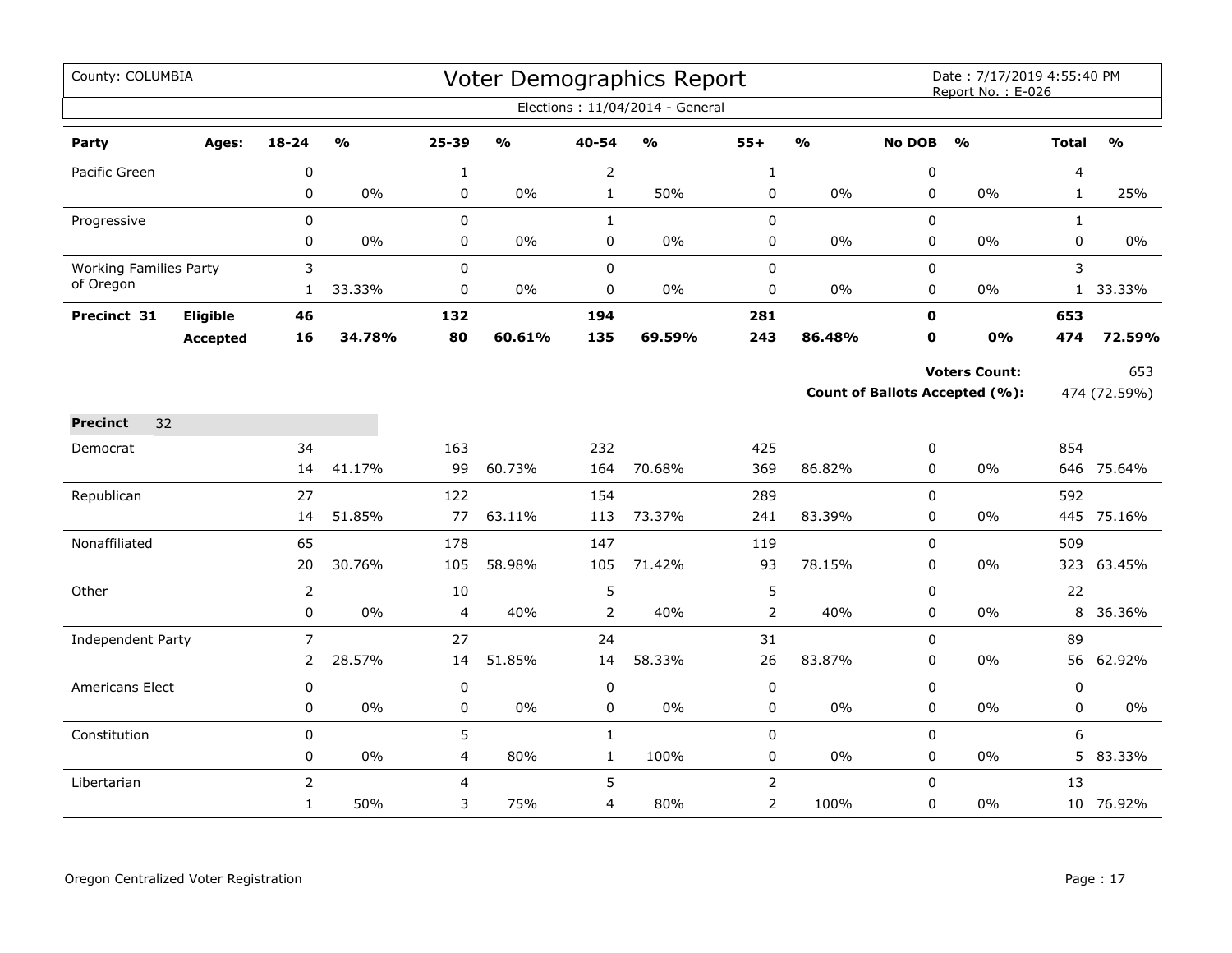| County: COLUMBIA              |                 |                |                         |                |                         |                | Voter Demographics Report<br>Elections: 11/04/2014 - General |                |               |               | Date: 7/17/2019 4:55:40 PM<br>Report No.: E-026 |                |               |
|-------------------------------|-----------------|----------------|-------------------------|----------------|-------------------------|----------------|--------------------------------------------------------------|----------------|---------------|---------------|-------------------------------------------------|----------------|---------------|
| Party                         | Ages:           | $18 - 24$      | $\mathbf{O}/\mathbf{O}$ | 25-39          | $\mathbf{O}/\mathbf{O}$ | 40-54          | $\frac{0}{0}$                                                | $55+$          | $\frac{1}{2}$ | <b>No DOB</b> | $\frac{0}{0}$                                   | <b>Total</b>   | $\frac{0}{0}$ |
| Pacific Green                 |                 | $\mathbf 1$    |                         | $\mathbf 1$    |                         | $\pmb{0}$      |                                                              | $\overline{2}$ |               | $\mathbf 0$   |                                                 | 4              |               |
|                               |                 | $\mathbf 0$    | 0%                      | 0              | 0%                      | 0              | 0%                                                           | $\overline{2}$ | 100%          | $\mathbf 0$   | 0%                                              | 2              | 50%           |
| Progressive                   |                 | $\mathbf{1}$   |                         | $\mathbf{1}$   |                         | $\mathbf 0$    |                                                              | 0              |               | $\Omega$      |                                                 | $\overline{2}$ |               |
|                               |                 | 0              | 0%                      | $\mathbf{1}$   | 100%                    | $\mathbf 0$    | 0%                                                           | 0              | $0\%$         | 0             | 0%                                              | $\mathbf{1}$   | 50%           |
| <b>Working Families Party</b> |                 | 2              |                         | 3              |                         | $\overline{4}$ |                                                              | $\overline{4}$ |               | $\mathbf 0$   |                                                 | 13             |               |
| of Oregon                     |                 | 0              | 0%                      | 0              | 0%                      | $\overline{2}$ | 50%                                                          | 2              | 50%           | 0             | $0\%$                                           | 4              | 30.76%        |
| Precinct 32                   | <b>Eligible</b> | 141            |                         | 514            |                         | 572            |                                                              | 877            |               | $\mathbf 0$   |                                                 | 2104           |               |
|                               | <b>Accepted</b> | 51             | 36.17%                  | 307            | 59.73%                  | 405            | 70.80%                                                       | 737            | 84.04%        | O             | 0%                                              | 1500           | 71.29%        |
|                               |                 |                |                         |                |                         |                |                                                              |                |               |               | <b>Voters Count:</b>                            |                | 2104          |
|                               |                 |                |                         |                |                         |                |                                                              |                |               |               | Count of Ballots Accepted (%):                  |                | 1500 (71.29%) |
| 34<br><b>Precinct</b>         |                 |                |                         |                |                         |                |                                                              |                |               |               |                                                 |                |               |
| Democrat                      |                 | 21             |                         | 67             |                         | 99             |                                                              | 216            |               | 0             |                                                 | 403            |               |
|                               |                 | 12             | 57.14%                  | 36             | 53.73%                  | 66             | 66.66%                                                       | 185            | 85.64%        | $\pmb{0}$     | 0%                                              | 299            | 74.19%        |
| Republican                    |                 | 23             |                         | 73             |                         | 108            |                                                              | 114            |               | $\pmb{0}$     |                                                 | 318            |               |
|                               |                 | 14             | 60.86%                  | 48             | 65.75%                  | 87             | 80.55%                                                       | 94             | 82.45%        | $\mathbf 0$   | 0%                                              |                | 243 76.41%    |
| Nonaffiliated                 |                 | 43             |                         | 94             |                         | 71             |                                                              | 65             |               | $\mathbf 0$   |                                                 | 273            |               |
|                               |                 | 19             | 44.18%                  | 42             | 44.68%                  | 41             | 57.74%                                                       | 51             | 78.46%        | $\pmb{0}$     | 0%                                              | 153            | 56.04%        |
| Other                         |                 | $\overline{2}$ |                         | $\overline{2}$ |                         | $\overline{2}$ |                                                              | $\mathsf 3$    |               | $\pmb{0}$     |                                                 | 9              |               |
|                               |                 | $\Omega$       | 0%                      | $\overline{2}$ | 100%                    | $\mathbf{1}$   | 50%                                                          | $\overline{2}$ | 66.66%        | $\mathbf 0$   | 0%                                              |                | 5 55.55%      |
| Independent Party             |                 | 10             |                         | 17             |                         | 14             |                                                              | 14             |               | $\Omega$      |                                                 | 55             |               |
|                               |                 | $\overline{7}$ | 70%                     | 8              | 47.05%                  | 11             | 78.57%                                                       | 12             | 85.71%        | 0             | 0%                                              | 38             | 69.09%        |
| <b>Americans Elect</b>        |                 | $\mathbf 0$    |                         | $\pmb{0}$      |                         | 0              |                                                              | 0              |               | $\mathbf 0$   |                                                 | 0              |               |
|                               |                 | 0              | 0%                      | 0              | 0%                      | 0              | 0%                                                           | $\pmb{0}$      | $0\%$         | $\pmb{0}$     | 0%                                              | 0              | $0\%$         |
| Constitution                  |                 | 0              |                         | 3              |                         | $\mathbf{1}$   |                                                              | $\mathsf{2}$   |               | $\mathbf 0$   |                                                 | 6              |               |
|                               |                 | $\mathbf 0$    | $0\%$                   | $\overline{2}$ | 66.66%                  | $\mathbf 0$    | $0\%$                                                        | $\mathsf{2}$   | 100%          | $\mathbf 0$   | $0\%$                                           | 4              | 66.66%        |
| Libertarian                   |                 | $\overline{2}$ |                         | 4              |                         | 3              |                                                              | $\mathbf{1}$   |               | $\mathbf 0$   |                                                 | 10             |               |
|                               |                 | 0              | 0%                      | $\mathbf{1}$   | 25%                     | $\mathbf{1}$   | 33.33%                                                       | 0              | $0\%$         | 0             | $0\%$                                           | $\overline{2}$ | 20%           |
| Pacific Green                 |                 | $\mathbf{1}$   |                         | 3              |                         | $\overline{2}$ |                                                              | $\mathbf{1}$   |               | $\mathbf 0$   |                                                 | $\overline{7}$ |               |
|                               |                 | $\mathbf 0$    | 0%                      | $\mathbf{1}$   | 33.33%                  | $\overline{2}$ | 100%                                                         | 0              | $0\%$         | $\pmb{0}$     | 0%                                              |                | 3 42.85%      |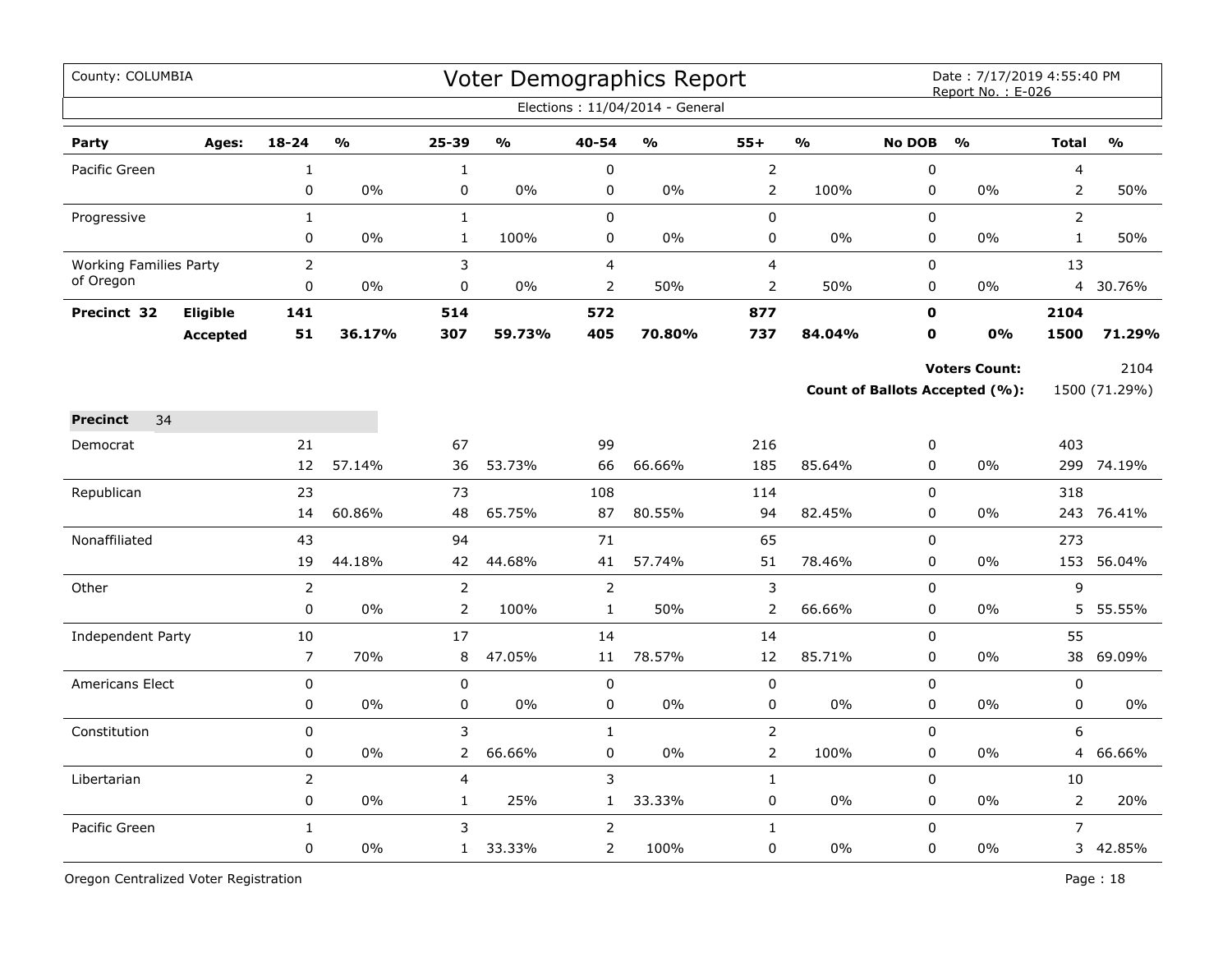| Elections: 11/04/2014 - General<br>$18 - 24$<br>$\mathbf{O}/\mathbf{o}$<br>25-39<br>$\mathsf{o}\mathsf{v}_\mathsf{o}$<br>40-54<br>$\mathsf{o}\mathsf{v}_\mathsf{o}$<br>$55+$<br>$\mathbf{O}/\mathbf{o}$<br><b>No DOB</b><br>$\frac{1}{2}$<br><b>Total</b><br>$\mathbf{O}/\mathbf{o}$<br>Party<br>Ages:<br>$\pmb{0}$<br>$\pmb{0}$<br>0<br>0<br>$\mathbf{1}$<br>$\mathbf{1}$<br>Progressive<br>$\pmb{0}$<br>$0\%$<br>100%<br>$0\%$<br>0%<br>0<br>0%<br>100%<br>$\mathbf{1}$<br>0<br>0<br>$\mathbf{1}$<br>$\mathsf 0$<br>$\pmb{0}$<br>$\overline{2}$<br><b>Working Families Party</b><br>$\mathbf{1}$<br>0<br>$\mathbf{1}$<br>of Oregon<br>0<br>0%<br>$\mathbf{1}$<br>100%<br>0<br>0%<br>0<br>0%<br>0<br>0%<br>$\mathbf{1}$<br>50%<br>416<br>1084<br>Precinct 34<br>Eligible<br>103<br>265<br>300<br>$\mathbf 0$<br>52<br>50.49%<br>142<br>209<br>69.67%<br>346<br>83.17%<br>$\mathbf 0$<br>0%<br>53.58%<br>749<br>69.10%<br><b>Accepted</b><br><b>Voters Count:</b><br>1084<br>Count of Ballots Accepted (%):<br>749 (69.10%)<br>35<br><b>Precinct</b><br>10<br>39<br>92<br>308<br>449<br>0<br>Democrat<br>5<br>50%<br>61.53%<br>73.91%<br>251<br>81.49%<br>$\overline{0}$<br>77.5%<br>24<br>68<br>0%<br>348<br>19<br>37<br>178<br>0<br>306<br>72<br>Republican<br>52.63%<br>54.05%<br>48<br>66.66%<br>156<br>87.64%<br>0<br>0%<br>76.47%<br>10<br>20<br>234<br>38<br>Nonaffiliated<br>52<br>57<br>118<br>0<br>265<br>12<br>31.57%<br>46.15%<br>75.43%<br>93<br>78.81%<br>172<br>24<br>43<br>0<br>$0\%$<br>64.9% |
|----------------------------------------------------------------------------------------------------------------------------------------------------------------------------------------------------------------------------------------------------------------------------------------------------------------------------------------------------------------------------------------------------------------------------------------------------------------------------------------------------------------------------------------------------------------------------------------------------------------------------------------------------------------------------------------------------------------------------------------------------------------------------------------------------------------------------------------------------------------------------------------------------------------------------------------------------------------------------------------------------------------------------------------------------------------------------------------------------------------------------------------------------------------------------------------------------------------------------------------------------------------------------------------------------------------------------------------------------------------------------------------------------------------------------------------------------------------------------------------------------------------|
|                                                                                                                                                                                                                                                                                                                                                                                                                                                                                                                                                                                                                                                                                                                                                                                                                                                                                                                                                                                                                                                                                                                                                                                                                                                                                                                                                                                                                                                                                                                |
|                                                                                                                                                                                                                                                                                                                                                                                                                                                                                                                                                                                                                                                                                                                                                                                                                                                                                                                                                                                                                                                                                                                                                                                                                                                                                                                                                                                                                                                                                                                |
|                                                                                                                                                                                                                                                                                                                                                                                                                                                                                                                                                                                                                                                                                                                                                                                                                                                                                                                                                                                                                                                                                                                                                                                                                                                                                                                                                                                                                                                                                                                |
|                                                                                                                                                                                                                                                                                                                                                                                                                                                                                                                                                                                                                                                                                                                                                                                                                                                                                                                                                                                                                                                                                                                                                                                                                                                                                                                                                                                                                                                                                                                |
|                                                                                                                                                                                                                                                                                                                                                                                                                                                                                                                                                                                                                                                                                                                                                                                                                                                                                                                                                                                                                                                                                                                                                                                                                                                                                                                                                                                                                                                                                                                |
|                                                                                                                                                                                                                                                                                                                                                                                                                                                                                                                                                                                                                                                                                                                                                                                                                                                                                                                                                                                                                                                                                                                                                                                                                                                                                                                                                                                                                                                                                                                |
|                                                                                                                                                                                                                                                                                                                                                                                                                                                                                                                                                                                                                                                                                                                                                                                                                                                                                                                                                                                                                                                                                                                                                                                                                                                                                                                                                                                                                                                                                                                |
|                                                                                                                                                                                                                                                                                                                                                                                                                                                                                                                                                                                                                                                                                                                                                                                                                                                                                                                                                                                                                                                                                                                                                                                                                                                                                                                                                                                                                                                                                                                |
|                                                                                                                                                                                                                                                                                                                                                                                                                                                                                                                                                                                                                                                                                                                                                                                                                                                                                                                                                                                                                                                                                                                                                                                                                                                                                                                                                                                                                                                                                                                |
|                                                                                                                                                                                                                                                                                                                                                                                                                                                                                                                                                                                                                                                                                                                                                                                                                                                                                                                                                                                                                                                                                                                                                                                                                                                                                                                                                                                                                                                                                                                |
|                                                                                                                                                                                                                                                                                                                                                                                                                                                                                                                                                                                                                                                                                                                                                                                                                                                                                                                                                                                                                                                                                                                                                                                                                                                                                                                                                                                                                                                                                                                |
|                                                                                                                                                                                                                                                                                                                                                                                                                                                                                                                                                                                                                                                                                                                                                                                                                                                                                                                                                                                                                                                                                                                                                                                                                                                                                                                                                                                                                                                                                                                |
|                                                                                                                                                                                                                                                                                                                                                                                                                                                                                                                                                                                                                                                                                                                                                                                                                                                                                                                                                                                                                                                                                                                                                                                                                                                                                                                                                                                                                                                                                                                |
|                                                                                                                                                                                                                                                                                                                                                                                                                                                                                                                                                                                                                                                                                                                                                                                                                                                                                                                                                                                                                                                                                                                                                                                                                                                                                                                                                                                                                                                                                                                |
|                                                                                                                                                                                                                                                                                                                                                                                                                                                                                                                                                                                                                                                                                                                                                                                                                                                                                                                                                                                                                                                                                                                                                                                                                                                                                                                                                                                                                                                                                                                |
|                                                                                                                                                                                                                                                                                                                                                                                                                                                                                                                                                                                                                                                                                                                                                                                                                                                                                                                                                                                                                                                                                                                                                                                                                                                                                                                                                                                                                                                                                                                |
|                                                                                                                                                                                                                                                                                                                                                                                                                                                                                                                                                                                                                                                                                                                                                                                                                                                                                                                                                                                                                                                                                                                                                                                                                                                                                                                                                                                                                                                                                                                |
| $\overline{7}$<br>$\mathbf 0$<br>$\overline{2}$<br>$\overline{2}$<br>3<br>0<br>Other                                                                                                                                                                                                                                                                                                                                                                                                                                                                                                                                                                                                                                                                                                                                                                                                                                                                                                                                                                                                                                                                                                                                                                                                                                                                                                                                                                                                                           |
| $\pmb{0}$<br>$\overline{2}$<br>3<br>0<br>$0\%$<br>$\mathbf{1}$<br>50%<br>100%<br>100%<br>0%<br>6<br>85.71%                                                                                                                                                                                                                                                                                                                                                                                                                                                                                                                                                                                                                                                                                                                                                                                                                                                                                                                                                                                                                                                                                                                                                                                                                                                                                                                                                                                                     |
| 59<br>3<br>14<br>10<br>32<br>0<br>Independent Party                                                                                                                                                                                                                                                                                                                                                                                                                                                                                                                                                                                                                                                                                                                                                                                                                                                                                                                                                                                                                                                                                                                                                                                                                                                                                                                                                                                                                                                            |
| 25<br>$\mathbf 0$<br>$0\%$<br>28.57%<br>$\overline{7}$<br>70%<br>78.12%<br>0<br>0%<br>36<br>61.01%<br>4                                                                                                                                                                                                                                                                                                                                                                                                                                                                                                                                                                                                                                                                                                                                                                                                                                                                                                                                                                                                                                                                                                                                                                                                                                                                                                                                                                                                        |
| 0<br>$\mathbf 0$<br>Americans Elect<br>0<br>0<br>0<br>0                                                                                                                                                                                                                                                                                                                                                                                                                                                                                                                                                                                                                                                                                                                                                                                                                                                                                                                                                                                                                                                                                                                                                                                                                                                                                                                                                                                                                                                        |
| $0\%$<br>$\pmb{0}$<br>$0\%$<br>0<br>$0\%$<br>0<br>$0\%$<br>$\mathsf 0$<br>0<br>$0\%$<br>0<br>$0\%$                                                                                                                                                                                                                                                                                                                                                                                                                                                                                                                                                                                                                                                                                                                                                                                                                                                                                                                                                                                                                                                                                                                                                                                                                                                                                                                                                                                                             |
| $\pmb{0}$<br>$\pmb{0}$<br>$\mathsf 0$<br>$\overline{2}$<br>$\mathbf 1$<br>Constitution<br>$\mathbf{1}$                                                                                                                                                                                                                                                                                                                                                                                                                                                                                                                                                                                                                                                                                                                                                                                                                                                                                                                                                                                                                                                                                                                                                                                                                                                                                                                                                                                                         |
| $\pmb{0}$<br>$0\%$<br>100%<br>$0\%$<br>$\pmb{0}$<br>$0\%$<br>0%<br>$\mathbf{1}$<br>0<br>0<br>$\mathbf{1}$<br>50%                                                                                                                                                                                                                                                                                                                                                                                                                                                                                                                                                                                                                                                                                                                                                                                                                                                                                                                                                                                                                                                                                                                                                                                                                                                                                                                                                                                               |
| 5<br>5<br>3<br>0<br>14<br>Libertarian<br>$\mathbf{1}$<br>$1\,$<br>100%<br>0<br>$0\%$<br>$\overline{4}$<br>80%<br>80%<br>0<br>$0\%$<br>4<br>9<br>64.28%                                                                                                                                                                                                                                                                                                                                                                                                                                                                                                                                                                                                                                                                                                                                                                                                                                                                                                                                                                                                                                                                                                                                                                                                                                                                                                                                                         |
|                                                                                                                                                                                                                                                                                                                                                                                                                                                                                                                                                                                                                                                                                                                                                                                                                                                                                                                                                                                                                                                                                                                                                                                                                                                                                                                                                                                                                                                                                                                |
| 5<br>3<br>9<br>Pacific Green<br>$\pmb{0}$<br>0<br>$\mathbf{1}$<br>$\overline{2}$<br>3<br>$\mathbf 0$<br>0%<br>40%<br>$\mathbf{1}$<br>100%<br>100%<br>0<br>0%<br>6<br>66.66%                                                                                                                                                                                                                                                                                                                                                                                                                                                                                                                                                                                                                                                                                                                                                                                                                                                                                                                                                                                                                                                                                                                                                                                                                                                                                                                                    |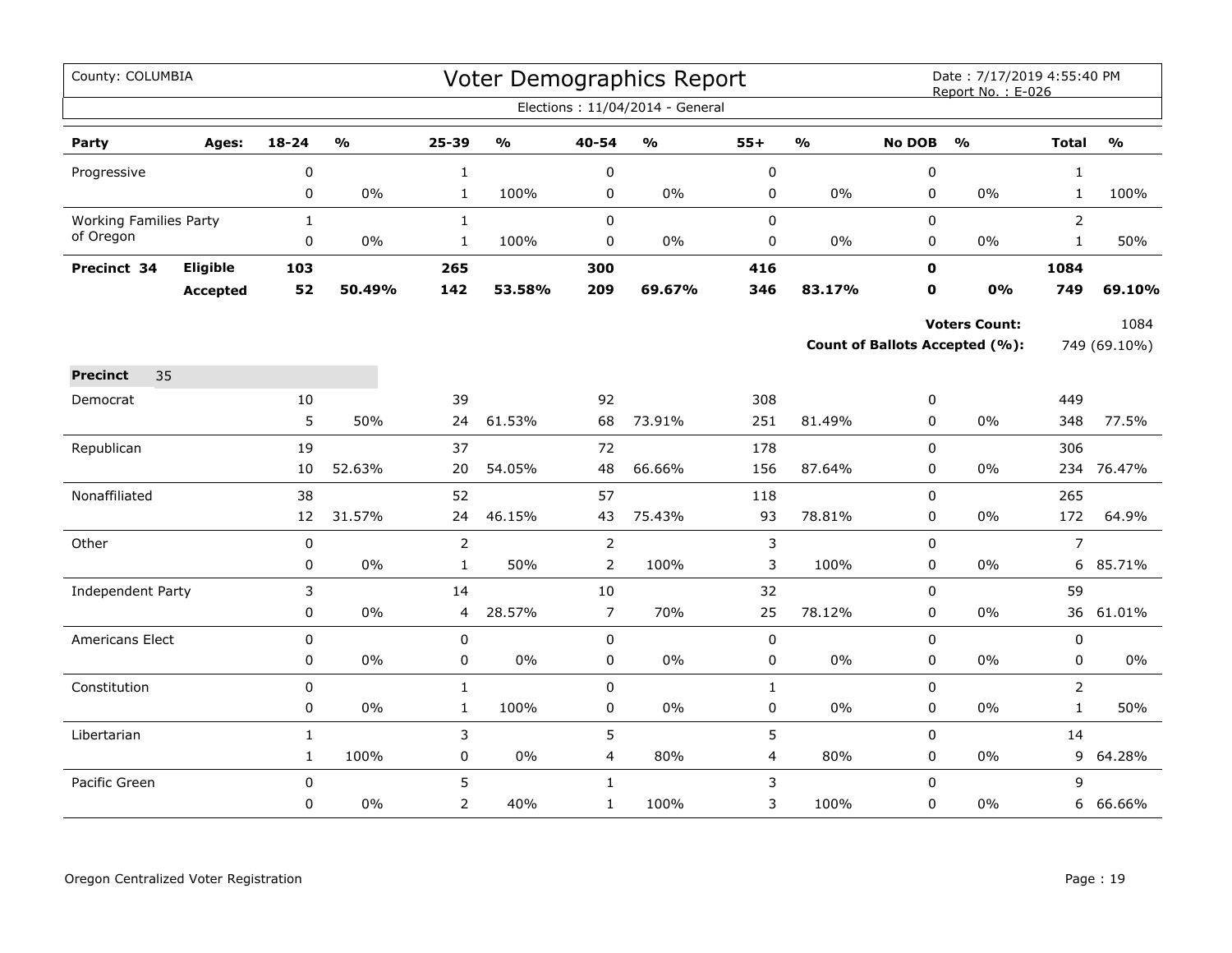| County: COLUMBIA              |                 |              |               |                |               |                | Voter Demographics Report<br>Elections: 11/04/2014 - General |                |               |               | Date: 7/17/2019 4:55:40 PM<br>Report No.: E-026 |                |              |
|-------------------------------|-----------------|--------------|---------------|----------------|---------------|----------------|--------------------------------------------------------------|----------------|---------------|---------------|-------------------------------------------------|----------------|--------------|
|                               |                 |              |               |                |               |                |                                                              |                |               |               |                                                 |                |              |
| Party                         | Ages:           | $18 - 24$    | $\frac{0}{0}$ | 25-39          | $\frac{0}{0}$ | 40-54          | %                                                            | $55+$          | $\frac{0}{0}$ | <b>No DOB</b> | O/2                                             | <b>Total</b>   | O/2          |
| Progressive                   |                 | 0            |               | $\pmb{0}$      |               | $\pmb{0}$      |                                                              | $\mathbf 0$    |               | $\pmb{0}$     |                                                 | $\pmb{0}$      |              |
|                               |                 | 0            | 0%            | 0              | 0%            | $\mathbf 0$    | 0%                                                           | 0              | 0%            | $\mathbf 0$   | $0\%$                                           | $\mathbf 0$    | $0\%$        |
| <b>Working Families Party</b> |                 | 0            |               | $\mathbf{1}$   |               | 3              |                                                              | $\overline{2}$ |               | $\Omega$      |                                                 | 6              |              |
| of Oregon                     |                 | 0            | $0\%$         | 0              | 0%            | $\mathbf{1}$   | 33.33%                                                       | $\overline{2}$ | 100%          | 0             | $0\%$                                           | 3              | 50%          |
| Precinct 35                   | Eligible        | 71           |               | 154            |               | 242            |                                                              | 650            |               | 0             |                                                 | 1117           |              |
|                               | <b>Accepted</b> | 28           | 39.44%        | 76             | 49.35%        | 174            | 71.90%                                                       | 537            | 82.62%        | $\mathbf o$   | 0%                                              | 815            | 72.96%       |
|                               |                 |              |               |                |               |                |                                                              |                |               |               | <b>Voters Count:</b>                            |                | 1117         |
|                               |                 |              |               |                |               |                |                                                              |                |               |               | <b>Count of Ballots Accepted (%):</b>           |                | 815 (72.96%) |
| 36<br><b>Precinct</b>         |                 |              |               |                |               |                |                                                              |                |               |               |                                                 |                |              |
| Democrat                      |                 | 9            |               | 20             |               | 47             |                                                              | 122            |               | 0             |                                                 | 198            |              |
|                               |                 | 5            | 55.55%        | 13             | 65%           | 40             | 85.1%                                                        | 109            | 89.34%        | $\pmb{0}$     | 0%                                              |                | 167 84.34%   |
| Republican                    |                 | 6            |               | 17             |               | 22             |                                                              | 78             |               | $\pmb{0}$     |                                                 | 123            |              |
|                               |                 | 5            | 83.33%        | 11             | 64.7%         | 20             | 90.9%                                                        | 69             | 88.46%        | 0             | $0\%$                                           | 105            | 85.36%       |
| Nonaffiliated                 |                 | 6            |               | 22             |               | 37             |                                                              | 32             |               | $\pmb{0}$     |                                                 | 97             |              |
|                               |                 | 5            | 83.33%        | 9              | 40.9%         | 29             | 78.37%                                                       | 26             | 81.25%        | 0             | $0\%$                                           | 69             | 71.13%       |
| Other                         |                 | 0            |               | $\mathbf{1}$   |               | $\mathbf 0$    |                                                              | $\mathbf{1}$   |               | 0             |                                                 | $\overline{2}$ |              |
|                               |                 | 0            | 0%            | 0              | 0%            | $\pmb{0}$      | 0%                                                           | $\mathbf 1$    | 100%          | $\pmb{0}$     | 0%                                              | $\mathbf{1}$   | 50%          |
| Independent Party             |                 | $\mathbf 1$  |               | 3              |               | 3              |                                                              | 5              |               | 0             |                                                 | 12             |              |
|                               |                 | $\mathbf{1}$ | 100%          | $\overline{2}$ | 66.66%        | $\overline{2}$ | 66.66%                                                       | 3              | 60%           | $\mathbf 0$   | $0\%$                                           | 8              | 66.66%       |
| <b>Americans Elect</b>        |                 | 0            |               | 0              |               | $\mathbf 0$    |                                                              | 0              |               | $\Omega$      |                                                 | $\mathbf 0$    |              |
|                               |                 | 0            | $0\%$         | 0              | $0\%$         | 0              | 0%                                                           | 0              | 0%            | $\mathbf 0$   | 0%                                              | 0              | 0%           |
| Constitution                  |                 | 0            |               | $\mathbf{1}$   |               | $\mathbf 0$    |                                                              | $\mathbf{1}$   |               | $\mathbf 0$   |                                                 | $\overline{2}$ |              |
|                               |                 | 0            | 0%            | 0              | 0%            | 0              | 0%                                                           | $\mathbf{1}$   | 100%          | 0             | 0%                                              | $\mathbf{1}$   | 50%          |
| Libertarian                   |                 | $\mathbf{1}$ |               | 0              |               | $\mathbf 0$    |                                                              | 0              |               | $\pmb{0}$     |                                                 | $\mathbf{1}$   |              |
|                               |                 | 0            | $0\%$         | $\pmb{0}$      | 0%            | $\mathbf 0$    | $0\%$                                                        | 0              | $0\%$         | $\mathbf 0$   | $0\%$                                           | $\mathbf 0$    | 0%           |
| Pacific Green                 |                 | 0            |               | $\mathbf 0$    |               | $\mathbf 0$    |                                                              | 0              |               | $\mathbf 0$   |                                                 | $\mathbf 0$    |              |
|                               |                 | 0            | $0\%$         | 0              | $0\%$         | 0              | 0%                                                           | 0              | $0\%$         | 0             | 0%                                              | 0              | $0\%$        |
| Progressive                   |                 | 0            |               | $\mathbf 0$    |               | $\mathbf 0$    |                                                              | 0              |               | $\mathbf 0$   |                                                 | $\mathbf 0$    |              |
|                               |                 | 0            | 0%            | 0              | 0%            | 0              | 0%                                                           | 0              | 0%            | $\pmb{0}$     | 0%                                              | $\pmb{0}$      | $0\%$        |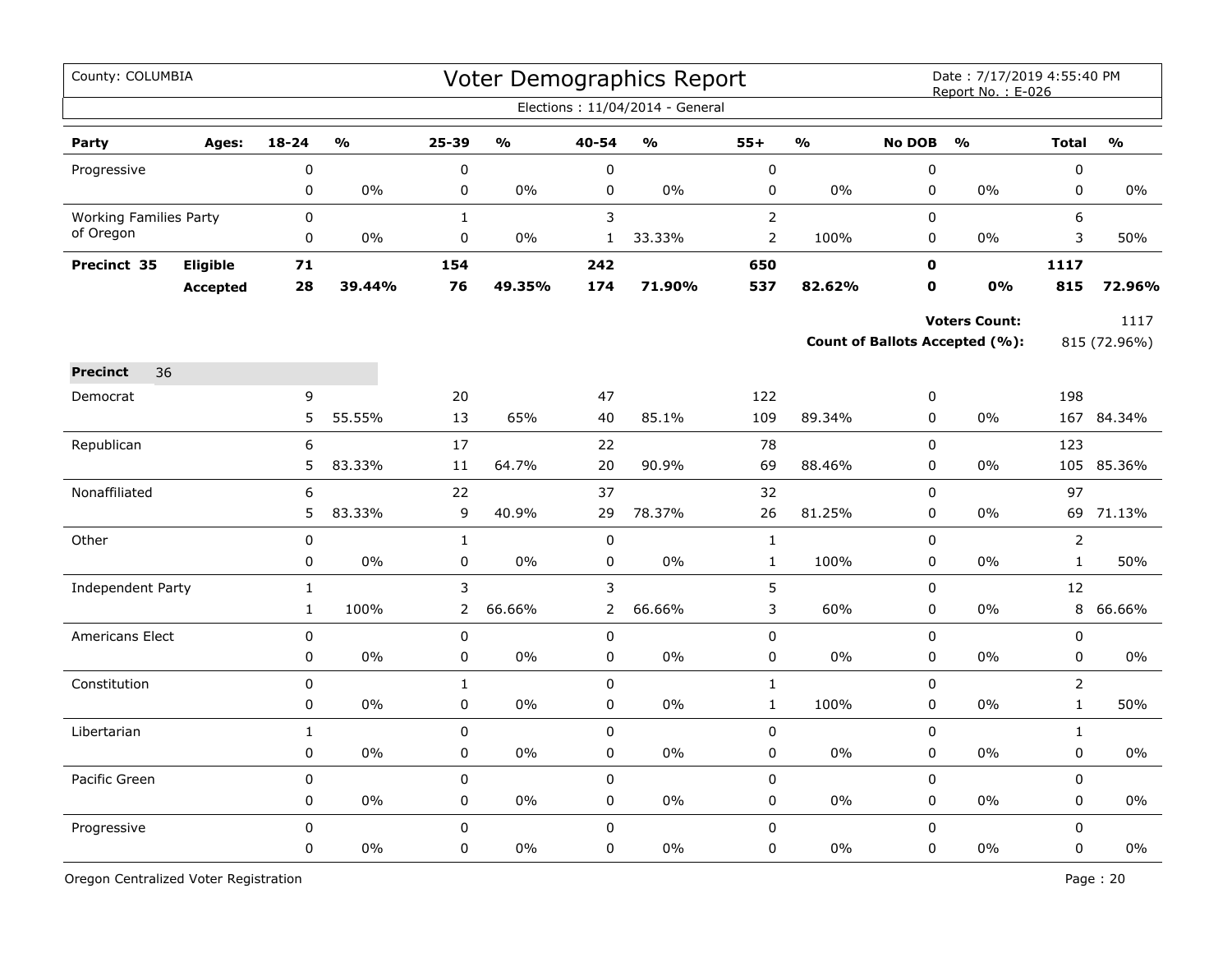| County: COLUMBIA              |                 |                |                         |                |                                   |                | <b>Voter Demographics Report</b>  |                         |               |               | Date: 7/17/2019 4:55:40 PM<br>Report No.: E-026 |                |                         |
|-------------------------------|-----------------|----------------|-------------------------|----------------|-----------------------------------|----------------|-----------------------------------|-------------------------|---------------|---------------|-------------------------------------------------|----------------|-------------------------|
|                               |                 |                |                         |                |                                   |                | Elections: 11/04/2014 - General   |                         |               |               |                                                 |                |                         |
| Party                         | Ages:           | 18-24          | $\mathbf{O}/\mathbf{o}$ | 25-39          | $\mathsf{o}\mathsf{v}_\mathsf{o}$ | 40-54          | $\mathsf{o}\mathsf{v}_\mathsf{o}$ | $55+$                   | $\frac{0}{0}$ | <b>No DOB</b> | $\frac{1}{2}$                                   | <b>Total</b>   | $\mathbf{O}/\mathbf{o}$ |
| <b>Working Families Party</b> |                 | $\mathbf{1}$   |                         | $\pmb{0}$      |                                   | 0              |                                   | 0                       |               | 0             |                                                 | $\mathbf{1}$   |                         |
| of Oregon                     |                 | $\mathbf{1}$   | 100%                    | 0              | 0%                                | 0              | 0%                                | 0                       | $0\%$         | 0             | 0%                                              | $\mathbf{1}$   | 100%                    |
| Precinct 36                   | Eligible        | 24             |                         | 64             |                                   | 109            |                                   | 239                     |               | $\mathbf 0$   |                                                 | 436            |                         |
|                               | <b>Accepted</b> | $17$           | 70.83%                  | 35             | 54.69%                            | 91             | 83.49%                            | 209                     | 87.45%        | $\mathbf 0$   | 0%                                              | 352            | 80.73%                  |
|                               |                 |                |                         |                |                                   |                |                                   |                         |               |               | <b>Voters Count:</b>                            |                | 436                     |
|                               |                 |                |                         |                |                                   |                |                                   |                         |               |               | Count of Ballots Accepted (%):                  |                | 352 (80.73%)            |
| 38<br><b>Precinct</b>         |                 |                |                         |                |                                   |                |                                   |                         |               |               |                                                 |                |                         |
| Democrat                      |                 | $\overline{7}$ |                         | 27             |                                   | 32             |                                   | 135                     |               | 0             |                                                 | 201            |                         |
|                               |                 | 4              | 57.14%                  | 14             | 51.85%                            | 18             | 56.25%                            | 125                     | 92.59%        | 0             | 0%                                              |                | 161 80.09%              |
| Republican                    |                 | 5              |                         | 14             |                                   | 32             |                                   | 87                      |               | 0             |                                                 | 138            |                         |
|                               |                 | $\overline{2}$ | 40%                     | 10             | 71.42%                            | 25             | 78.12%                            | 81                      | 93.1%         | 0             | $0\%$                                           | 118            | 85.5%                   |
| Nonaffiliated                 |                 | 11             |                         | 24             |                                   | 29             |                                   | 39                      |               | 0             |                                                 | 103            |                         |
|                               |                 | $\overline{2}$ | 18.18%                  | $\overline{7}$ | 29.16%                            | 19             | 65.51%                            | 26                      | 66.66%        | 0             | 0%                                              | 54             | 52.42%                  |
| Other                         |                 | $\pmb{0}$      |                         | $\overline{2}$ |                                   | $\mathbf 1$    |                                   | $\overline{\mathbf{4}}$ |               | 0             |                                                 | $\overline{7}$ |                         |
|                               |                 | 0              | 0%                      | $\pmb{0}$      | 0%                                | 0              | 0%                                | 3                       | 75%           | 0             | 0%                                              | 3              | 42.85%                  |
| <b>Independent Party</b>      |                 | $\mathbf{1}$   |                         | $\overline{7}$ |                                   | $\overline{4}$ |                                   | 4                       |               | $\mathsf 0$   |                                                 | 16             |                         |
|                               |                 | $\mathbf{1}$   | 100%                    | 5              | 71.42%                            | 3              | 75%                               | 3                       | 75%           | 0             | 0%                                              | 12             | 75%                     |
| Americans Elect               |                 | $\pmb{0}$      |                         | 0              |                                   | 0              |                                   | 0                       |               | 0             |                                                 | 0              |                         |
|                               |                 | $\pmb{0}$      | 0%                      | $\pmb{0}$      | $0\%$                             | 0              | 0%                                | 0                       | $0\%$         | 0             | 0%                                              | 0              | 0%                      |
| Constitution                  |                 | 0              |                         | $\mathbf{1}$   |                                   | 0              |                                   | $\mathbf 1$             |               | 0             |                                                 | $\overline{2}$ |                         |
|                               |                 | 0              | $0\%$                   | 0              | 0%                                | 0              | 0%                                | $\mathbf{1}$            | 100%          | $\mathbf 0$   | $0\%$                                           | $\mathbf{1}$   | 50%                     |
| Libertarian                   |                 | 0              |                         | 3              |                                   | $\mathbf{1}$   |                                   | 3                       |               | 0             |                                                 | $\overline{7}$ |                         |
|                               |                 | 0              | 0%                      | $\overline{2}$ | 66.66%                            | 0              | 0%                                | 3                       | 100%          | 0             | 0%                                              | 5              | 71.42%                  |
| Pacific Green                 |                 | $\mathbf{1}$   |                         | $\pmb{0}$      |                                   | $\mathbf 0$    |                                   | 0                       |               | $\mathbf 0$   |                                                 | $\mathbf{1}$   |                         |
|                               |                 | 0              | 0%                      | 0              | 0%                                | 0              | 0%                                | 0                       | $0\%$         | 0             | $0\%$                                           | 0              | 0%                      |
| Progressive                   |                 | 0              |                         | $\pmb{0}$      |                                   | $\mathbf 0$    |                                   | $\overline{2}$          |               | 0             |                                                 | $\overline{2}$ |                         |
|                               |                 | 0              | 0%                      | $\mathbf 0$    | 0%                                | 0              | 0%                                | $\overline{2}$          | 100%          | $\mathbf 0$   | $0\%$                                           | $\overline{2}$ | 100%                    |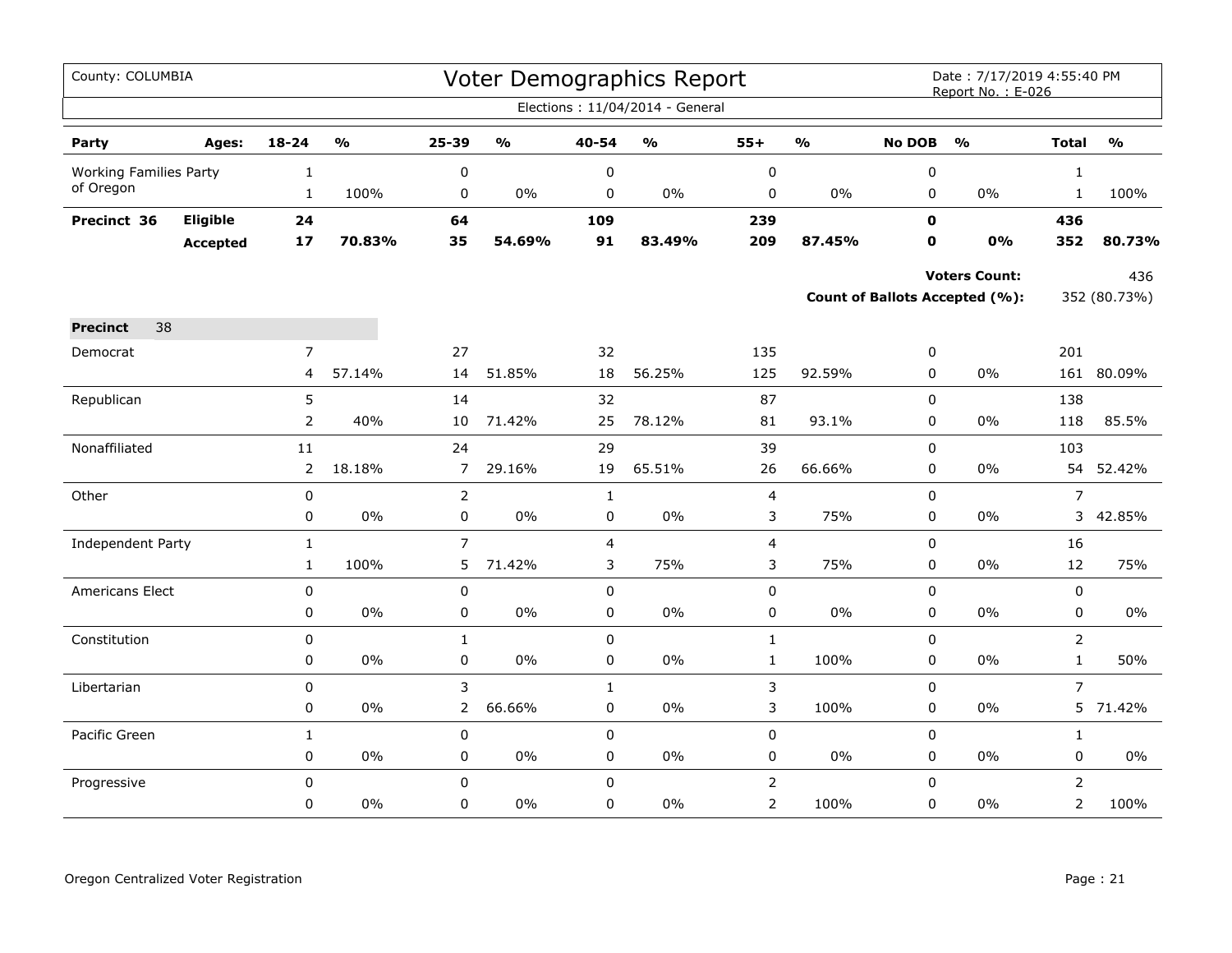| County: COLUMBIA              |                 |                                  |               |                   |               |                     | Voter Demographics Report       |                                  |                         |                            | Date: 7/17/2019 4:55:40 PM<br>Report No.: E-026 |                      |                                   |
|-------------------------------|-----------------|----------------------------------|---------------|-------------------|---------------|---------------------|---------------------------------|----------------------------------|-------------------------|----------------------------|-------------------------------------------------|----------------------|-----------------------------------|
|                               |                 |                                  |               |                   |               |                     | Elections: 11/04/2014 - General |                                  |                         |                            |                                                 |                      |                                   |
| Party                         | Ages:           | $18 - 24$                        | $\frac{1}{2}$ | 25-39             | $\frac{0}{0}$ | 40-54               | $\frac{0}{0}$                   | $55+$                            | $\mathbf{O}/\mathbf{O}$ | <b>No DOB</b>              | $\frac{0}{0}$                                   | <b>Total</b>         | $\mathsf{o}\mathsf{v}_\mathsf{o}$ |
| <b>Working Families Party</b> |                 | 0                                |               | $\mathbf 1$       |               | 0                   |                                 | $\pmb{0}$                        |                         | 0                          |                                                 | $\mathbf 1$          |                                   |
| of Oregon                     |                 | 0                                | 0%            | $\mathbf{1}$      | 100%          | 0                   | 0%                              | 0                                | 0%                      | 0                          | $0\%$                                           | $\mathbf{1}$         | 100%                              |
| Precinct 38                   | Eligible        | 25                               |               | 79                |               | 99                  |                                 | 275                              |                         | $\mathbf 0$                |                                                 | 478                  |                                   |
|                               | <b>Accepted</b> | 9                                | 36.00%        | 39                | 49.37%        | 65                  | 65.66%                          | 244                              | 88.73%                  | $\mathbf 0$                | 0%                                              | 357                  | 74.69%                            |
|                               |                 |                                  |               |                   |               |                     |                                 |                                  |                         |                            | <b>Voters Count:</b>                            |                      | 478                               |
|                               |                 |                                  |               |                   |               |                     |                                 |                                  |                         |                            | Count of Ballots Accepted (%):                  |                      | 357 (74.69%)                      |
| 39<br><b>Precinct</b>         |                 |                                  |               |                   |               |                     |                                 |                                  |                         |                            |                                                 |                      |                                   |
|                               |                 |                                  |               |                   |               |                     |                                 |                                  |                         |                            |                                                 |                      |                                   |
| Democrat                      |                 | 0<br>$\mathbf 0$                 | 0%            | $\mathbf{1}$<br>0 | $0\%$         | 4<br>$\overline{2}$ | 50%                             | 5<br>5                           | 100%                    | 0<br>0                     | $0\%$                                           | 10<br>$\overline{7}$ | 70%                               |
|                               |                 |                                  |               |                   |               |                     |                                 |                                  |                         |                            |                                                 |                      |                                   |
| Republican                    |                 | $\overline{2}$<br>$\overline{2}$ | 100%          | 0<br>$\mathbf 0$  | 0%            | 8<br>6              | 75%                             | 4<br>3                           | 75%                     | $\pmb{0}$<br>$\mathbf 0$   | 0%                                              | 14                   | 11 78.57%                         |
|                               |                 |                                  |               |                   |               |                     |                                 |                                  |                         |                            |                                                 |                      |                                   |
| Nonaffiliated                 |                 | 0<br>$\pmb{0}$                   | 0%            | 0<br>0            | 0%            | 6<br>3              | 50%                             | $\overline{2}$<br>$\overline{2}$ | 100%                    | $\mathbf 0$<br>$\mathbf 0$ | 0%                                              | 8<br>5               | 62.5%                             |
|                               |                 |                                  |               |                   |               |                     |                                 |                                  |                         |                            |                                                 |                      |                                   |
| Other                         |                 | 0                                | 0%            | $\mathbf 0$       | 0%            | $\pmb{0}$           | 0%                              | $\pmb{0}$                        | 0%                      | $\pmb{0}$<br>$\mathbf 0$   | 0%                                              | $\pmb{0}$            | $0\%$                             |
|                               |                 | 0                                |               | $\pmb{0}$         |               | 0                   |                                 | $\pmb{0}$                        |                         |                            |                                                 | 0                    |                                   |
| Independent Party             |                 | 0                                |               | 0                 |               | $\overline{2}$      |                                 | $\mathbf{1}$                     |                         | 0                          |                                                 | 3                    |                                   |
|                               |                 | 0                                | 0%            | 0                 | 0%            | $\overline{2}$      | 100%                            | $\mathbf{1}$                     | 100%                    | 0                          | $0\%$                                           | 3                    | 100%                              |
| Americans Elect               |                 | 0                                |               | 0                 |               | 0                   |                                 | 0                                |                         | 0                          |                                                 | 0                    |                                   |
|                               |                 | 0                                | 0%            | 0                 | 0%            | 0                   | 0%                              | 0                                | $0\%$                   | 0                          | 0%                                              | 0                    | $0\%$                             |
| Constitution                  |                 | 0                                |               | 0                 |               | $\pmb{0}$           |                                 | 0                                |                         | $\pmb{0}$                  |                                                 | 0                    |                                   |
|                               |                 | 0                                | $0\%$         | 0                 | 0%            | 0                   | 0%                              | 0                                | 0%                      | $\mathbf 0$                | $0\%$                                           | $\mathbf 0$          | 0%                                |
| Libertarian                   |                 | 0                                |               | $\overline{2}$    |               | $\mathsf 0$         |                                 | $\mathsf 0$                      |                         | $\mathsf 0$                |                                                 | $\overline{2}$       |                                   |
|                               |                 | $\pmb{0}$                        | 0%            | $\overline{2}$    | 100%          | 0                   | 0%                              | $\mathbf 0$                      | $0\%$                   | 0                          | $0\%$                                           | $\overline{2}$       | 100%                              |
| Pacific Green                 |                 | $\mathbf 0$                      |               | $\mathbf{1}$      |               | $\pmb{0}$           |                                 | $\mathsf 0$                      |                         | $\pmb{0}$                  |                                                 | $\mathbf 1$          |                                   |
|                               |                 | 0                                | 0%            | $\mathbf 1$       | 100%          | 0                   | 0%                              | $\mathbf 0$                      | 0%                      | $\mathbf 0$                | 0%                                              | $\mathbf 1$          | 100%                              |
| Progressive                   |                 | $\mathbf 0$                      |               | 0                 |               | $\pmb{0}$           |                                 | $\mathsf 0$                      |                         | $\mathbf 0$                |                                                 | $\mathbf 0$          |                                   |
|                               |                 | 0                                | 0%            | 0                 | 0%            | 0                   | 0%                              | 0                                | 0%                      | 0                          | $0\%$                                           | 0                    | $0\%$                             |
| <b>Working Families Party</b> |                 | $\mathbf 0$                      |               | 0                 |               | $\mathbf{1}$        |                                 | $\pmb{0}$                        |                         | $\mathbf 0$                |                                                 | $\mathbf{1}$         |                                   |
| of Oregon                     |                 | 0                                | 0%            | $\Omega$          | 0%            | 0                   | 0%                              | 0                                | 0%                      | 0                          | 0%                                              | 0                    | 0%                                |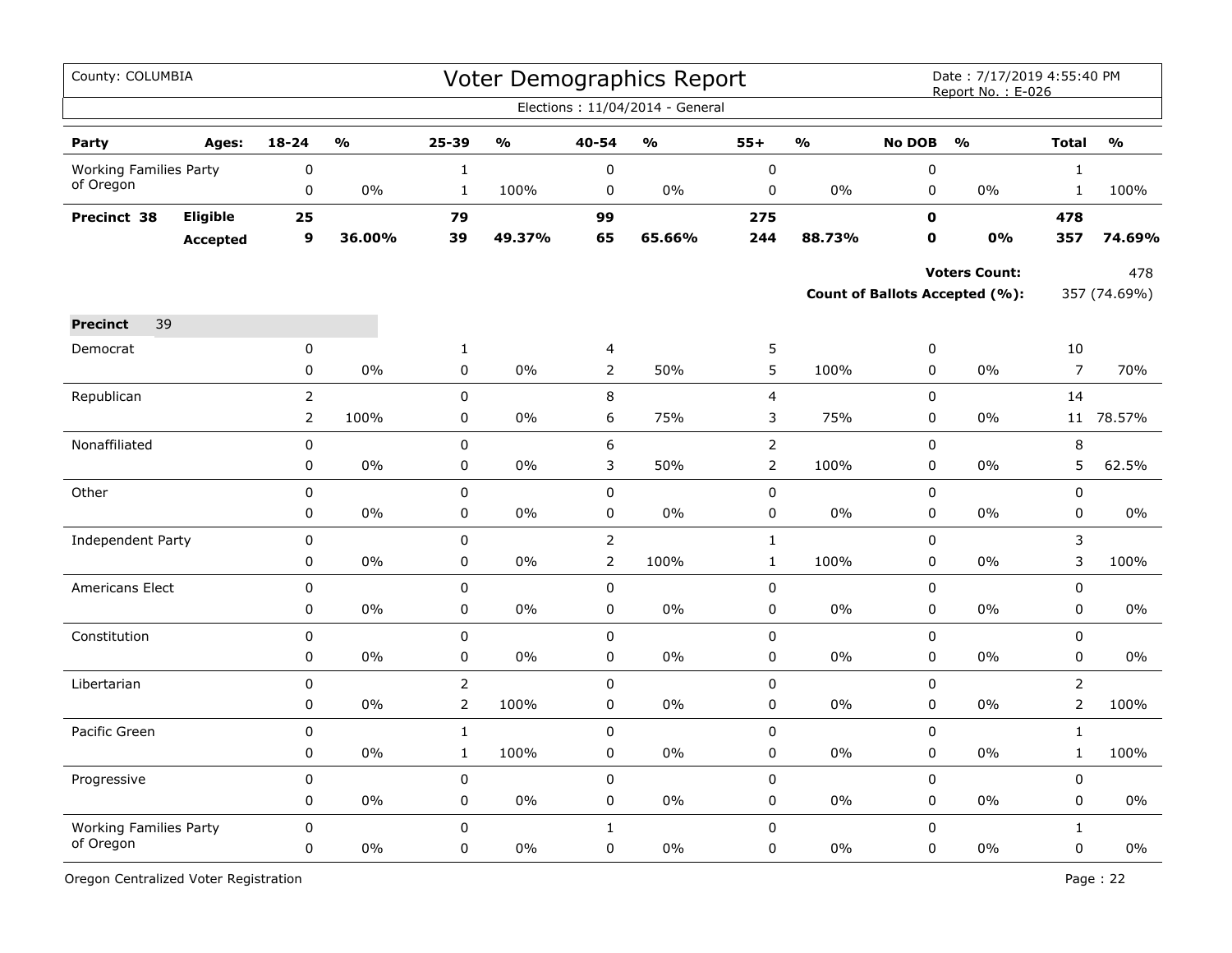| County: COLUMBIA                           |                 |                |                         |                |                                   |                | Voter Demographics Report         |                |                         |               | Date: 7/17/2019 4:55:40 PM<br>Report No.: E-026 |                |                                   |
|--------------------------------------------|-----------------|----------------|-------------------------|----------------|-----------------------------------|----------------|-----------------------------------|----------------|-------------------------|---------------|-------------------------------------------------|----------------|-----------------------------------|
|                                            |                 |                |                         |                |                                   |                | Elections: 11/04/2014 - General   |                |                         |               |                                                 |                |                                   |
| Party                                      | Ages:           | $18 - 24$      | $\mathbf{0}/\mathbf{0}$ | 25-39          | $\mathsf{o}\mathsf{v}_\mathsf{o}$ | 40-54          | $\mathsf{o}\mathsf{v}_\mathsf{o}$ | $55+$          | $\mathbf{0}/\mathbf{0}$ | <b>No DOB</b> | $\frac{1}{2}$                                   | <b>Total</b>   | $\mathsf{o}\mathsf{v}_\mathsf{o}$ |
| Precinct 39                                | Eligible        | $\mathbf{2}$   |                         | 4              |                                   | 21             |                                   | 12             |                         | 0             |                                                 | 39             |                                   |
|                                            | <b>Accepted</b> | $\overline{2}$ | 100.00%                 | 3              | 75.00%                            | 13             | 61.90%                            | 11             | 91.67%                  | $\mathbf o$   | 0%                                              | 29             | 74.36%                            |
|                                            |                 |                |                         |                |                                   |                |                                   |                |                         |               | <b>Voters Count:</b>                            |                | 39                                |
|                                            |                 |                |                         |                |                                   |                |                                   |                |                         |               | Count of Ballots Accepted (%):                  |                | 29 (74.36%)                       |
| 40<br><b>Precinct</b>                      |                 |                |                         |                |                                   |                |                                   |                |                         |               |                                                 |                |                                   |
| Democrat                                   |                 | 16             |                         | 49             |                                   | 71             |                                   | 239            |                         | 0             |                                                 | 375            |                                   |
|                                            |                 | 4              | 25%                     | 25             | 51.02%                            | 59             | 83.09%                            | 213            | 89.12%                  | 0             | $0\%$                                           |                | 301 80.26%                        |
| Republican                                 |                 | 24             |                         | 54             |                                   | 81             |                                   | 190            |                         | 0             |                                                 | 349            |                                   |
|                                            |                 | 15             | 62.5%                   | 29             | 53.7%                             | 68             | 83.95%                            | 165            | 86.84%                  | 0             | 0%                                              |                | 277 79.36%                        |
| Nonaffiliated                              |                 | 19             |                         | 42             |                                   | 56             |                                   | 53             |                         | $\mathbf 0$   |                                                 | 170            |                                   |
|                                            |                 | 9              | 47.36%                  | 19             | 45.23%                            | 33             | 58.92%                            | 44             | 83.01%                  | 0             | 0%                                              |                | 105 61.76%                        |
| Other                                      |                 | $\pmb{0}$      |                         | $\overline{2}$ |                                   | $\mathbf{1}$   |                                   | 4              |                         | 0             |                                                 | $\overline{7}$ |                                   |
|                                            |                 | 0              | 0%                      | $\overline{2}$ | 100%                              | 0              | 0%                                | 4              | 100%                    | 0             | 0%                                              | 6              | 85.71%                            |
| Independent Party                          |                 | 6              |                         | 3              |                                   | 8              |                                   | 20             |                         | 0             |                                                 | 37             |                                   |
|                                            |                 | 5              | 83.33%                  | $\mathbf{1}$   | 33.33%                            | 8              | 100%                              | 18             | 90%                     | 0             | 0%                                              |                | 32 86.48%                         |
| Americans Elect                            |                 | 0              |                         | $\pmb{0}$      |                                   | 0              |                                   | 0              |                         | $\mathbf 0$   |                                                 | 0              |                                   |
|                                            |                 | 0              | 0%                      | $\pmb{0}$      | $0\%$                             | $\mathsf 0$    | 0%                                | $\pmb{0}$      | $0\%$                   | 0             | $0\%$                                           | 0              | $0\%$                             |
| Constitution                               |                 | $\mathbf 0$    |                         | $\mathbf 0$    |                                   | 0              |                                   | 0              |                         | 0             |                                                 | 0              |                                   |
|                                            |                 | 0              | $0\%$                   | 0              | $0\%$                             | $\pmb{0}$      | $0\%$                             | $\pmb{0}$      | 0%                      | $\pmb{0}$     | 0%                                              | 0              | $0\%$                             |
| Libertarian                                |                 | $\mathbf 0$    |                         | $\overline{2}$ |                                   | $\mathbf 0$    |                                   | $\overline{2}$ |                         | $\mathbf 0$   |                                                 | 4              |                                   |
|                                            |                 | 0              | 0%                      | $\mathbf{1}$   | 50%                               | 0              | 0%                                | $\overline{2}$ | 100%                    | 0             | 0%                                              | 3              | 75%                               |
| Pacific Green                              |                 | $\mathbf{1}$   |                         | $\mathbf{1}$   |                                   | $\mathsf{2}\,$ |                                   | $\pmb{0}$      |                         | $\mathbf 0$   |                                                 | $\overline{4}$ |                                   |
|                                            |                 | $\mathbf{1}$   | 100%                    | 0              | $0\%$                             | $\mathbf{1}$   | 50%                               | 0              | 0%                      | 0             | 0%                                              | 2              | 50%                               |
| Progressive                                |                 | 0              |                         | 0              |                                   | $\mathbf{1}$   |                                   | $\mathbf 1$    |                         | $\pmb{0}$     |                                                 | $\overline{2}$ |                                   |
|                                            |                 | 0              | $0\%$                   | 0              | $0\%$                             | $\mathbf{1}$   | 100%                              | $\mathbf{1}$   | 100%                    | $\pmb{0}$     | 0%                                              | $\overline{2}$ | 100%                              |
| <b>Working Families Party</b><br>of Oregon |                 | $\mathbf 0$    |                         | $\mathbf{1}$   |                                   | $\overline{2}$ |                                   | $\mathbf{1}$   |                         | $\mathbf 0$   |                                                 | 4              |                                   |
|                                            |                 | 0              | $0\%$                   | 0              | $0\%$                             | $\overline{2}$ | 100%                              | $\mathbf{1}$   | 100%                    | $\pmb{0}$     | $0\%$                                           | 3              | 75%                               |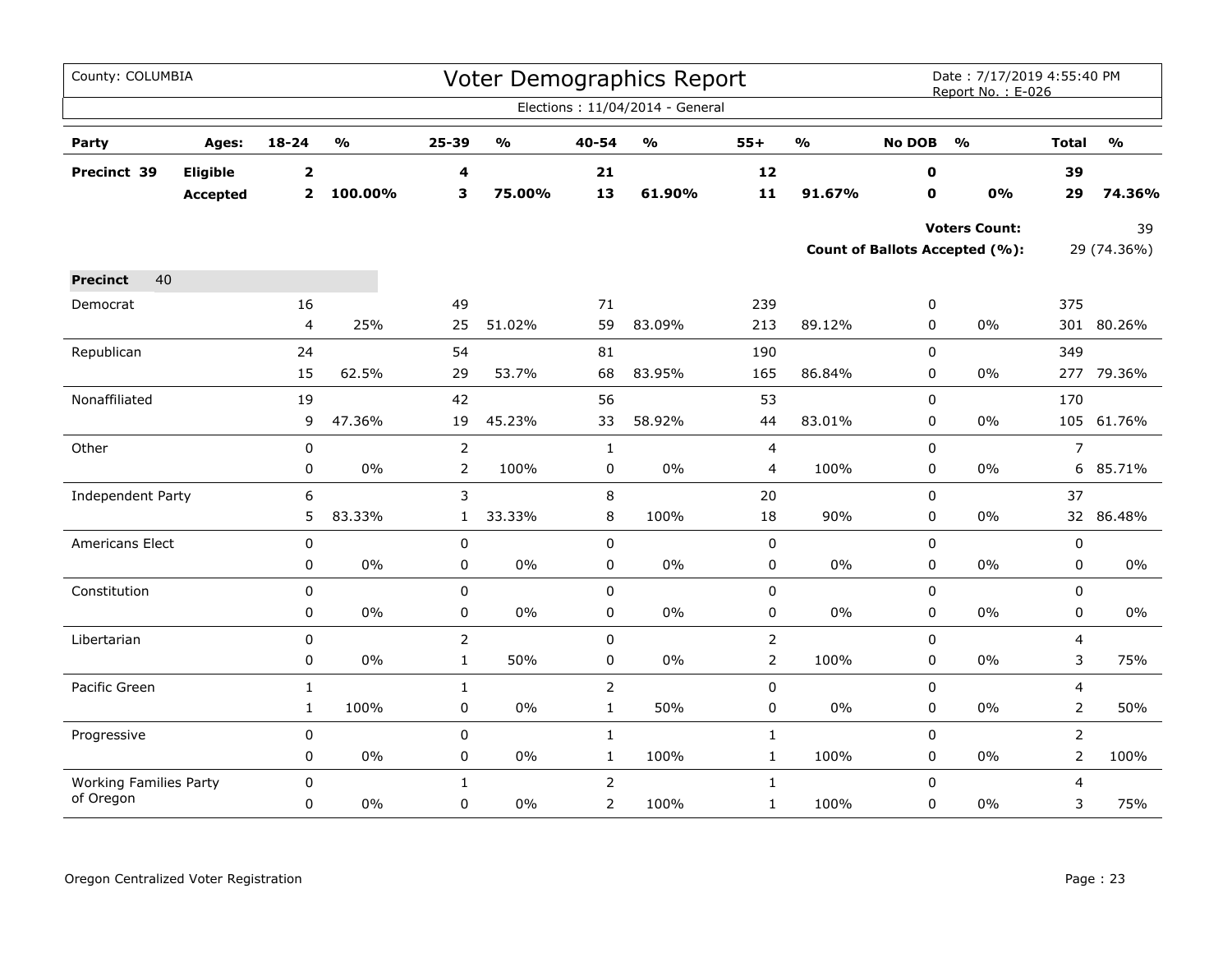| County: COLUMBIA              |                             |                |                                   |                         |        |                | <b>Voter Demographics Report</b> |                |                                   |                  | Date: 7/17/2019 4:55:40 PM<br>Report No.: E-026        |                 |                     |
|-------------------------------|-----------------------------|----------------|-----------------------------------|-------------------------|--------|----------------|----------------------------------|----------------|-----------------------------------|------------------|--------------------------------------------------------|-----------------|---------------------|
|                               |                             |                |                                   |                         |        |                | Elections: 11/04/2014 - General  |                |                                   |                  |                                                        |                 |                     |
| Party                         | Ages:                       | 18-24          | $\mathsf{o}\mathsf{v}_\mathsf{o}$ | 25-39                   | %      | 40-54          | $\frac{1}{2}$                    | $55+$          | $\mathsf{o}\mathsf{v}_\mathsf{o}$ | <b>No DOB</b>    | $\frac{0}{0}$                                          | <b>Total</b>    | $\frac{0}{0}$       |
| Precinct 40                   | Eligible<br><b>Accepted</b> | 66<br>34       | 51.52%                            | 154<br>77               | 50.00% | 222<br>172     | 77.48%                           | 510<br>448     | 87.84%                            | 0<br>$\mathbf o$ | 0%                                                     | 952<br>731      | 76.79%              |
|                               |                             |                |                                   |                         |        |                |                                  |                |                                   |                  | <b>Voters Count:</b><br>Count of Ballots Accepted (%): |                 | 952<br>731 (76.79%) |
| 41<br><b>Precinct</b>         |                             |                |                                   |                         |        |                |                                  |                |                                   |                  |                                                        |                 |                     |
| Democrat                      |                             | 14             |                                   | 44                      |        | 91             |                                  | 215            |                                   | 0                |                                                        | 364             |                     |
|                               |                             | 9              | 64.28%                            | 24                      | 54.54% | 74             | 81.31%                           | 178            | 82.79%                            | 0                | 0%                                                     | 285             | 78.29%              |
| Republican                    |                             | 37             |                                   | 71                      |        | 113            |                                  | 173            |                                   | $\mathbf 0$      |                                                        | 394             |                     |
|                               |                             | 17             | 45.94%                            | 51                      | 71.83% | 88             | 77.87%                           | 144            | 83.23%                            | 0                | 0%                                                     | 300             | 76.14%              |
| Nonaffiliated                 |                             | 38             |                                   | 87                      |        | 103            |                                  | 83             |                                   | 0                |                                                        | 311             |                     |
|                               |                             | 9              | 23.68%                            | 37                      | 42.52% | 61             | 59.22%                           | 51             | 61.44%                            | 0                | $0\%$                                                  | 158             | 50.8%               |
| Other                         |                             | 2              |                                   | $\overline{7}$          |        | 6              |                                  | 3              |                                   | 0                |                                                        | 18              |                     |
|                               |                             | $\mathbf{1}$   | 50%                               | 4                       | 57.14% | 2              | 33.33%                           | $\overline{2}$ | 66.66%                            | 0                | $0\%$                                                  | 9               | 50%                 |
| Independent Party             |                             | 12             |                                   | 15                      |        | 16             |                                  | 18             |                                   | $\mathbf 0$      |                                                        | 61              |                     |
|                               |                             | 6              | 50%                               | 8                       | 53.33% | $\overline{7}$ | 43.75%                           | 16             | 88.88%                            | 0                | $0\%$                                                  | 37              | 60.65%              |
| Americans Elect               |                             | $\pmb{0}$      |                                   | $\pmb{0}$               |        | 0              |                                  | $\mathbf 0$    |                                   | 0                |                                                        | $\pmb{0}$       |                     |
|                               |                             | 0              | 0%                                | $\pmb{0}$               | 0%     | 0              | 0%                               | 0              | 0%                                | 0                | $0\%$                                                  | 0               | $0\%$               |
| Constitution                  |                             | 0              |                                   | 4                       |        | $\mathbf 0$    |                                  | $\mathbf{1}$   |                                   | 0                |                                                        | 5               |                     |
|                               |                             | 0              | 0%                                | 3                       | 75%    | 0              | 0%                               | 0              | 0%                                | 0                | 0%                                                     | 3               | 60%                 |
| Libertarian                   |                             | $\overline{2}$ |                                   | 5                       |        | 3              |                                  | $\overline{2}$ |                                   | 0                |                                                        | 12              |                     |
|                               |                             | $\mathbf{1}$   | 50%                               | $\overline{\mathbf{4}}$ | 80%    | 3              | 100%                             | $\overline{2}$ | 100%                              | 0                | $0\%$                                                  | 10 <sub>1</sub> | 83.33%              |
| Pacific Green                 |                             | $\mathbf{1}$   |                                   | $\pmb{0}$               |        | 3              |                                  | $\overline{2}$ |                                   | $\pmb{0}$        |                                                        | 6               |                     |
|                               |                             | 0              | 0%                                | 0                       | 0%     | 3              | 100%                             | $\overline{2}$ | 100%                              | $\mathbf 0$      | 0%                                                     |                 | 5 83.33%            |
| Progressive                   |                             | 0              |                                   | $\mathbf{1}$            |        | 0              |                                  | 0              |                                   | 0                |                                                        | $\mathbf{1}$    |                     |
|                               |                             | 0              | 0%                                | $\pmb{0}$               | 0%     | 0              | 0%                               | 0              | 0%                                | 0                | 0%                                                     | 0               | 0%                  |
| <b>Working Families Party</b> |                             | $\pmb{0}$      |                                   | 3                       |        | $\mathbf 0$    |                                  | $\mathbf{1}$   |                                   | 0                |                                                        | $\overline{4}$  |                     |
| of Oregon                     |                             | 0              | $0\%$                             | $\mathbf{1}$            | 33.33% | 0              | $0\%$                            | 0              | 0%                                | 0                | $0\%$                                                  | $\mathbf{1}$    | 25%                 |
| Precinct 41                   | Eligible                    | 106            |                                   | 237                     |        | 335            |                                  | 498            |                                   | $\mathbf 0$      |                                                        | 1176            |                     |
|                               | <b>Accepted</b>             | 43             | 40.57%                            | 132                     | 55.70% | 238            | 71.04%                           | 395            | 79.32%                            | O                | 0%                                                     | 808             | 68.71%              |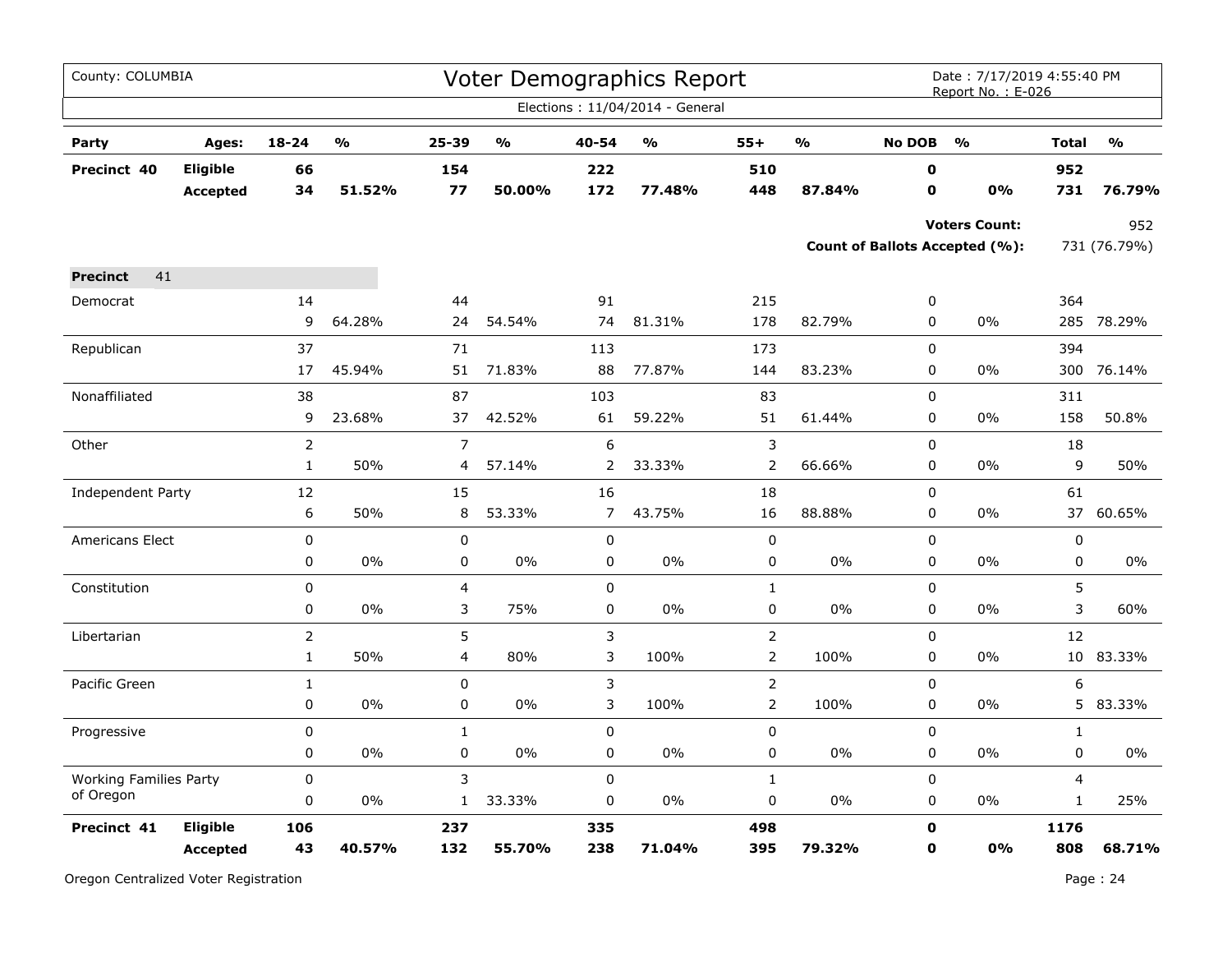| County: COLUMBIA              |                 |                |               |                |                           |                | <b>Voter Demographics Report</b>  |           |               |               | Date: 7/17/2019 4:55:40 PM<br>Report No.: E-026 |                |                         |
|-------------------------------|-----------------|----------------|---------------|----------------|---------------------------|----------------|-----------------------------------|-----------|---------------|---------------|-------------------------------------------------|----------------|-------------------------|
|                               |                 |                |               |                |                           |                | Elections: 11/04/2014 - General   |           |               |               |                                                 |                |                         |
| Party                         | Ages:           | 18-24          | $\frac{0}{0}$ | 25-39          | $\mathbf{o}_{\mathbf{0}}$ | 40-54          | $\mathsf{o}\mathsf{v}_\mathsf{o}$ | $55+$     | $\frac{0}{0}$ | <b>No DOB</b> | $\mathsf{o}\mathsf{v}_\mathsf{o}$               | <b>Total</b>   | $\mathbf{0}/\mathbf{0}$ |
|                               |                 |                |               |                |                           |                |                                   |           |               |               | <b>Voters Count:</b>                            |                | 1176                    |
|                               |                 |                |               |                |                           |                |                                   |           |               |               | <b>Count of Ballots Accepted (%):</b>           |                | 808 (68.71%)            |
| 44<br><b>Precinct</b>         |                 |                |               |                |                           |                |                                   |           |               |               |                                                 |                |                         |
| Democrat                      |                 | 3              |               | 21             |                           | 49             |                                   | 132       |               | 0             |                                                 | 205            |                         |
|                               |                 | $\mathbf{1}$   | 33.33%        | 14             | 66.66%                    | 33             | 67.34%                            | 118       | 89.39%        | $\mathbf 0$   | 0%                                              | 166            | 80.97%                  |
| Republican                    |                 | 14             |               | 37             |                           | 77             |                                   | 151       |               | 0             |                                                 | 279            |                         |
|                               |                 | 11             | 78.57%        | 21             | 56.75%                    | 62             | 80.51%                            | 132       | 87.41%        | 0             | 0%                                              | 226            | 81%                     |
| Nonaffiliated                 |                 | 12             |               | 34             |                           | 62             |                                   | 68        |               | 0             |                                                 | 176            |                         |
|                               |                 | 4              | 33.33%        | 16             | 47.05%                    | 40             | 64.51%                            | 53        | 77.94%        | 0             | 0%                                              | 113            | 64.2%                   |
| Other                         |                 | $\overline{2}$ |               | 4              |                           | $\mathbf{1}$   |                                   | 3         |               | $\mathbf 0$   |                                                 | 10             |                         |
|                               |                 | $\mathbf{1}$   | 50%           | $\mathbf{1}$   | 25%                       | 0              | 0%                                | 3         | 100%          | $\mathbf 0$   | 0%                                              | 5              | 50%                     |
| Independent Party             |                 | $\overline{7}$ |               | 4              |                           | $\overline{7}$ |                                   | 16        |               | 0             |                                                 | 34             |                         |
|                               |                 | $\mathbf{2}$   | 28.57%        | 3              | 75%                       | 3              | 42.85%                            | 16        | 100%          | 0             | $0\%$                                           | 24             | 70.58%                  |
| Americans Elect               |                 | $\pmb{0}$      |               | 0              |                           | 0              |                                   | $\pmb{0}$ |               | 0             |                                                 | $\pmb{0}$      |                         |
|                               |                 | 0              | $0\%$         | 0              | 0%                        | 0              | 0%                                | 0         | $0\%$         | 0             | $0\%$                                           | $\mathbf 0$    | $0\%$                   |
| Constitution                  |                 | $\pmb{0}$      |               | $\mathbf{1}$   |                           | $\mathbf{1}$   |                                   | 5         |               | $\mathsf 0$   |                                                 | $\overline{7}$ |                         |
|                               |                 | 0              | 0%            | $\pmb{0}$      | 0%                        | $\mathbf{1}$   | 100%                              | 5         | 100%          | 0             | 0%                                              | 6              | 85.71%                  |
| Libertarian                   |                 | $\mathbf{1}$   |               | 3              |                           | 3              |                                   | 8         |               | 0             |                                                 | 15             |                         |
|                               |                 | 0              | 0%            | $\overline{2}$ | 66.66%                    | $\mathbf{1}$   | 33.33%                            | 6         | 75%           | 0             | $0\%$                                           | 9              | 60%                     |
| Pacific Green                 |                 | $\mathbf 0$    |               | $\mathbf{1}$   |                           | $\overline{2}$ |                                   | 0         |               | $\mathbf 0$   |                                                 | 3              |                         |
|                               |                 | 0              | 0%            | 0              | 0%                        | $\mathbf{1}$   | 50%                               | 0         | 0%            | 0             | 0%                                              |                | 1 33.33%                |
| Progressive                   |                 | 0              |               | $\mathbf 1$    |                           | $\mathbf 0$    |                                   | 0         |               | $\mathbf 0$   |                                                 | $\mathbf{1}$   |                         |
|                               |                 | 0              | 0%            | $\mathbf{1}$   | 100%                      | 0              | $0\%$                             | 0         | 0%            | 0             | $0\%$                                           | $\mathbf{1}$   | 100%                    |
| <b>Working Families Party</b> |                 | $\pmb{0}$      |               | 0              |                           | 0              |                                   | 0         |               | 0             |                                                 | 0              |                         |
| of Oregon                     |                 | 0              | 0%            | 0              | 0%                        | 0              | $0\%$                             | 0         | $0\%$         | 0             | $0\%$                                           | 0              | $0\%$                   |
| Precinct 44                   | Eligible        | 39             |               | 106            |                           | 202            |                                   | 383       |               | $\mathbf 0$   |                                                 | 730            |                         |
|                               | <b>Accepted</b> | 19             | 48.72%        | 58             | 54.72%                    | 141            | 69.80%                            | 333       | 86.95%        | $\mathbf 0$   | 0%                                              | 551            | 75.48%                  |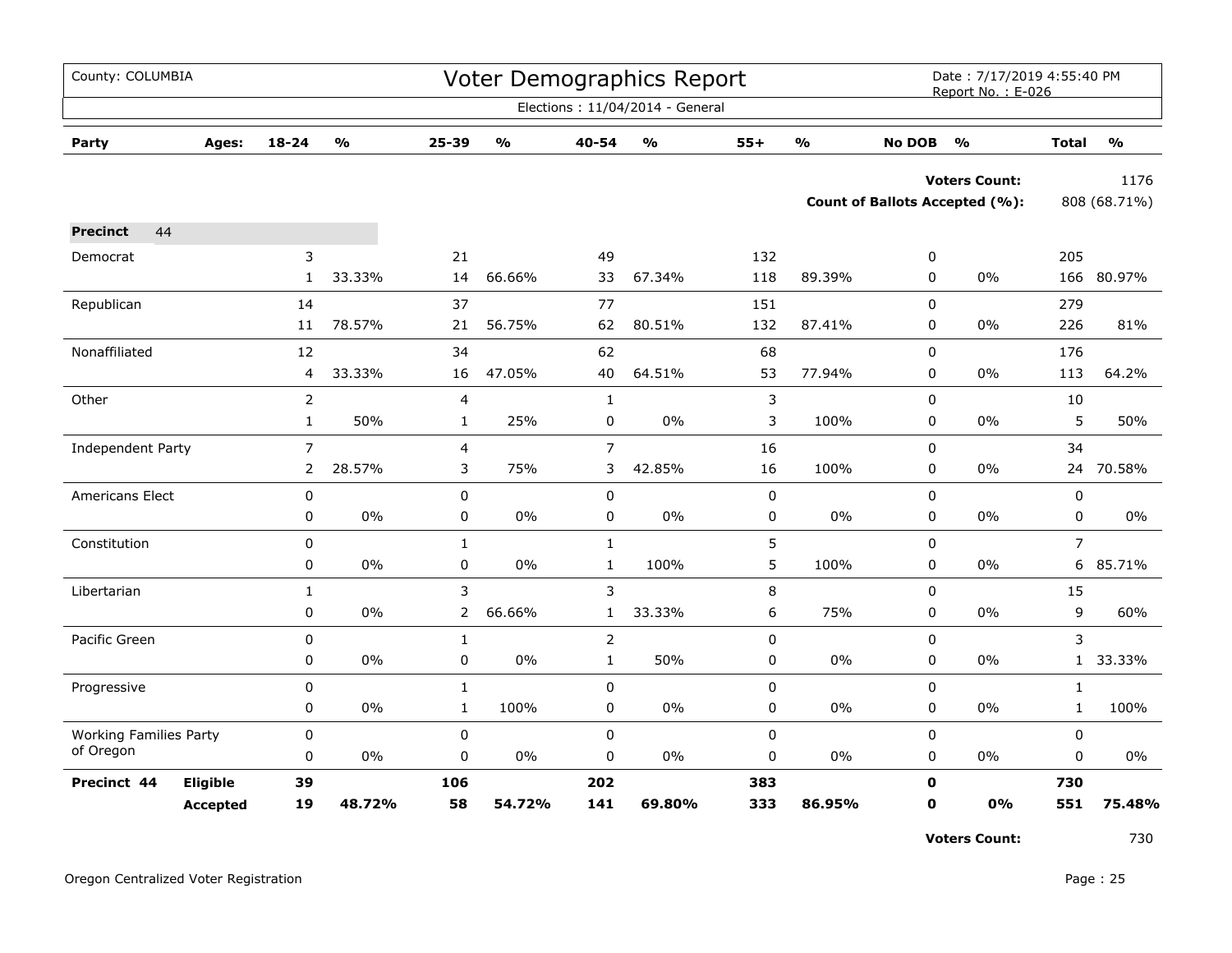| County: COLUMBIA              |                 |             |                         |                |               |                | Voter Demographics Report       |                |               |               | Date: 7/17/2019 4:55:40 PM<br>Report No.: E-026 |                |               |  |
|-------------------------------|-----------------|-------------|-------------------------|----------------|---------------|----------------|---------------------------------|----------------|---------------|---------------|-------------------------------------------------|----------------|---------------|--|
|                               |                 |             |                         |                |               |                | Elections: 11/04/2014 - General |                |               |               |                                                 |                |               |  |
| Party                         | Ages:           | 18-24       | $\mathbf{O}/\mathbf{o}$ | 25-39          | $\frac{0}{0}$ | 40-54          | $\frac{1}{2}$                   | $55+$          | $\frac{1}{2}$ | <b>No DOB</b> | $\frac{1}{2}$                                   | <b>Total</b>   | $\frac{1}{2}$ |  |
|                               |                 |             |                         |                |               |                |                                 |                |               |               | <b>Count of Ballots Accepted (%):</b>           | 551 (75.48%)   |               |  |
| 46<br><b>Precinct</b>         |                 |             |                         |                |               |                |                                 |                |               |               |                                                 |                |               |  |
| Democrat                      |                 | 6           |                         | 17             |               | 41             |                                 | 153            |               | 0             |                                                 | 217            |               |  |
|                               |                 | 3           | 50%                     | $\overline{7}$ | 41.17%        | 33             | 80.48%                          | 140            | 91.5%         | 0             | $0\%$                                           |                | 183 84.33%    |  |
| Republican                    |                 | 9           |                         | 23             |               | 61             |                                 | 97             |               | $\Omega$      |                                                 | 190            |               |  |
|                               |                 | 6           | 66.66%                  | 11             | 47.82%        | 36             | 59.01%                          | 88             | 90.72%        | 0             | 0%                                              |                | 141 74.21%    |  |
| Nonaffiliated                 |                 | 22          |                         | 27             |               | 47             |                                 | 55             |               | $\mathbf 0$   |                                                 | 151            |               |  |
|                               |                 | 4           | 18.18%                  | 16             | 59.25%        | 26             | 55.31%                          | 43             | 78.18%        | 0             | 0%                                              | 89             | 58.94%        |  |
| Other                         |                 | 0           |                         | $\mathbf{1}$   |               | $\overline{2}$ |                                 | 5              |               | $\mathbf 0$   |                                                 | 8              |               |  |
|                               |                 | 0           | 0%                      | 0              | $0\%$         | $\mathbf{1}$   | 50%                             | 5              | 100%          | 0             | 0%                                              | 6              | 75%           |  |
| <b>Independent Party</b>      |                 | 4           |                         | 4              |               | $\overline{2}$ |                                 | $11\,$         |               | $\mathbf 0$   |                                                 | 21             |               |  |
|                               |                 | 1           | 25%                     | $\mathbf{1}$   | 25%           | $\overline{2}$ | 100%                            | 10             | 90.9%         | 0             | 0%                                              |                | 14 66.66%     |  |
| Americans Elect               |                 | $\mathbf 0$ |                         | 0              |               | $\mathbf 0$    |                                 | $\pmb{0}$      |               | $\mathbf 0$   |                                                 | $\mathbf 0$    |               |  |
|                               |                 | 0           | 0%                      | 0              | $0\%$         | 0              | $0\%$                           | $\pmb{0}$      | $0\%$         | $\mathbf 0$   | 0%                                              | 0              | $0\%$         |  |
| Constitution                  |                 | $\pmb{0}$   |                         | $\pmb{0}$      |               | $\pmb{0}$      |                                 | $\mathbf{1}$   |               | $\mathbf 0$   |                                                 | $\mathbf{1}$   |               |  |
|                               |                 | 0           | 0%                      | $\pmb{0}$      | $0\%$         | $\pmb{0}$      | $0\%$                           | $\mathbf{1}$   | 100%          | $\mathbf 0$   | $0\%$                                           | $\mathbf{1}$   | 100%          |  |
| Libertarian                   |                 | $\mathbf 0$ |                         | $\overline{2}$ |               | $\mathbf 0$    |                                 | $\mathbf{1}$   |               | $\mathbf 0$   |                                                 | 3              |               |  |
|                               |                 | 0           | 0%                      | $\overline{2}$ | 100%          | $\mathbf 0$    | $0\%$                           | $\mathbf{1}$   | 100%          | $\Omega$      | $0\%$                                           | 3              | 100%          |  |
| Pacific Green                 |                 | 0           |                         | 0              |               | $\mathbf 0$    |                                 | $\overline{2}$ |               | $\Omega$      |                                                 | 2              |               |  |
|                               |                 | 0           | 0%                      | 0              | $0\%$         | 0              | $0\%$                           | $\overline{2}$ | 100%          | 0             | $0\%$                                           | $\overline{2}$ | 100%          |  |
| Progressive                   |                 | 0           |                         | 0              |               | $\pmb{0}$      |                                 | $\pmb{0}$      |               | $\mathbf 0$   |                                                 | 0              |               |  |
|                               |                 | 0           | 0%                      | 0              | $0\%$         | 0              | $0\%$                           | $\mathbf 0$    | 0%            | $\mathbf 0$   | $0\%$                                           | $\mathbf 0$    | 0%            |  |
| <b>Working Families Party</b> |                 | 0           |                         | $\pmb{0}$      |               | $\pmb{0}$      |                                 | $\pmb{0}$      |               | $\mathbf 0$   |                                                 | $\mathbf 0$    |               |  |
| of Oregon                     |                 | 0           | 0%                      | 0              | 0%            | 0              | 0%                              | $\pmb{0}$      | 0%            | 0             | $0\%$                                           | 0              | 0%            |  |
| Precinct 46                   | Eligible        | 41          |                         | 74             |               | 153            |                                 | 325            |               | $\mathbf 0$   |                                                 | 593            |               |  |
|                               | <b>Accepted</b> | 14          | 34.15%                  | 37             | 50.00%        | 98             | 64.05%                          | 290            | 89.23%        | $\mathbf 0$   | 0%                                              | 439            | 74.03%        |  |

**Count of Ballots Accepted (%):** 439 (74.03%)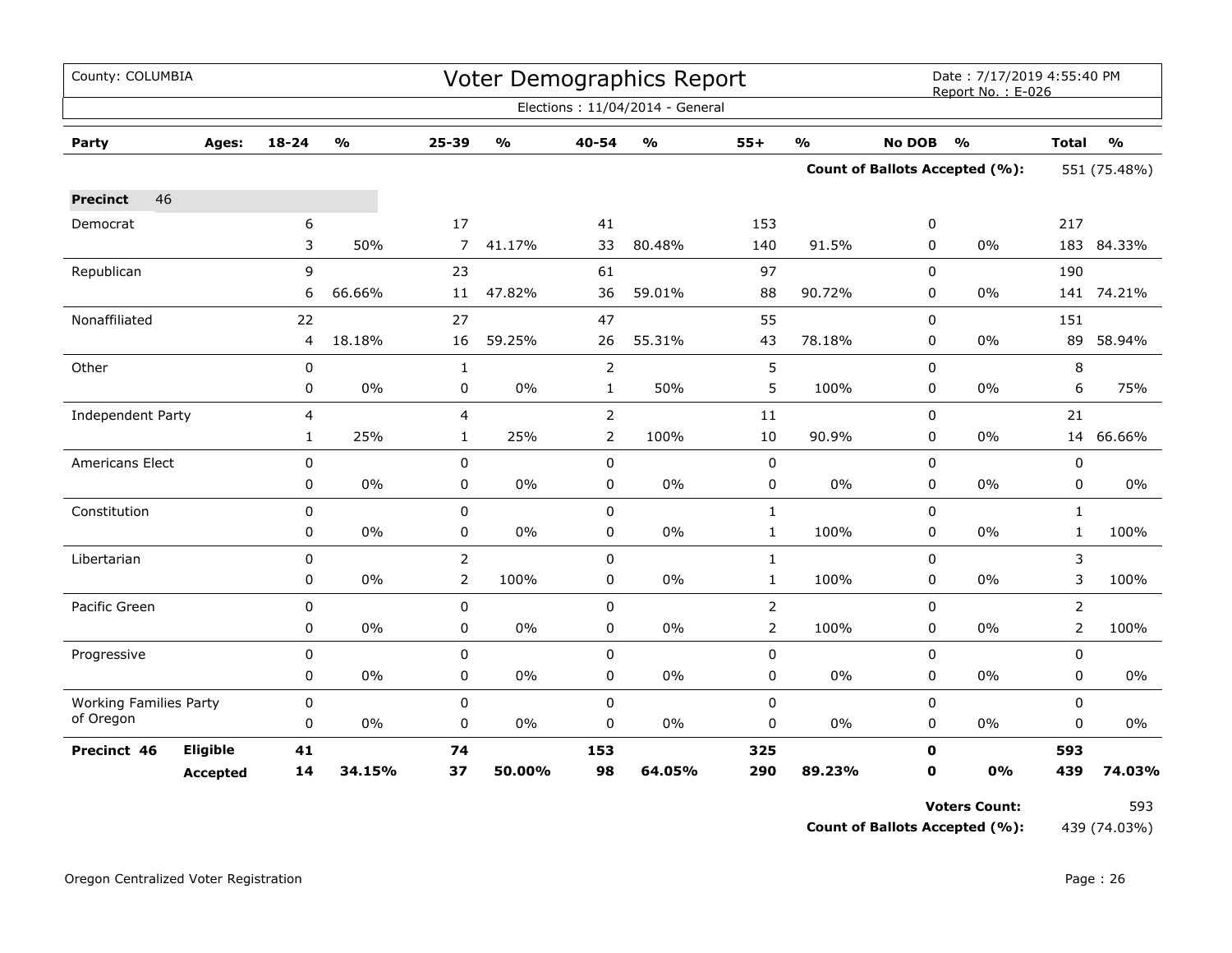| County: COLUMBIA              |                 |                |                                   |                |               |                | <b>Voter Demographics Report</b> |                |                         |               | Date: 7/17/2019 4:55:40 PM<br>Report No.: E-026 |                |                         |
|-------------------------------|-----------------|----------------|-----------------------------------|----------------|---------------|----------------|----------------------------------|----------------|-------------------------|---------------|-------------------------------------------------|----------------|-------------------------|
|                               |                 |                |                                   |                |               |                | Elections: 11/04/2014 - General  |                |                         |               |                                                 |                |                         |
| Party                         | Ages:           | $18 - 24$      | $\mathsf{o}\mathsf{v}_\mathsf{o}$ | 25-39          | $\frac{0}{0}$ | 40-54          | $\frac{0}{0}$                    | $55+$          | $\mathbf{O}/\mathbf{o}$ | <b>No DOB</b> | $\frac{0}{0}$                                   | <b>Total</b>   | $\mathbf{O}/\mathbf{o}$ |
| 47<br><b>Precinct</b>         |                 |                |                                   |                |               |                |                                  |                |                         |               |                                                 |                |                         |
| Democrat                      |                 | 18             |                                   | 38             |               | 73             |                                  | 245            |                         | 0             |                                                 | 374            |                         |
|                               |                 | 8              | 44.44%                            | 21             | 55.26%        | 55             | 75.34%                           | 216            | 88.16%                  | 0             | 0%                                              |                | 300 80.21%              |
| Republican                    |                 | 12             |                                   | 19             |               | 64             |                                  | 123            |                         | $\mathbf 0$   |                                                 | 218            |                         |
|                               |                 | 5              | 41.66%                            | 12             | 63.15%        | 52             | 81.25%                           | 111            | 90.24%                  | 0             | 0%                                              |                | 180 82.56%              |
| Nonaffiliated                 |                 | 21             |                                   | 45             |               | 47             |                                  | 61             |                         | $\mathbf 0$   |                                                 | 174            |                         |
|                               |                 | 6              | 28.57%                            | 29             | 64.44%        | 32             | 68.08%                           | 50             | 81.96%                  | 0             | 0%                                              | 117            | 67.24%                  |
| Other                         |                 | $\mathbf{1}$   |                                   | $\overline{2}$ |               | $\mathbf{1}$   |                                  | $\overline{2}$ |                         | 0             |                                                 | 6              |                         |
|                               |                 | 0              | 0%                                | $\mathbf{1}$   | 50%           | 1              | 100%                             | 2              | 100%                    | 0             | 0%                                              | 4              | 66.66%                  |
| Independent Party             |                 | $\overline{2}$ |                                   | 8              |               | 11             |                                  | 9              |                         | 0             |                                                 | 30             |                         |
|                               |                 | $\mathbf{1}$   | 50%                               | 6              | 75%           | 11             | 100%                             | 9              | 100%                    | 0             | 0%                                              | 27             | 90%                     |
| Americans Elect               |                 | $\mathbf 0$    |                                   | $\mathbf 0$    |               | $\mathbf 0$    |                                  | $\pmb{0}$      |                         | $\mathbf 0$   |                                                 | 0              |                         |
|                               |                 | 0              | 0%                                | 0              | $0\%$         | 0              | $0\%$                            | $\pmb{0}$      | $0\%$                   | 0             | 0%                                              | 0              | $0\%$                   |
| Constitution                  |                 | 0              |                                   | 0              |               | $\mathbf{1}$   |                                  | 5              |                         | 0             |                                                 | 6              |                         |
|                               |                 | $\mathbf 0$    | 0%                                | 0              | 0%            | $\mathbf{1}$   | 100%                             | 3              | 60%                     | 0             | 0%                                              | 4              | 66.66%                  |
| Libertarian                   |                 | 1              |                                   | $\overline{2}$ |               | $\overline{2}$ |                                  | 3              |                         | 0             |                                                 | 8              |                         |
|                               |                 | 0              | 0%                                | $\overline{2}$ | 100%          | $\mathbf{1}$   | 50%                              | $\overline{2}$ | 66.66%                  | 0             | 0%                                              | 5              | 62.5%                   |
| Pacific Green                 |                 | 0              |                                   | 2              |               | 0              |                                  | 0              |                         | 0             |                                                 | 2              |                         |
|                               |                 | 0              | 0%                                | $\mathbf{1}$   | 50%           | $\pmb{0}$      | $0\%$                            | $\pmb{0}$      | $0\%$                   | 0             | 0%                                              | $\mathbf{1}$   | 50%                     |
| Progressive                   |                 | 0              |                                   | 0              |               | $\pmb{0}$      |                                  | $\pmb{0}$      |                         | $\mathbf 0$   |                                                 | 0              |                         |
|                               |                 | 0              | 0%                                | 0              | 0%            | 0              | 0%                               | 0              | $0\%$                   | 0             | 0%                                              | 0              | $0\%$                   |
| <b>Working Families Party</b> |                 | 0              |                                   | $\mathbf{1}$   |               | $\mathbf 0$    |                                  | $\mathbf{1}$   |                         | $\mathbf 0$   |                                                 | $\overline{2}$ |                         |
| of Oregon                     |                 | 0              | 0%                                | 1              | 100%          | 0              | 0%                               | $\mathbf{1}$   | 100%                    | 0             | 0%                                              | 2              | 100%                    |
| Precinct 47                   | Eligible        | 55             |                                   | 117            |               | 199            |                                  | 449            |                         | $\mathbf 0$   |                                                 | 820            |                         |
|                               | <b>Accepted</b> | 20             | 36.36%                            | 73             | 62.39%        | 153            | 76.88%                           | 394            | 87.75%                  | 0             | 0%                                              | 640            | 78.05%                  |

**Count of Ballots Accepted (%):** 640 (78.05%)

Precinct 48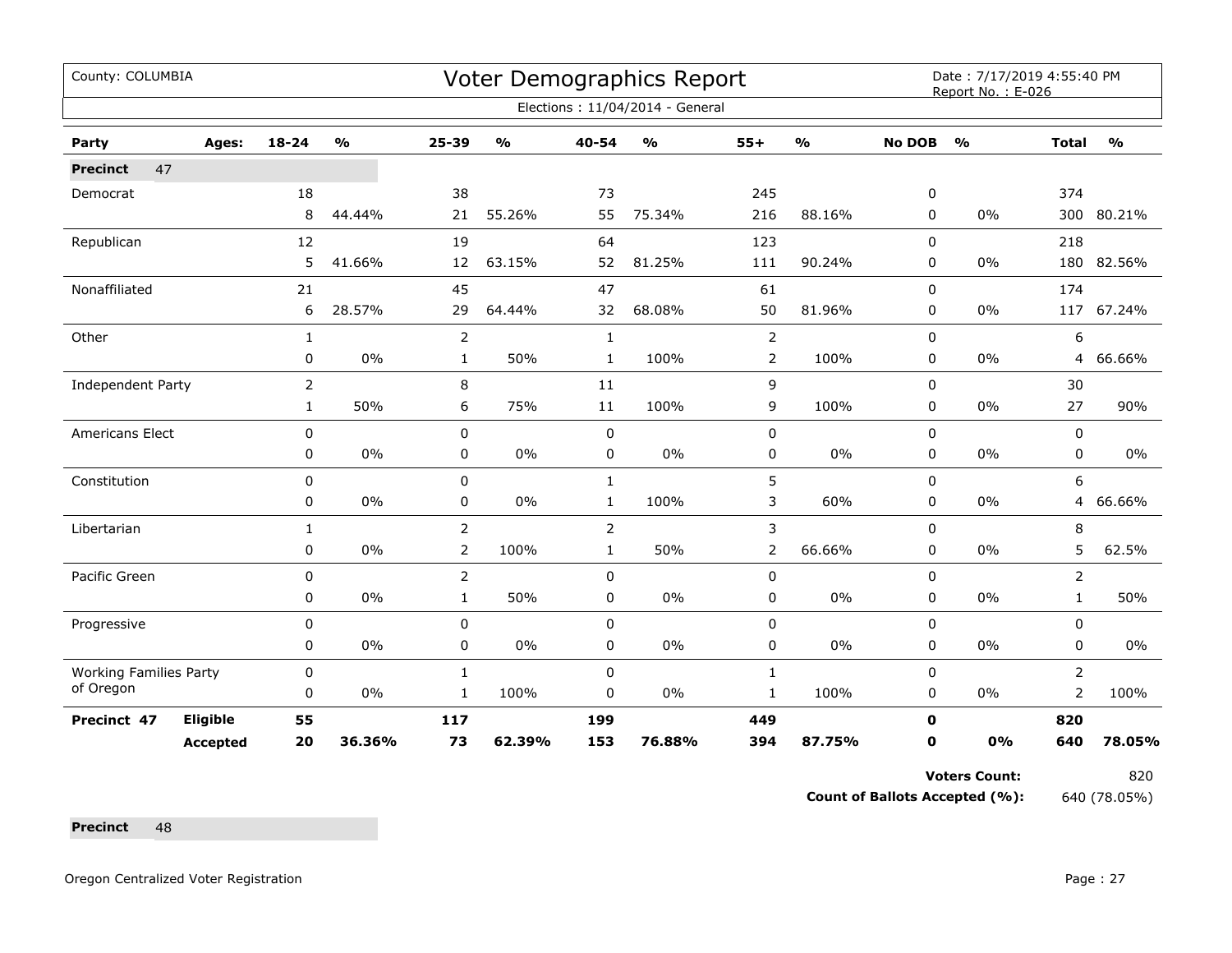| County: COLUMBIA                           |                 |                |               |              |                                   |                | Voter Demographics Report       |                         |                         |               | Date: 7/17/2019 4:55:40 PM<br>Report No.: E-026 |                         |               |
|--------------------------------------------|-----------------|----------------|---------------|--------------|-----------------------------------|----------------|---------------------------------|-------------------------|-------------------------|---------------|-------------------------------------------------|-------------------------|---------------|
|                                            |                 |                |               |              |                                   |                | Elections: 11/04/2014 - General |                         |                         |               |                                                 |                         |               |
| Party                                      | Ages:           | $18 - 24$      | $\frac{0}{0}$ | 25-39        | $\mathsf{o}\mathsf{v}_\mathsf{o}$ | 40-54          | $\frac{1}{2}$                   | $55+$                   | $\mathbf{O}/\mathbf{O}$ | <b>No DOB</b> | $\frac{1}{2}$                                   | <b>Total</b>            | $\frac{0}{0}$ |
| Democrat                                   |                 | 8              |               | 15           |                                   | 33             |                                 | 78                      |                         | $\mathsf 0$   |                                                 | 134                     |               |
|                                            |                 | $\overline{2}$ | 25%           | 4            | 26.66%                            | 19             | 57.57%                          | 67                      | 85.89%                  | 0             | $0\%$                                           | 92                      | 68.65%        |
| Republican                                 |                 | 10             |               | 19           |                                   | 34             |                                 | 55                      |                         | $\mathbf 0$   |                                                 | 118                     |               |
|                                            |                 | 3              | 30%           | 12           | 63.15%                            | 22             | 64.7%                           | 48                      | 87.27%                  | $\mathbf 0$   | 0%                                              | 85                      | 72.03%        |
| Nonaffiliated                              |                 | 10             |               | 27           |                                   | 31             |                                 | 21                      |                         | 0             |                                                 | 89                      |               |
|                                            |                 | 3              | 30%           | 15           | 55.55%                            | 24             | 77.41%                          | 20                      | 95.23%                  | 0             | 0%                                              |                         | 62 69.66%     |
| Other                                      |                 | $\mathbf{1}$   |               | $\pmb{0}$    |                                   | $\mathbf{1}$   |                                 | $\overline{2}$          |                         | 0             |                                                 | $\overline{\mathbf{4}}$ |               |
|                                            |                 | 0              | 0%            | 0            | 0%                                | $\mathbf{1}$   | 100%                            | $\mathbf 1$             | 50%                     | 0             | 0%                                              | $\overline{2}$          | 50%           |
| Independent Party                          |                 | $\mathbf{1}$   |               | 3            |                                   | $\overline{2}$ |                                 | 10                      |                         | 0             |                                                 | 16                      |               |
|                                            |                 | $\pmb{0}$      | 0%            | $\mathbf{1}$ | 33.33%                            | $\mathbf{1}$   | 50%                             | 9                       | 90%                     | 0             | 0%                                              | 11                      | 68.75%        |
| Americans Elect                            |                 | $\pmb{0}$      |               | $\pmb{0}$    |                                   | $\mathbf 0$    |                                 | 0                       |                         | $\mathbf 0$   |                                                 | $\pmb{0}$               |               |
|                                            |                 | 0              | 0%            | 0            | 0%                                | 0              | 0%                              | 0                       | $0\%$                   | $\mathbf 0$   | $0\%$                                           | 0                       | 0%            |
| Constitution                               |                 | 0              |               | $\mathsf 0$  |                                   | 0              |                                 | 0                       |                         | 0             |                                                 | $\pmb{0}$               |               |
|                                            |                 | 0              | $0\%$         | $\pmb{0}$    | 0%                                | 0              | 0%                              | 0                       | 0%                      | 0             | 0%                                              | $\pmb{0}$               | 0%            |
| Libertarian                                |                 | $\pmb{0}$      |               | $\mathbf{1}$ |                                   | 3              |                                 | $\overline{\mathbf{4}}$ |                         | $\pmb{0}$     |                                                 | 8                       |               |
|                                            |                 | 0              | 0%            | $\mathbf 1$  | 100%                              | 2              | 66.66%                          | 3                       | 75%                     | 0             | 0%                                              | 6                       | 75%           |
| Pacific Green                              |                 | $\pmb{0}$      |               | $\mathbf 0$  |                                   | 0              |                                 | $\overline{2}$          |                         | $\mathbf 0$   |                                                 | $\overline{2}$          |               |
|                                            |                 | 0              | 0%            | $\mathsf 0$  | 0%                                | 0              | 0%                              | $\overline{2}$          | 100%                    | 0             | 0%                                              | $\overline{2}$          | 100%          |
| Progressive                                |                 | 0              |               | $\mathbf 0$  |                                   | $\pmb{0}$      |                                 | 0                       |                         | 0             |                                                 | $\mathbf 0$             |               |
|                                            |                 | 0              | $0\%$         | $\pmb{0}$    | 0%                                | $\mathbf 0$    | 0%                              | 0                       | $0\%$                   | 0             | $0\%$                                           | 0                       | 0%            |
| <b>Working Families Party</b><br>of Oregon |                 | $\pmb{0}$      |               | $\pmb{0}$    |                                   | $\overline{2}$ |                                 | 0                       |                         | $\pmb{0}$     |                                                 | $\overline{2}$          |               |
|                                            |                 | 0              | 0%            | $\pmb{0}$    | 0%                                | $\mathbf{1}$   | 50%                             | 0                       | 0%                      | 0             | 0%                                              | $\mathbf 1$             | 50%           |
| Precinct 48                                | Eligible        | 30             |               | 65           |                                   | 106            |                                 | 172                     |                         | $\mathbf 0$   |                                                 | 373                     |               |
|                                            | <b>Accepted</b> | 8              | 26.67%        | 33           | 50.77%                            | 70             | 66.04%                          | 150                     | 87.21%                  | $\mathbf 0$   | 0%                                              | 261                     | 69.97%        |
|                                            |                 |                |               |              |                                   |                |                                 |                         |                         |               | <b>Voters Count:</b>                            |                         | 373           |
|                                            |                 |                |               |              |                                   |                |                                 |                         |                         |               | Count of Ballots Accepted (%):                  |                         | 261 (69.97%)  |
| 49<br><b>Precinct</b>                      |                 |                |               |              |                                   |                |                                 |                         |                         |               |                                                 |                         |               |
| Democrat                                   |                 | 12             |               | 15           |                                   | 49             |                                 | 125                     |                         | 0             |                                                 | 201                     |               |
|                                            |                 | 8              | 66.66%        | 8            | 53.33%                            | 30             | 61.22%                          | 109                     | 87.2%                   | $\mathbf 0$   | 0%                                              |                         | 155 77.11%    |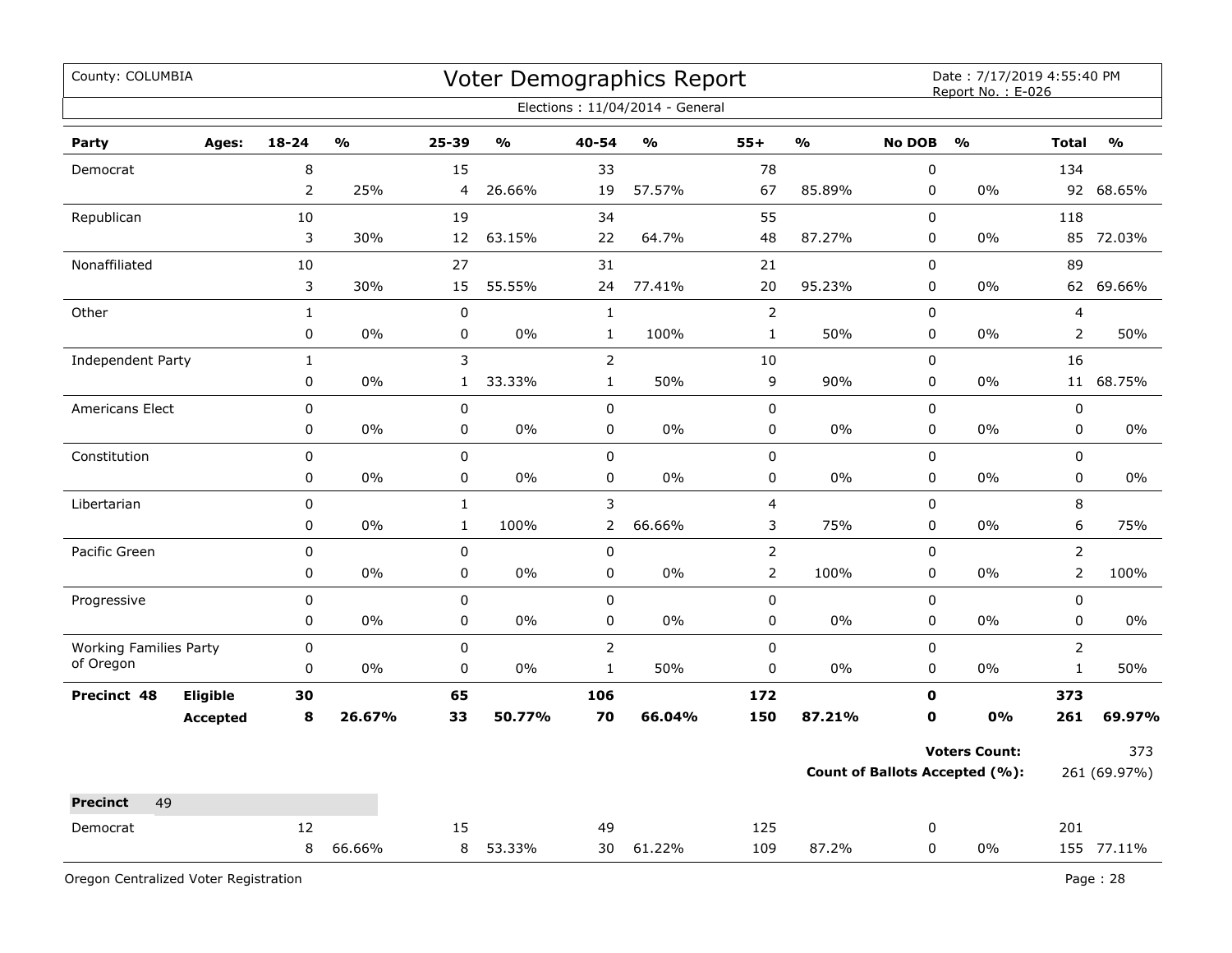| County: COLUMBIA                           |                 |                |                         |                |                         |                | Voter Demographics Report       |                |                         |               | Date: 7/17/2019 4:55:40 PM<br>Report No.: E-026 |                |               |
|--------------------------------------------|-----------------|----------------|-------------------------|----------------|-------------------------|----------------|---------------------------------|----------------|-------------------------|---------------|-------------------------------------------------|----------------|---------------|
|                                            |                 |                |                         |                |                         |                | Elections: 11/04/2014 - General |                |                         |               |                                                 |                |               |
| Party                                      | Ages:           | $18 - 24$      | $\mathbf{O}/\mathbf{O}$ | 25-39          | $\mathbf{0}/\mathbf{0}$ | 40-54          | %                               | $55+$          | $\mathbf{O}/\mathbf{O}$ | <b>No DOB</b> | $\mathbf{O}/\mathbf{o}$                         | <b>Total</b>   | $\frac{1}{2}$ |
| Republican                                 |                 | 8              |                         | 20             |                         | 37             |                                 | 80             |                         | 0             |                                                 | 145            |               |
|                                            |                 | 5              | 62.5%                   | 11             | 55%                     | 31             | 83.78%                          | 73             | 91.25%                  | 0             | $0\%$                                           |                | 120 82.75%    |
| Nonaffiliated                              |                 | 11             |                         | 29             |                         | 29             |                                 | 45             |                         | $\mathbf 0$   |                                                 | 114            |               |
|                                            |                 | $\overline{7}$ | 63.63%                  | 14             | 48.27%                  | 20             | 68.96%                          | 35             | 77.77%                  | 0             | $0\%$                                           | 76             | 66.66%        |
| Other                                      |                 | $\pmb{0}$      |                         | 3              |                         | $\mathsf{2}\,$ |                                 | $\overline{2}$ |                         | $\pmb{0}$     |                                                 | $\overline{7}$ |               |
|                                            |                 | $\pmb{0}$      | $0\%$                   | $\mathbf{1}$   | 33.33%                  | $\overline{2}$ | 100%                            | $\overline{2}$ | 100%                    | 0             | $0\%$                                           | 5              | 71.42%        |
| Independent Party                          |                 | 3              |                         | $\overline{2}$ |                         | $\overline{4}$ |                                 | 8              |                         | $\mathbf 0$   |                                                 | 17             |               |
|                                            |                 | 0              | 0%                      | $\mathbf{1}$   | 50%                     | 3              | 75%                             | 8              | 100%                    | 0             | $0\%$                                           |                | 12 70.58%     |
| Americans Elect                            |                 | $\pmb{0}$      |                         | $\pmb{0}$      |                         | $\pmb{0}$      |                                 | 0              |                         | $\pmb{0}$     |                                                 | $\pmb{0}$      |               |
|                                            |                 | 0              | $0\%$                   | $\pmb{0}$      | $0\%$                   | 0              | $0\%$                           | 0              | $0\%$                   | 0             | $0\%$                                           | 0              | $0\%$         |
| Constitution                               |                 | 0              |                         | $\mathbf 0$    |                         | $\overline{2}$ |                                 | 6              |                         | $\mathbf 0$   |                                                 | 8              |               |
|                                            |                 | 0              | 0%                      | 0              | $0\%$                   | $\overline{2}$ | 100%                            | 6              | 100%                    | 0             | $0\%$                                           | 8              | 100%          |
| Libertarian                                |                 | $\mathbf{1}$   |                         | $\mathsf 0$    |                         | $\mathbf{1}$   |                                 | $\overline{2}$ |                         | 0             |                                                 | $\overline{4}$ |               |
|                                            |                 | $\mathbf{1}$   | 100%                    | 0              | $0\%$                   | $\mathbf{1}$   | 100%                            | $\overline{2}$ | 100%                    | 0             | $0\%$                                           | 4              | 100%          |
| Pacific Green                              |                 | $\pmb{0}$      |                         | $\pmb{0}$      |                         | $\mathbf 0$    |                                 | 0              |                         | $\mathbf 0$   |                                                 | $\mathbf 0$    |               |
|                                            |                 | 0              | 0%                      | 0              | 0%                      | 0              | $0\%$                           | 0              | $0\%$                   | $\mathbf 0$   | $0\%$                                           | 0              | $0\%$         |
| Progressive                                |                 | 0              |                         | $\pmb{0}$      |                         | 0              |                                 | 0              |                         | 0             |                                                 | $\mathsf 0$    |               |
|                                            |                 | 0              | 0%                      | $\mathbf 0$    | 0%                      | 0              | 0%                              | 0              | $0\%$                   | 0             | 0%                                              | $\mathbf 0$    | $0\%$         |
| <b>Working Families Party</b><br>of Oregon |                 | $\pmb{0}$      |                         | $\mathbf{1}$   |                         | 3              |                                 | 0              |                         | $\mathbf 0$   |                                                 | 4              |               |
|                                            |                 | $\pmb{0}$      | $0\%$                   | $\pmb{0}$      | 0%                      | 3              | 100%                            | 0              | $0\%$                   | $\mathbf 0$   | $0\%$                                           | 3              | 75%           |
| Precinct 49                                | Eligible        | 35             |                         | 70             |                         | 127            |                                 | 268            |                         | $\mathbf 0$   |                                                 | 500            |               |
|                                            | <b>Accepted</b> | 21             | 60.00%                  | 35             | 50.00%                  | 92             | 72.44%                          | 235            | 87.69%                  | 0             | 0%                                              | 383            | 76.60%        |
|                                            |                 |                |                         |                |                         |                |                                 |                |                         |               | <b>Voters Count:</b>                            |                | 500           |
|                                            |                 |                |                         |                |                         |                |                                 |                |                         |               | Count of Ballots Accepted (%):                  |                | 383 (76.60%)  |
| <b>Precinct</b><br>50                      |                 |                |                         |                |                         |                |                                 |                |                         |               |                                                 |                |               |
| Democrat                                   |                 | 0              |                         | 4              |                         | 4              |                                 | 14             |                         | 0             |                                                 | 22             |               |
|                                            |                 | 0              | 0%                      | 3              | 75%                     | $\overline{2}$ | 50%                             | 11             | 78.57%                  | 0             | $0\%$                                           |                | 16 72.72%     |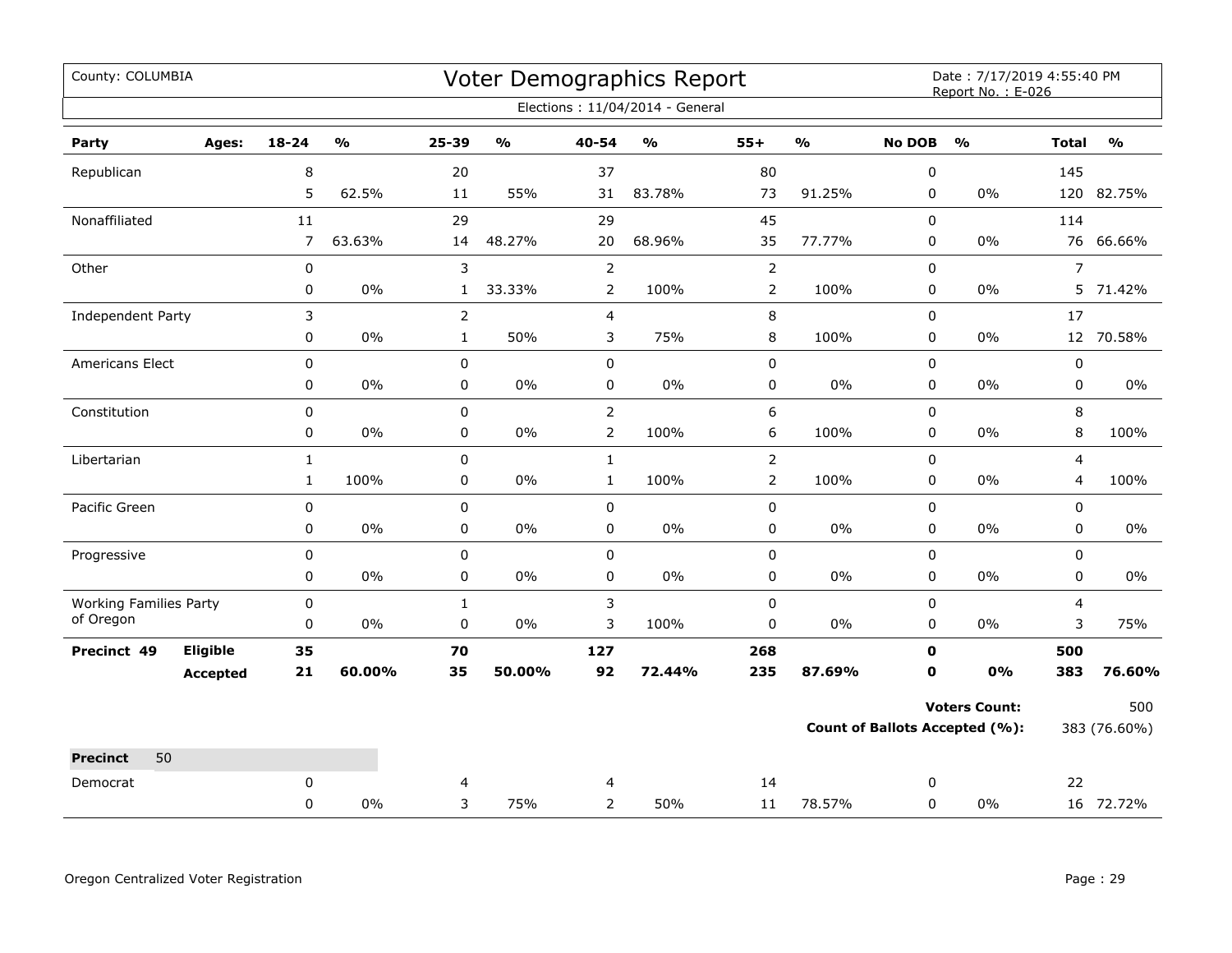| County: COLUMBIA                           |                 |                  |               |                         |               |                         | Voter Demographics Report<br>Elections: 11/04/2014 - General |              |        |                                       | Date: 7/17/2019 4:55:40 PM<br>Report No.: E-026 |                |               |
|--------------------------------------------|-----------------|------------------|---------------|-------------------------|---------------|-------------------------|--------------------------------------------------------------|--------------|--------|---------------------------------------|-------------------------------------------------|----------------|---------------|
| Party                                      | Ages:           | 18-24            | $\frac{0}{0}$ | $25 - 39$               | $\frac{0}{0}$ | 40-54                   | $\frac{0}{0}$                                                | $55+$        | O/2    | <b>No DOB</b>                         | $\mathbf{O}/\mathbf{O}$                         | <b>Total</b>   | $\frac{0}{0}$ |
| Republican                                 |                 | $\boldsymbol{0}$ |               | $\mathbf{1}$            |               | $\overline{2}$          |                                                              | 13           |        | $\mathbf 0$                           |                                                 | 16             |               |
|                                            |                 | $\pmb{0}$        | 0%            | $\mathbf{1}$            | 100%          | $\overline{2}$          | 100%                                                         | 10           | 76.92% | $\pmb{0}$                             | 0%                                              |                | 13 81.25%     |
| Nonaffiliated                              |                 | 0                |               | 0                       |               | $\mathbf{1}$            |                                                              | $\mathbf{1}$ |        | $\mathbf 0$                           |                                                 | $\overline{2}$ |               |
|                                            |                 | 0                | 0%            | 0                       | 0%            | $\mathbf{1}$            | 100%                                                         | $1\,$        | 100%   | $\pmb{0}$                             | 0%                                              | $\overline{2}$ | 100%          |
| Other                                      |                 | $\pmb{0}$        |               | $\pmb{0}$               |               | $\mathbf 0$             |                                                              | $\pmb{0}$    |        | $\pmb{0}$                             |                                                 | 0              |               |
|                                            |                 | 0                | $0\%$         | 0                       | $0\%$         | 0                       | $0\%$                                                        | $\pmb{0}$    | $0\%$  | $\pmb{0}$                             | $0\%$                                           | 0              | $0\%$         |
| Independent Party                          |                 | $\pmb{0}$        |               | $\pmb{0}$               |               | $\pmb{0}$               |                                                              | $\mathbf{1}$ |        | $\pmb{0}$                             |                                                 | $\mathbf{1}$   |               |
|                                            |                 | $\pmb{0}$        | 0%            | 0                       | 0%            | $\pmb{0}$               | 0%                                                           | $1\,$        | 100%   | $\mathsf 0$                           | 0%                                              | $\mathbf 1$    | 100%          |
| Americans Elect                            |                 | $\pmb{0}$        |               | $\pmb{0}$               |               | $\mathbf 0$             |                                                              | $\pmb{0}$    |        | $\pmb{0}$                             |                                                 | $\pmb{0}$      |               |
|                                            |                 | $\pmb{0}$        | 0%            | $\mathbf 0$             | 0%            | $\pmb{0}$               | 0%                                                           | $\pmb{0}$    | 0%     | $\mathbf 0$                           | 0%                                              | 0              | $0\%$         |
| Constitution                               |                 | $\pmb{0}$        |               | 0                       |               | $\pmb{0}$               |                                                              | 0            |        | 0                                     |                                                 | 0              |               |
|                                            |                 | 0                | 0%            | $\mathsf 0$             | 0%            | $\pmb{0}$               | 0%                                                           | $\pmb{0}$    | 0%     | $\mathsf 0$                           | 0%                                              | 0              | 0%            |
| Libertarian                                |                 | $\pmb{0}$        |               | $\pmb{0}$               |               | $\pmb{0}$               |                                                              | $\pmb{0}$    |        | $\pmb{0}$                             |                                                 | 0              |               |
|                                            |                 | 0                | $0\%$         | $\pmb{0}$               | 0%            | $\pmb{0}$               | 0%                                                           | 0            | $0\%$  | 0                                     | 0%                                              | $\pmb{0}$      | $0\%$         |
| Pacific Green                              |                 | $\pmb{0}$        |               | $\pmb{0}$               |               | $\pmb{0}$               |                                                              | $\pmb{0}$    |        | $\pmb{0}$                             |                                                 | $\mathbf 0$    |               |
|                                            |                 | $\pmb{0}$        | 0%            | $\pmb{0}$               | 0%            | $\pmb{0}$               | 0%                                                           | 0            | 0%     | 0                                     | 0%                                              | 0              | 0%            |
| Progressive                                |                 | 0                |               | $\pmb{0}$               |               | $\pmb{0}$               |                                                              | $\pmb{0}$    |        | $\mathsf 0$                           |                                                 | $\mathbf 0$    |               |
|                                            |                 | 0                | 0%            | 0                       | 0%            | $\pmb{0}$               | 0%                                                           | $\pmb{0}$    | 0%     | $\pmb{0}$                             | 0%                                              | 0              | 0%            |
| <b>Working Families Party</b><br>of Oregon |                 | $\pmb{0}$        |               | $\pmb{0}$               |               | $\pmb{0}$               |                                                              | 0            |        | $\pmb{0}$                             |                                                 | 0              |               |
|                                            |                 | 0                | 0%            | 0                       | $0\%$         | 0                       | 0%                                                           | $\pmb{0}$    | 0%     | $\pmb{0}$                             | $0\%$                                           | $\pmb{0}$      | 0%            |
| Precinct 50                                | Eligible        | $\mathbf 0$      |               | 5                       |               | $\overline{\mathbf{z}}$ |                                                              | 29           |        | $\mathbf o$                           |                                                 | 41             |               |
|                                            | <b>Accepted</b> | $\mathbf 0$      | 0%            | $\overline{\mathbf{4}}$ | 80.00%        | 5                       | 71.43%                                                       | 23           | 79.31% | $\mathbf{0}$                          | 0%                                              | 32             | 78.05%        |
|                                            |                 |                  |               |                         |               |                         |                                                              |              |        |                                       | <b>Voters Count:</b>                            |                | 41            |
|                                            |                 |                  |               |                         |               |                         |                                                              |              |        | <b>Count of Ballots Accepted (%):</b> |                                                 | 32 (78.05%)    |               |
| 51<br><b>Precinct</b>                      |                 |                  |               |                         |               |                         |                                                              |              |        |                                       |                                                 |                |               |
| Democrat                                   |                 | $\overline{2}$   |               | 8                       |               | 11                      |                                                              | 71           |        | 0                                     |                                                 | 92             |               |
|                                            |                 | $\overline{2}$   | 100%          | $\overline{4}$          | 50%           | 8                       | 72.72%                                                       | 65           | 91.54% | $\pmb{0}$                             | $0\%$                                           |                | 79 85.86%     |
| Republican                                 |                 | 5                |               | 16                      |               | 29                      |                                                              | 56           |        | $\mathsf 0$                           |                                                 | 106            |               |
|                                            |                 | 0                | 0%            | $\overline{7}$          | 43.75%        | 26                      | 89.65%                                                       | 48           | 85.71% | $\pmb{0}$                             | 0%                                              |                | 81 76.41%     |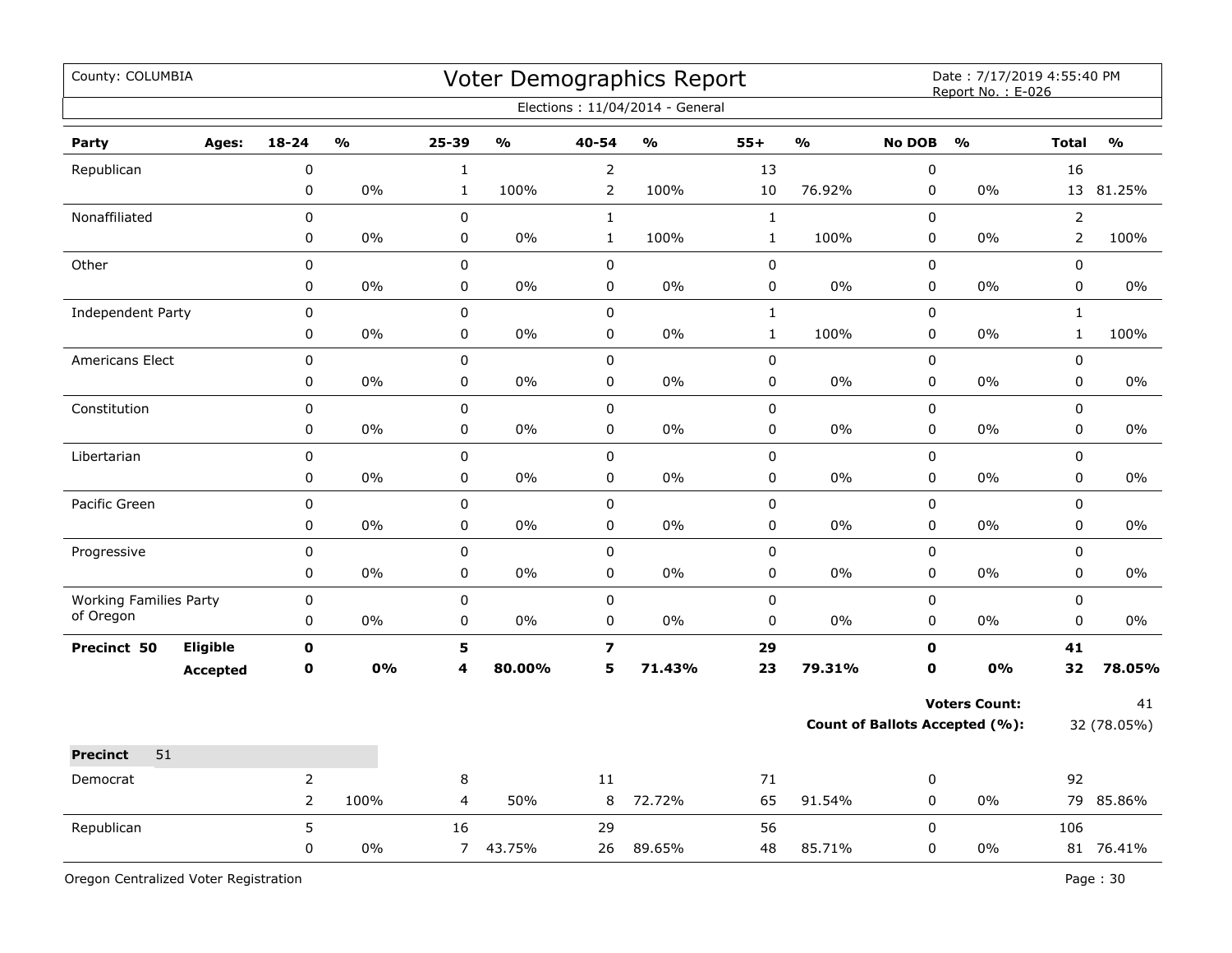| County: COLUMBIA              |                 |                |                         |                |                           |                | Voter Demographics Report         |              |                         |               | Date: 7/17/2019 4:55:40 PM<br>Report No.: E-026 |                |                         |
|-------------------------------|-----------------|----------------|-------------------------|----------------|---------------------------|----------------|-----------------------------------|--------------|-------------------------|---------------|-------------------------------------------------|----------------|-------------------------|
|                               |                 |                |                         |                |                           |                | Elections: 11/04/2014 - General   |              |                         |               |                                                 |                |                         |
| Party                         | Ages:           | 18-24          | $\mathbf{O}/\mathbf{o}$ | 25-39          | $\mathbf{o}_{\mathbf{0}}$ | 40-54          | $\mathsf{o}\mathsf{v}_\mathsf{o}$ | $55+$        | $\mathbf{O}/\mathbf{o}$ | <b>No DOB</b> | $\frac{0}{0}$                                   | <b>Total</b>   | $\mathbf{O}/\mathbf{o}$ |
| Nonaffiliated                 |                 | $\overline{7}$ |                         | 12             |                           | 16             |                                   | 36           |                         | $\pmb{0}$     |                                                 | 71             |                         |
|                               |                 | 4              | 57.14%                  | $\mathbf{1}$   | 8.33%                     | 11             | 68.75%                            | 30           | 83.33%                  | 0             | 0%                                              |                | 46 64.78%               |
| Other                         |                 | 0              |                         | 0              |                           | $\mathbf 1$    |                                   | $\mathbf 1$  |                         | 0             |                                                 | $\overline{2}$ |                         |
|                               |                 | 0              | $0\%$                   | 0              | 0%                        | $\mathbf{1}$   | 100%                              | $\mathbf 1$  | 100%                    | 0             | 0%                                              | $\overline{2}$ | 100%                    |
| Independent Party             |                 | 0              |                         | $\overline{2}$ |                           | $\overline{2}$ |                                   | 6            |                         | 0             |                                                 | 10             |                         |
|                               |                 | 0              | 0%                      | $\mathbf{1}$   | 50%                       | $\overline{2}$ | 100%                              | 6            | 100%                    | 0             | 0%                                              | 9              | 90%                     |
| <b>Americans Elect</b>        |                 | 0              |                         | 0              |                           | $\mathbf 0$    |                                   | $\pmb{0}$    |                         | 0             |                                                 | 0              |                         |
|                               |                 | 0              | $0\%$                   | 0              | $0\%$                     | $\pmb{0}$      | $0\%$                             | $\pmb{0}$    | $0\%$                   | 0             | 0%                                              | 0              | $0\%$                   |
| Constitution                  |                 | $\mathbf 0$    |                         | $\mathbf 0$    |                           | $\mathsf 0$    |                                   | $\mathbf{1}$ |                         | 0             |                                                 | $\mathbf{1}$   |                         |
|                               |                 | 0              | $0\%$                   | 0              | 0%                        | 0              | $0\%$                             | $\pmb{0}$    | $0\%$                   | 0             | 0%                                              | 0              | 0%                      |
| Libertarian                   |                 | 0              |                         | 0              |                           | $\mathsf 0$    |                                   | $\mathbf{1}$ |                         | 0             |                                                 | $\mathbf{1}$   |                         |
|                               |                 | 0              | 0%                      | 0              | 0%                        | $\pmb{0}$      | $0\%$                             | $\mathbf{1}$ | 100%                    | $\pmb{0}$     | 0%                                              | $\mathbf{1}$   | 100%                    |
| Pacific Green                 |                 | $\pmb{0}$      |                         | $\mathbf 0$    |                           | $\pmb{0}$      |                                   | $\pmb{0}$    |                         | $\pmb{0}$     |                                                 | 0              |                         |
|                               |                 | 0              | $0\%$                   | 0              | 0%                        | 0              | $0\%$                             | 0            | $0\%$                   | 0             | $0\%$                                           | 0              | 0%                      |
| Progressive                   |                 | 0              |                         | 0              |                           | $\mathbf 0$    |                                   | $\pmb{0}$    |                         | 0             |                                                 | 0              |                         |
|                               |                 | 0              | 0%                      | 0              | $0\%$                     | 0              | 0%                                | 0            | 0%                      | 0             | 0%                                              | 0              | $0\%$                   |
| <b>Working Families Party</b> |                 | $\pmb{0}$      |                         | 0              |                           | $\pmb{0}$      |                                   | $\mathbf 1$  |                         | $\pmb{0}$     |                                                 | $\mathbf{1}$   |                         |
| of Oregon                     |                 | 0              | $0\%$                   | 0              | 0%                        | $\pmb{0}$      | $0\%$                             | $\mathbf 1$  | 100%                    | 0             | $0\%$                                           | $\mathbf{1}$   | 100%                    |
| Precinct 51                   | Eligible        | 14             |                         | 38             |                           | 59             |                                   | 173          |                         | $\mathbf 0$   |                                                 | 284            |                         |
|                               | <b>Accepted</b> | 6              | 42.86%                  | 13             | 34.21%                    | 48             | 81.36%                            | 152          | 87.86%                  | $\mathbf 0$   | 0%                                              | 219            | 77.11%                  |
|                               |                 |                |                         |                |                           |                |                                   |              |                         |               | <b>Voters Count:</b>                            |                | 284                     |
|                               |                 |                |                         |                |                           |                |                                   |              |                         |               | Count of Ballots Accepted (%):                  |                | 219 (77.11%)            |
| 53<br><b>Precinct</b>         |                 |                |                         |                |                           |                |                                   |              |                         |               |                                                 |                |                         |
| Democrat                      |                 | 19             |                         | 56             |                           | 87             |                                   | 371          |                         | 0             |                                                 | 533            |                         |
|                               |                 | 5              | 26.31%                  | 35             | 62.5%                     | 64             | 73.56%                            | 331          | 89.21%                  | 0             | 0%                                              |                | 435 81.61%              |
| Republican                    |                 | 17             |                         | 48             |                           | 103            |                                   | 225          |                         | $\Omega$      |                                                 | 393            |                         |
|                               |                 | 9              | 52.94%                  | 33             | 68.75%                    | 83             | 80.58%                            | 210          | 93.33%                  | 0             | 0%                                              |                | 335 85.24%              |